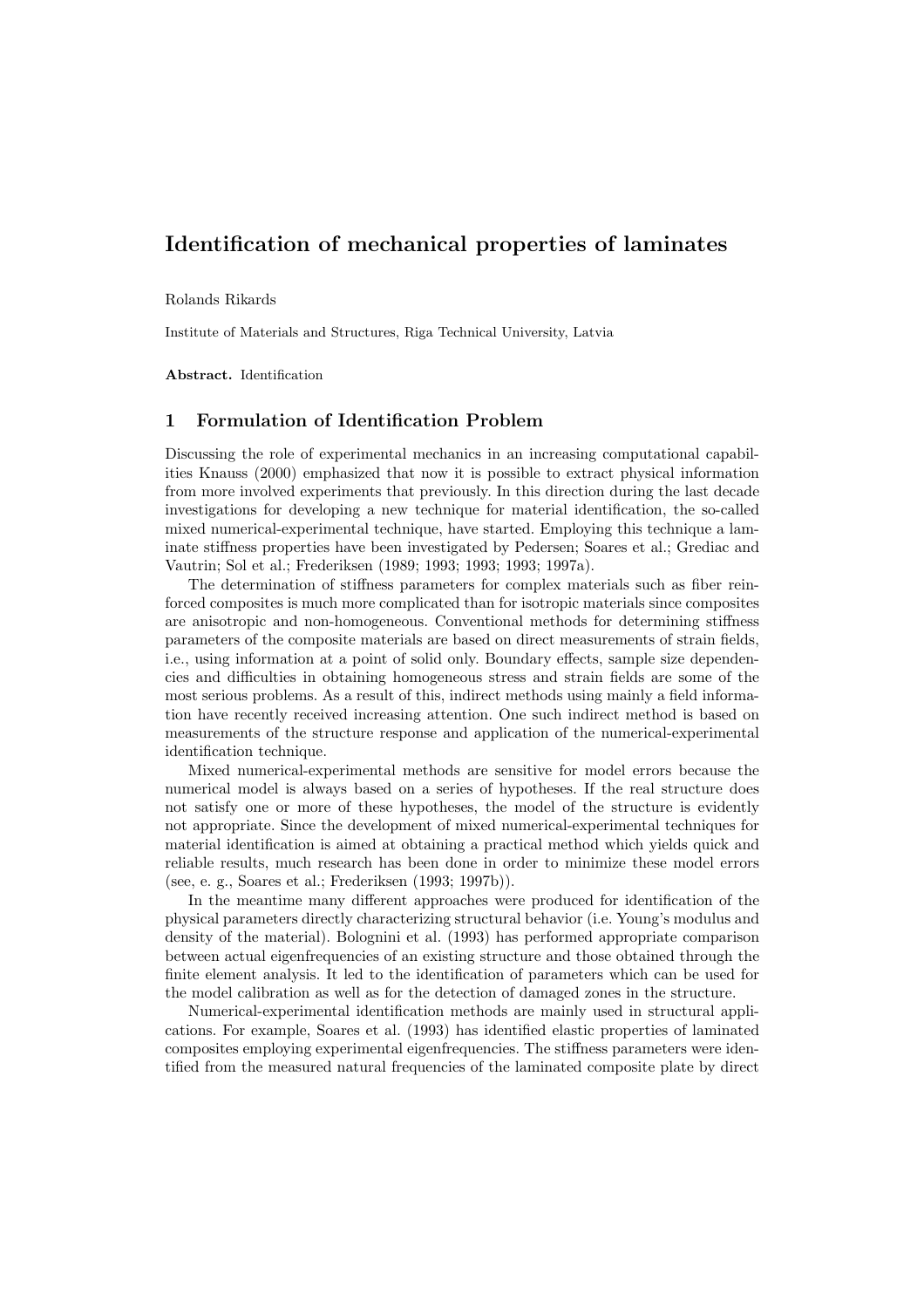minimization of the identification functional. Similar approach was used by Frederiksen (1997a). For identification of elastic constants of the laminate Frederiksen (1997b) has employed an improved plate model. De Visscher et al. (1997) has shown that the mixed numerical-experimental method can be used for identification of damping properties of polymeric composites. Influence of modelling and measurement errors on parameter estimation was discussed in some papers (Frederiksen; Frederiksen (1997b; 1998)).

In the following the numerical-experimental method for the identification of mechanical properties of laminated polymeric composites from the experimental results of the structure response is described. The difference between conventional approach discussed by Soares et al. (1993) and the present approach is that instead of direct minimization of identification functional the experiment design is used, by which response surfaces of the functional to be minimized are obtained. The response surface approximations are obtained employing the information on the behavior of a structure in the sample points of the experiment design. Note that the finite element modeling of the structure is performed only in the sample points. The functional to be minimized describes the difference between the measured and numerically calculated parameters of the response of structure. By minimizing the functional the identification parameters are obtained.

The application of Response Surface Method (RSM) to design optimization and identification is aimed at reducing the cost of expensive analysis methods, e. g., finite element method. The main advantage of the present method is a significant reduction of the computational efforts. Previously the design of experiments and RSM was used for solution of the optimum design problems by Barthelemy and Haftka; Rikards; Rikards and Chate (1993; 1993; 1995). The response surface approach in different modifications was employed by many authors, e.g., Roux et al.; Toropovet al. (1998; 1998) and others. A review of optimization in relationship to experiment design was presented by Haftka et al. (1998).

The numerical-experimental method employed in the present study consists of the following stages. In the first stage the physical experiments are performed. Also the parameters to be identified, the domain of interest and criterion containing experimental data are selected. In the second stage the finite element method is used in order to model the response of the structure and calculations are performed in a sample points of the domain of interest. The sample points are determined by using a method of experiment design. In the third stage the numerical data obtained by the finite element solution in the sample points are employed in order to determine approximating functions (response surfaces) for a calculation of the structure response. In the fourth stage, using the approximating functions and experimentally measured values of the structural response, the identification of the material properties is performed. For this a corresponding functional is minimized employing methods of non-linear programming.

#### **1.1 Parameters of Identification**

Further it will be shown how the numerical-experimental approach is employed for identification of the elastic properties of laminated composite plates. It is assumed that the plate dimensions (see Fig. 1), plate mass, the layer angles  $\beta_i$  and the layer stacking sequence are known. Directions of material axes of a single layer are denoted 1-2-3, where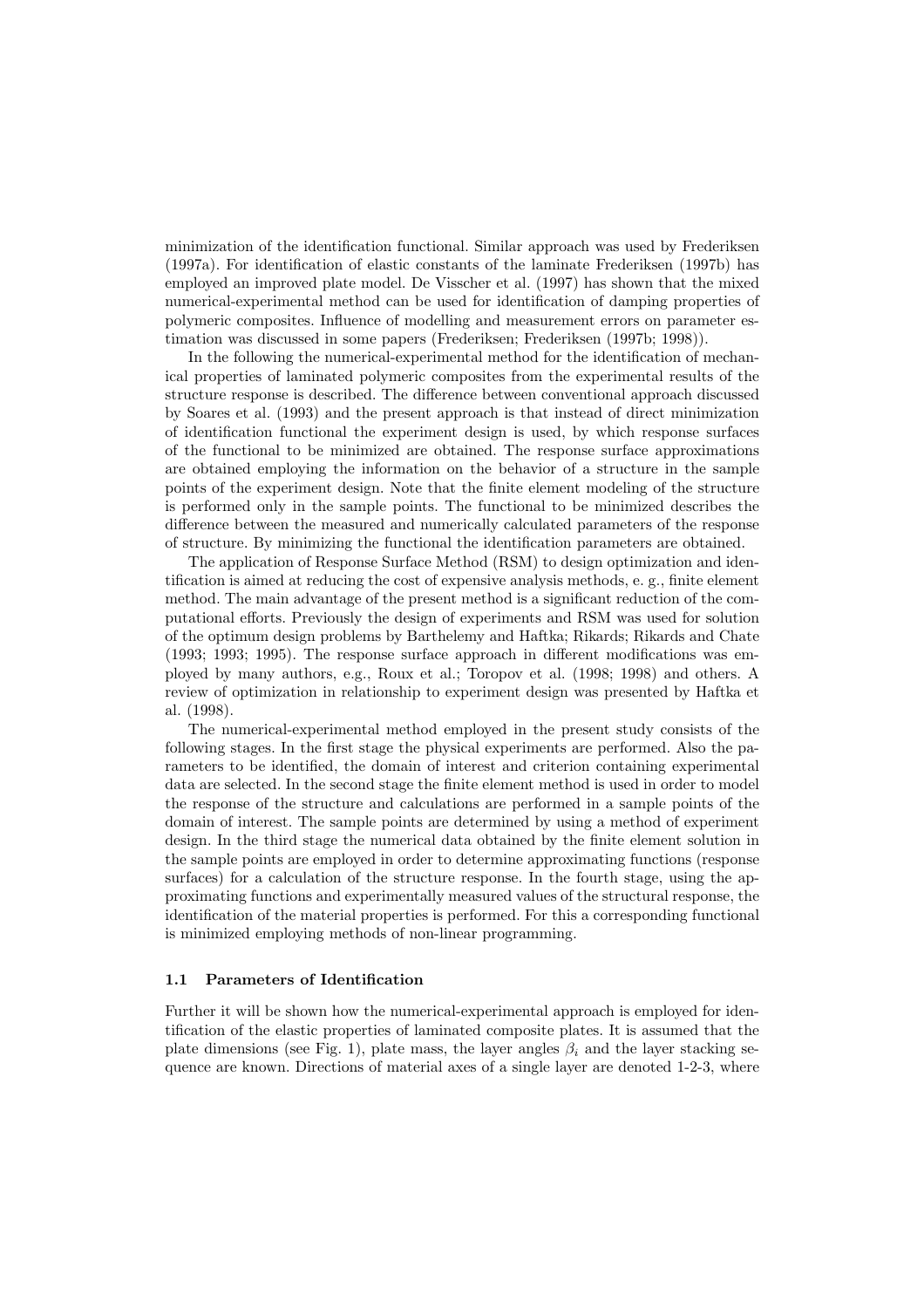1 is the fiber direction and 2, 3 are the transverse directions (see Fig. 2). The unidirectional layer is assumed to be a homogeneous and transversely isotropic with respect to the fiber direction material. The goal is to identify the elastic properties of a single layer by measuring the response of laminated plate. For this a theory of composite laminates should be used. Modelling of laminates and laminated composite plates is outlined in textbooks (see, e.g., Jones; Altenbach et al.; Reddy (1975; 1996; 1996)).



**Figure 1.** Geometry of laminated plate.

The parameters to be identified are five elastic constants of the single layer of the laminate:  $E_1, E_2, G_{12}, G_{23}, \nu_{12}$ . The laminated plate is modelled by the plate theory including transverse shear, rotatory inertia and extension of the normal line proposed by Rikards and Chate (1997). In this case the constitutive equation of the single layer of laminate in the symmetry axes of material is as follows

$$
\begin{bmatrix}\n\sigma_{11} \\
\sigma_{22} \\
\sigma_{33} \\
\sigma_{23} \\
\sigma_{13} \\
\sigma_{12}\n\end{bmatrix} = \begin{bmatrix}\nA_{11} A_{12} A_{13} & 0 & 0 & 0 \\
A_{12} A_{22} A_{23} & 0 & 0 & 0 \\
A_{13} A_{23} A_{33} & 0 & 0 & 0 \\
0 & 0 & 0 & A_{44} & 0 & 0 \\
0 & 0 & 0 & 0 & A_{55} & 0 \\
0 & 0 & 0 & 0 & 0 & A_{66}\n\end{bmatrix} \begin{bmatrix}\n\varepsilon_{11} \\
\varepsilon_{22} \\
\varepsilon_{33} \\
2\varepsilon_{23} \\
2\varepsilon_{13} \\
2\varepsilon_{12}\n\end{bmatrix}
$$
\n(1)

Here  $\sigma_{ij}$  is a stress tensor,  $\varepsilon_{ij}$   $(i, j = 1, 2, 3)$  is a strain tensor of the layer and  $A_{kl}$  $(k, l = 1, 2, ..., 6)$  is the elastic stiffnesses, which for the 3D stress state can be expressed through five elastic constants of the layer (see, e.g., Altenbach et al. (1996)). In the case of plane stress state these relations are as follows

$$
A_{11} = \frac{E_1}{1 - \nu_{12}E_2/E_1}, \quad A_{22} = \frac{E_2}{1 - \nu_{12}E_2/E_1}, \quad A_{12} = \frac{\nu_{12}E_2}{1 - \nu_{12}E_2/E_1},
$$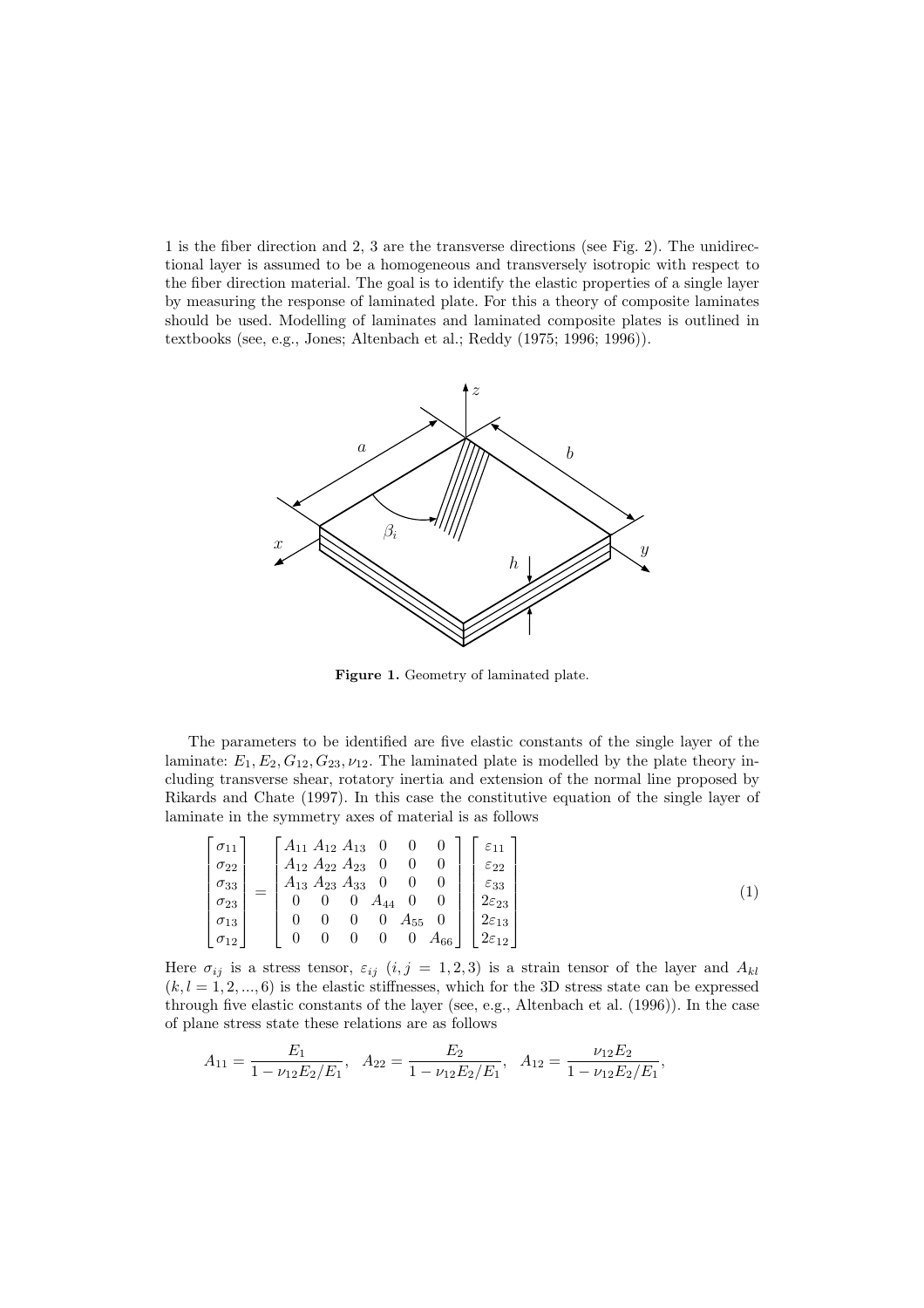

**Figure 2.** Single layer of laminated plate.

$$
A_{44} = G_{23}, \quad A_{66} = G_{12} \tag{2}
$$

Note that for transversely isotropic material  $A_{22} = A_{33}$ ,  $A_{12} = A_{13}$ ,  $A_{55} = A_{66}$  and  $A_{44} = 1/2(A_{22} - A_{23}).$ 

Laminated plates investigated here is of moderate thickness. For such plates influence of extension of the normal line on eigenfrequencies is negligible. Sufficient accuracy can be achieved employing a Mindlin's plate theory accounting for the transverse shear deformations only. However, for the Mindlin's plate theory in the constitutive equation (1) instead of stiffnesses  $A_{ij}$  a reduced stiffnesses  $Q_{ij}$  are used (see, e.g., Altenbach et al.; Reddy (1996; 1996)). In this case the reduced stiffnesses  $Q_{ij}$  are a non-linear functions of  $A_{ij}$ . The constitutive equation in form (1) is chosen to preserve linear dependence of the stiffness matrix of plate on parameters  $A_{ij}$ .

The plate is composed of unidirectionally reinforced layers. In general, the ith layer of the laminated plate can be oriented at an arbitrary angle  $\beta_i$ . The angles of the layers are assumed to be fixed. For example, the cross-ply laminate consists of the layers with angles  $\beta_i = 0^0$  and  $\beta_i = 90^0$ .

The vector of parameters  $x$  to be identified can be chosen in a different ways. Components of this vector could be elastic engineering constants  $E_1, E_2, G_{12}, G_{23}, \nu_{12}$  or elastic stiffnesses  $A_{ij}$ . The major problem in parameter estimation is ill-conditioning caused by unknown variables having substantially different order of magnitude. Sometimes the Young's modulus and Poisson's ratio can not be directly selected as components of vector  $x$  without proper scaling. The scaling by longitudinal modulus  $E_1$  was employed by Frederiksen (1997c) and in addition a fixed scaling factor was chosen. Hence, all unknown parameters were measured on compatible scales. Similar scaling and reparametrisation was employed by Soares et al. (1993), where additional scaling by the first experimental frequency allows to reduce the number of unknown variables from five to four. Thus, ma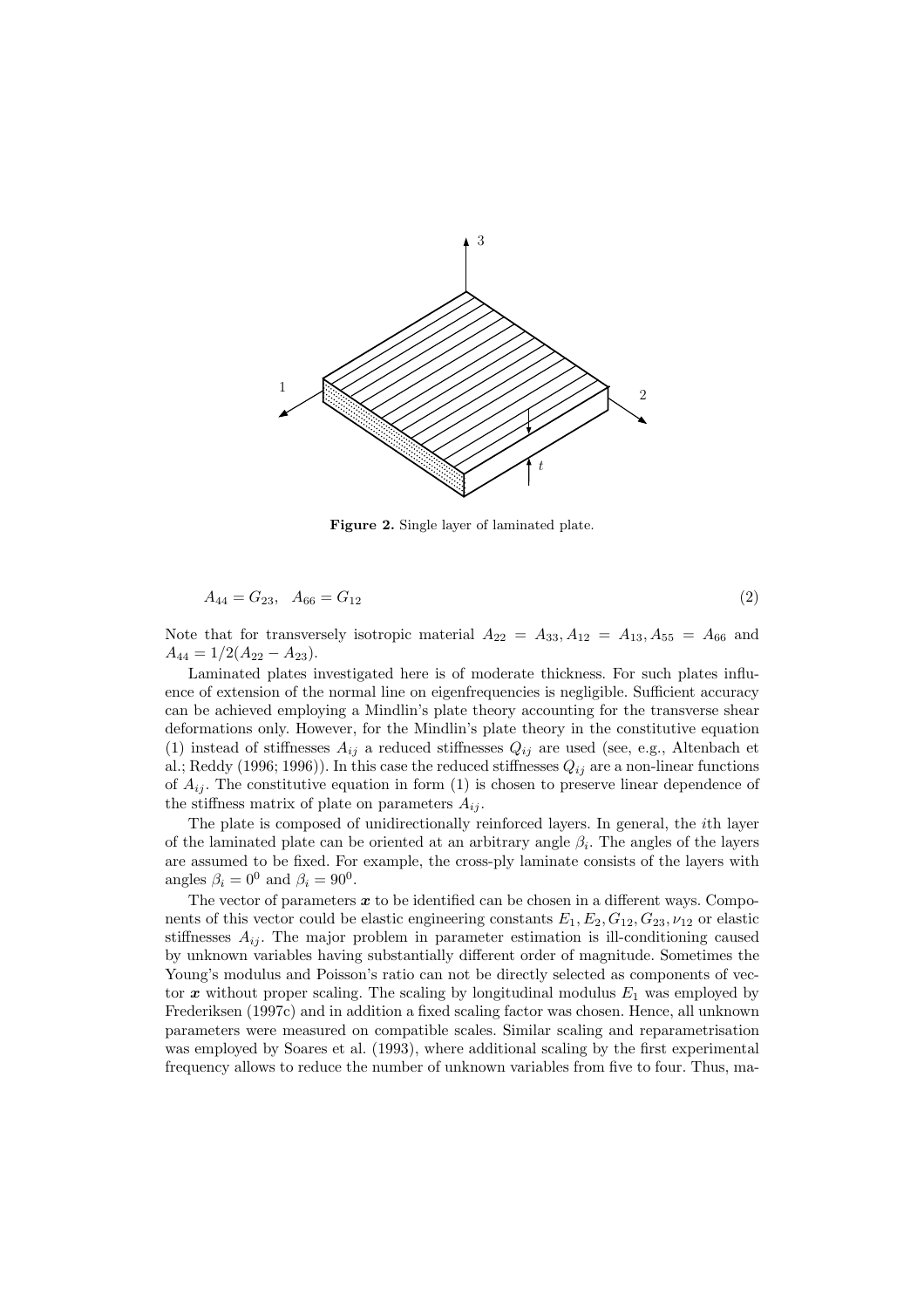terial parameters of the single layer can be expressed in terms of dimensionless variables  $\alpha_i$ 

$$
\alpha_2 = 4 - 4\left(\frac{E_2}{E_1}\right),
$$
  
\n
$$
\alpha_3 = 1 + \frac{E_2}{E_1}(1 - 2\nu_{12}) - 4\left(\frac{G_{12}}{E_1}\right)\alpha_0,
$$
  
\n
$$
\alpha_4 = 1 + \frac{E_2}{E_1}(1 + 6\nu_{12}) - 4\left(\frac{G_{12}}{E_1}\right)\alpha_0,
$$
  
\n
$$
\alpha_5 = 4(G_{23} + G_{12})\frac{\alpha_0}{E_1}
$$
\n(3)

where

$$
\alpha_0 = 1 - \nu_{12}^2 \frac{E_2}{E_1} \tag{4}
$$

The inverse relations of Eq. (3) are as follows

$$
\frac{E_2}{E_1} = \frac{4 - \alpha_2}{4}, \n\frac{G_{12}}{E_1} = \frac{8 - \alpha_2 - 3\alpha_3 - \alpha_4}{16\alpha_0}, \n\nu_{12} = \frac{\alpha_4 - \alpha_3}{8 - 2\alpha_2}, \n\frac{G_{23}}{E_1} = \frac{2\alpha_5 - 0.5(8 - \alpha_2 - 3\alpha_3 - \alpha_4)}{8\alpha_0}
$$
\n(5)

The variables  $\alpha_i$  are chosen to be on compatible scales. The first set of identification variables is defined by these dimensionless quantities  $\alpha_i$ . The vector  $\boldsymbol{x}$  to be identified is given by

$$
\boldsymbol{x} = [x_1, x_2, x_3, x_4] = [\alpha_2, \alpha_3, \alpha_4, \alpha_5]
$$
\n(6)

Additional scaling parameter  $C$  was introduced using the first experimental frequency in order to eliminate one variable (see Soares et al. (1993)). Let the experimental angular eigenfrequencies be designated by  $\bar{\omega}_1, \bar{\omega}_2, \ldots, \bar{\omega}_I$ , where I is the number of measured eigenfrequencies  $\bar{f}_i(\bar{\omega}_i = 2\pi \bar{f}_i)$ . The corresponding numerical (predicted) eigenfrequencies  $f_i$  ( $\omega_i = 2\pi f_i$ ) for the set of material parameters  $\alpha_i$  are represented by  $\omega_1, \omega_2, \ldots, \omega_I$ . Let us consider the scaling parameter  $C$  which is chosen according to the relation (see Soares et al. (1993))

$$
C = \frac{\bar{\omega}_1^2}{\omega_1^2(E_1^0)}\tag{7}
$$

where  $\omega_1$  is the first numerical eigenfrequency calculated with the prior selected longitudinal Young's modulus  $E_1^0$  of the layer.

The second set of identification variables is defined by the stiffnesses  $A_{ij}$ . In this case the vector  $x$  is given by

$$
\boldsymbol{x} = [x_1, x_2, x_3, x_4, x_5] = [A_{11}, A_{22}, A_{12}, A_{44}, A_{66}] \tag{8}
$$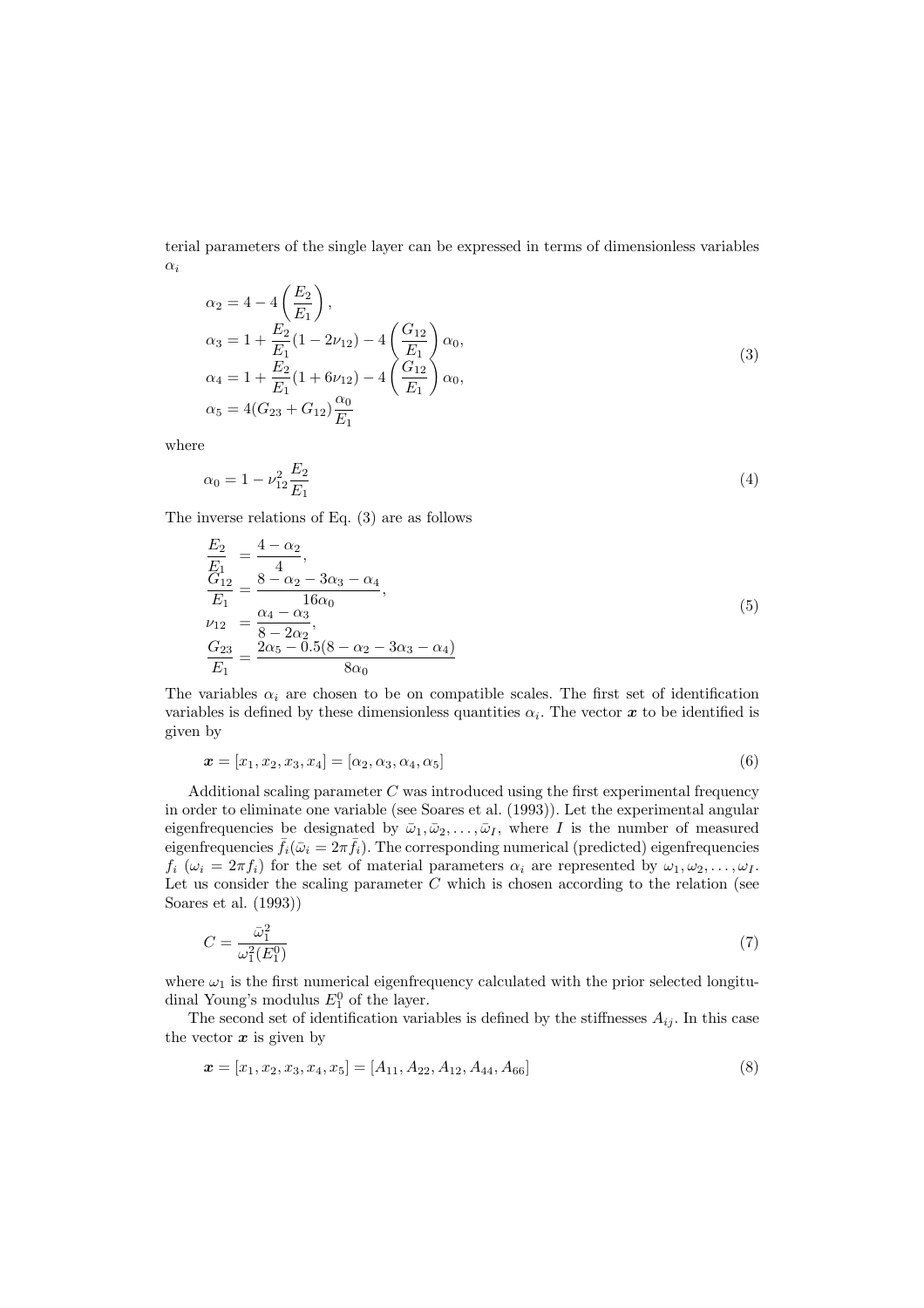These parameters practically are to be on compatible scales. However, in order to obtain the engineering constants from  $A_{ij}$  in addition a system of three non-linear equations (2) should be solved.

Depending on minimization algorithm (see below) as components of the vector of identification variables can be directly chosen also the engineering elastic constants. This is a third set of identification variables *x* given by

$$
\boldsymbol{x} = [x_1, x_2, x_3, x_4, x_5] = [E_1, E_2, G_{12}, G_{23}, \nu_{12}] \tag{9}
$$

The elastic constants can be evaluated through the identification procedure using the experimental eigenfrequencies of the laminated composite rectangular plate of constant thickness  $h$ , length a and width b (see Fig. 1). Identification procedure can be formulated using either the vector of unknown variables (refeq4), (refeq4a) or (refeq4b). The selection depends on approximation method and minimization algorithm employed in identification (see below).

#### **1.2 Identification functional**

Firstly, the formulation of identification problem is given for the case if the vector of unknown variables is defined by Eq. (6).

The functional to be minimized describes deviation between the measured  $\bar{\omega}_i$  and numerically calculated  $\omega_i(x)$  frequencies (see Soares et al. (1993))

$$
\Phi(\boldsymbol{x}) = \sum_{i=2}^{I} w_i \frac{(\bar{\omega}_i^2 - C[\omega_i(\boldsymbol{x})]^2)^2}{\bar{\omega}_i^4} = \sum_{i=2}^{I} w_i e_i^2
$$
\n(10)

Here  $e_i$  is relative discrepancy or residual and  $w_i$  are weights for identification functional using the first set of variables. It is possible of assigning non-negative weights to each residual. For simplicity, only unity values are used hereafter. The estimation can be based on any set of frequencies by assigning weights of zeros and ones as appropriate.

The identification of the elastic constants  $x$  is performed on the basis of information obtained from the measurements of the  $I$  lowest frequencies. Note that the first frequency is not directly used for identification since this frequency was used for the scaling (see Eq. (7)). The identification problem is formulated as follows.

$$
\min_{\bm{x}} \ \Phi(\bm{x}) \tag{11}
$$

Subject to constrains

$$
g_1(\mathbf{x}) = 4 - \alpha_2 > 0
$$
 or  $\frac{E_2}{E_1} > 0$  (12)

$$
g_2(x) = \frac{8 - \alpha_2 - 3\alpha_3 - \alpha_4}{16\left[1 - \left(\frac{\alpha_4 - \alpha_3}{8 - 2\alpha_2}\right)^2 \left(\frac{4 - \alpha_2}{4}\right)\right]} > 0 \quad \text{or} \quad \frac{G_{12}}{E_1} > 0 \tag{13}
$$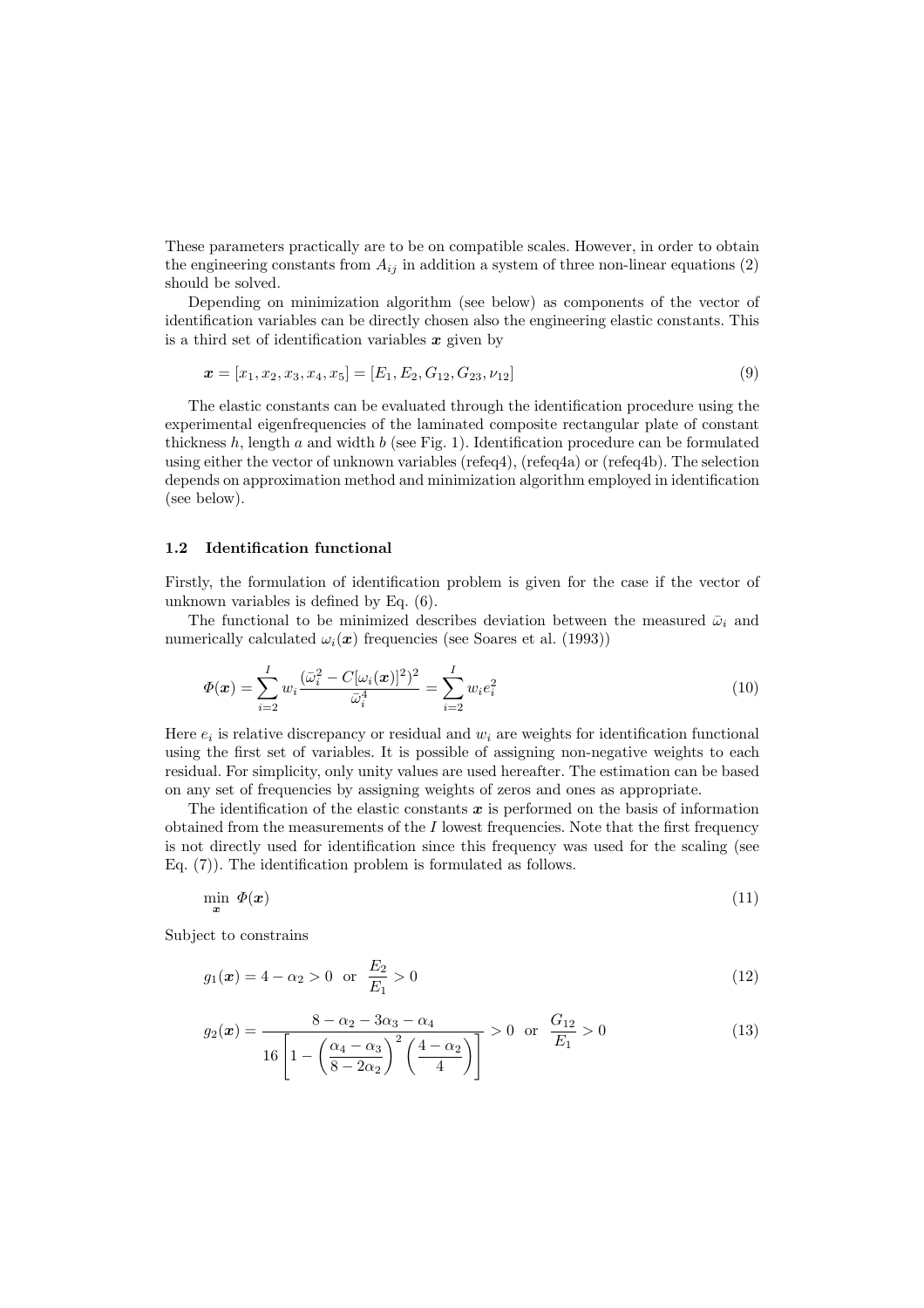$$
g_3(x) = \frac{2\alpha_5 - 0.5(8 - \alpha_2 - 3\alpha_3 - \alpha_4)}{8\left[1 - \left(\frac{\alpha_4 - \alpha_3}{8 - 2\alpha_2}\right)^2 \left(\frac{4 - \alpha_2}{4}\right)\right]} > 0 \quad \text{or} \quad \frac{G_{23}}{E_1} > 0 \tag{14}
$$

$$
g_4(x) = -\left|\frac{\alpha_4 - \alpha_3}{8 - 2\alpha_2}\right| + \sqrt{\frac{4}{4 - \alpha_2}} > 0 \quad \text{or} \quad \sqrt{\frac{E_1}{E_2}} - |\nu_{12}| > 0 \tag{15}
$$

$$
\alpha_i^{\min} \le \alpha_i \le \alpha_i^{\max}, \quad i = 2, 3, 4, 5 \tag{16}
$$

The upper  $\alpha_i^{\max}$  and the lower  $\alpha_i^{\min}$  bounds on the identification parameters can be chosen using preliminary information about the composite material. Constraints (12)- (15) denote conditions of a positive definiteness of the elasticity matrix.

In the second formulation of the identification problem the functional to be minimized is as follows

$$
\Phi(\boldsymbol{x}) = \sum_{i=1}^{I} w_i^{(2)} \frac{(\bar{\omega}_i^2 - \omega_i(\boldsymbol{x})^2)^2}{\bar{\omega}_i^4} = \sum_{i=1}^{I} w_i e_i^2
$$
\n(17)

Here  $w_i$  are weights and  $\lambda_i x = \omega_i(x)^2$  is an eigenvalue of the equation describing vibrations of the plate (see below). For this functional the second (refeq4a) or the third (refeq4b) set of variables *x* can be used. Again constrains for the upper and lower bounds on elastic constants are used and in addition constraints for positive definiteness of the elasticity matrix are employed

$$
g_1(\mathbf{x}) = A_{11} > 0, \quad g_2(\mathbf{x}) = A_{22} > 0,g_3(\mathbf{x}) = A_{11}A_{22} - A_{12}^2 > 0,g_4(\mathbf{x}) = A_{44} > 0, \quad g_5(\mathbf{x}) = A_{66} > 0
$$
\n(18)

The functionals (10) and (17) have been employed for identification by Rikards et al. (2001), where instead of original functions the approximating functions were used for each frequency. Thus, in this formulation the approximations were performed for each frequency or eigenvalue. Employing the same functional (17) procedure of identification can be modified so, that approximation is performed not for each frequency but for the functional  $\Phi(x)$ . Thus, the function to be minimized is as follows

$$
\Phi(x^{j}) = \left(\sum_{i=1}^{I} w_{i} \left(\frac{(2\pi f_{i}^{\exp})^{2} - \lambda_{i}(x^{j})}{(2\pi f_{i}^{\exp})^{2}}\right)^{2}\right)^{m} = \Phi_{j}
$$
\n(19)

Here  $\lambda_i(x^j)$  is calculated by FEM *i*th eigenvalue in a sample point  $x^j = (E_1^j, E_2^j, G_{13}^j, G_{23}^j, \nu_{12}^j)$ of a 5-dimensional space of identification parameters,  $j$  is number of sample point (see below) of experiment design  $(j = 1, 2, ...N)$ , N is a total number of sample points (number of runs) in experiment design,  $m = 1, 1/2, 1/4$  or 1/8. The number m is chosen to improve quality of approximation. The best results were obtained (see below) with  $m=1/2$  and 1.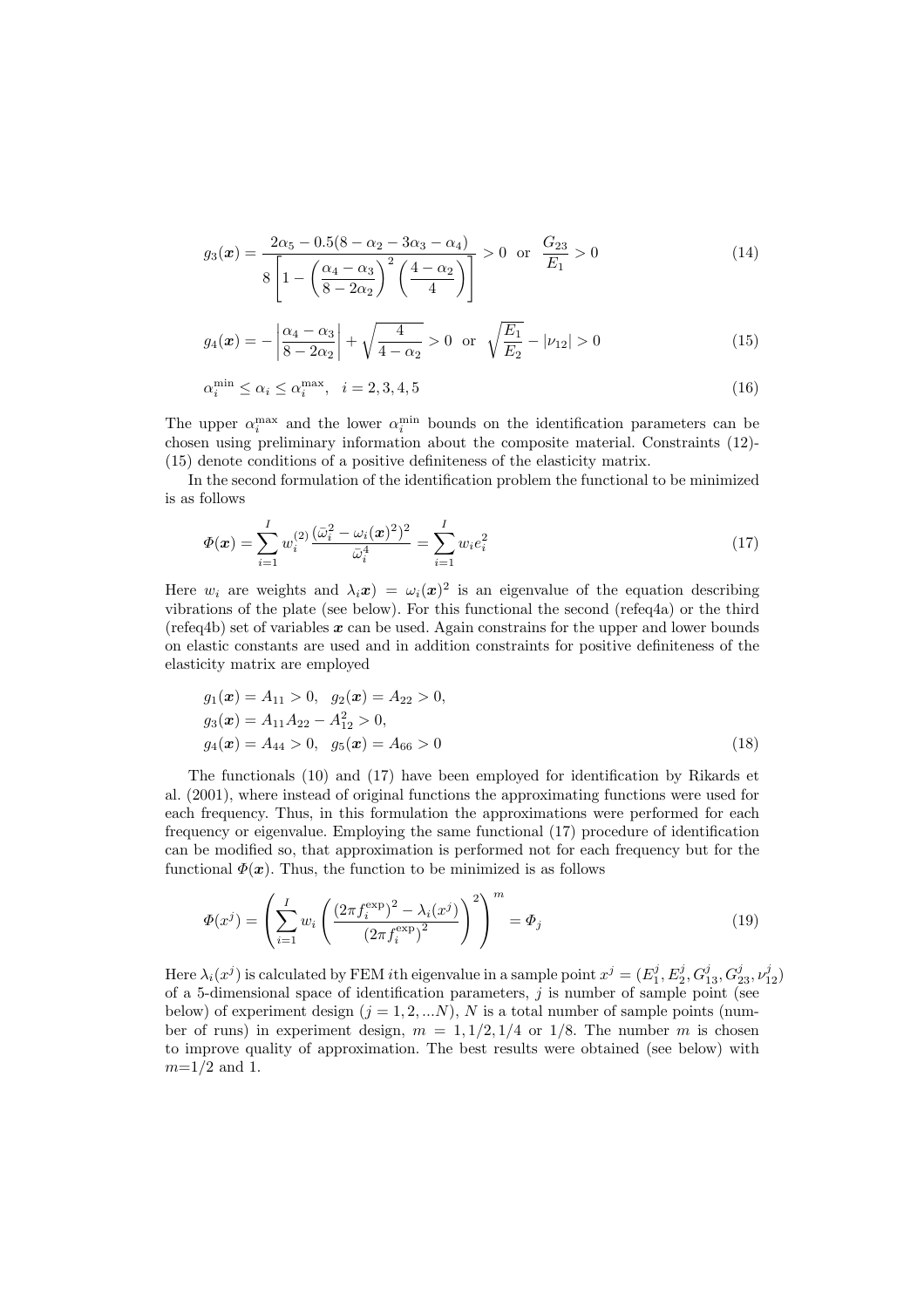The objective functions  $(10),(17),(19)$  are relating to the error in natural frequencies. Such functions mostly are used for identification. However, sometimes, for example, in damage identification the frequencies are not enough sensitive to detect localization of the damage zones. In this case the vibration mode shapes as well as the mode curvatures can be used for identification. Thus, the mode shape error function  $\Phi_1$  can be defined as follows

$$
\Phi_1(x) = \sum_{i=1}^{I} w_i \left[ \phi_i^{exp} - \phi_i(x) \right]^T \left[ \phi_i^{exp} - \phi_i(x) \right] \tag{20}
$$

Here  $\phi_i^{exp}$  is experimentally measured mode shape and  $\phi_i(x)$  is numerical mode shape. Such error function was used by Chakraborty and Mukhopadhyay (2000), where only a subset of deflection mode shape displacements was considered.

#### **1.3 Experimental frequencies**

Here two types of laminated composite plates are considered - a cross-ply glass/epoxy plates and unidirectionally reinforced carbon/epoxy plates.

The glass/epoxy cross-ply laminated plates consisting of 8 unidirectional layers with a layer stacking sequence  $[90/0/90/0]$ , were tested. A geometric dimensions and density of plates are presented in Table 1. The eigenfrequencies of the test plates were measured by a real-time television (TV) holography. The samples were hung upon two threads in order to simulate free-free boundary conditions. The sample was located in front of the holographic testing device. A piezoelectric resonator (in the following called "sensor") was glued in one corner to excite the sample plate with increasing frequency. The sensor is of circular shape with a diameter 25 mm located at the coordinates  $x = a - 12.5$  mm and  $y = b - 12.5$  mm (see Fig. 5). Mass of the sensor is  $m<sub>s</sub> = 3.5$  g. Other details of experiment was described in Rikards et al. (2001).

**Table 1.** Parameters of cross-ply laminated glass/epoxy plates.

|                               |  | Sample $a, m$ $b, m$ $h, mm \rho, kg/m^3$ |
|-------------------------------|--|-------------------------------------------|
| PU10 0.1401 0.1401 2.011 1850 |  |                                           |
| PU11 0.1401 0.1401 1.981      |  | 1850                                      |

Experiments were performed for both plates considered (see Table 1) and about 20 flexural eigenfrequencies were measured. The mode shapes also were recognized in the experiment. In Table 2 the experimental plate flexural frequencies are presented. The quantity n denotes the number of nodal lines parallel to  $x$  direction and  $m$  denotes the number of nodal lines parallel to  $y$  direction (see Fig. 1). The mode shapes (nodal lines) for the plate PU10 are presented in Fig. 3. Note that in Fig.  $3 x$  is horizontal axis and y is vertical axis. These mode shapes were recognized in the experiment and most of them were used in identification. However prior to experiment the mode shapes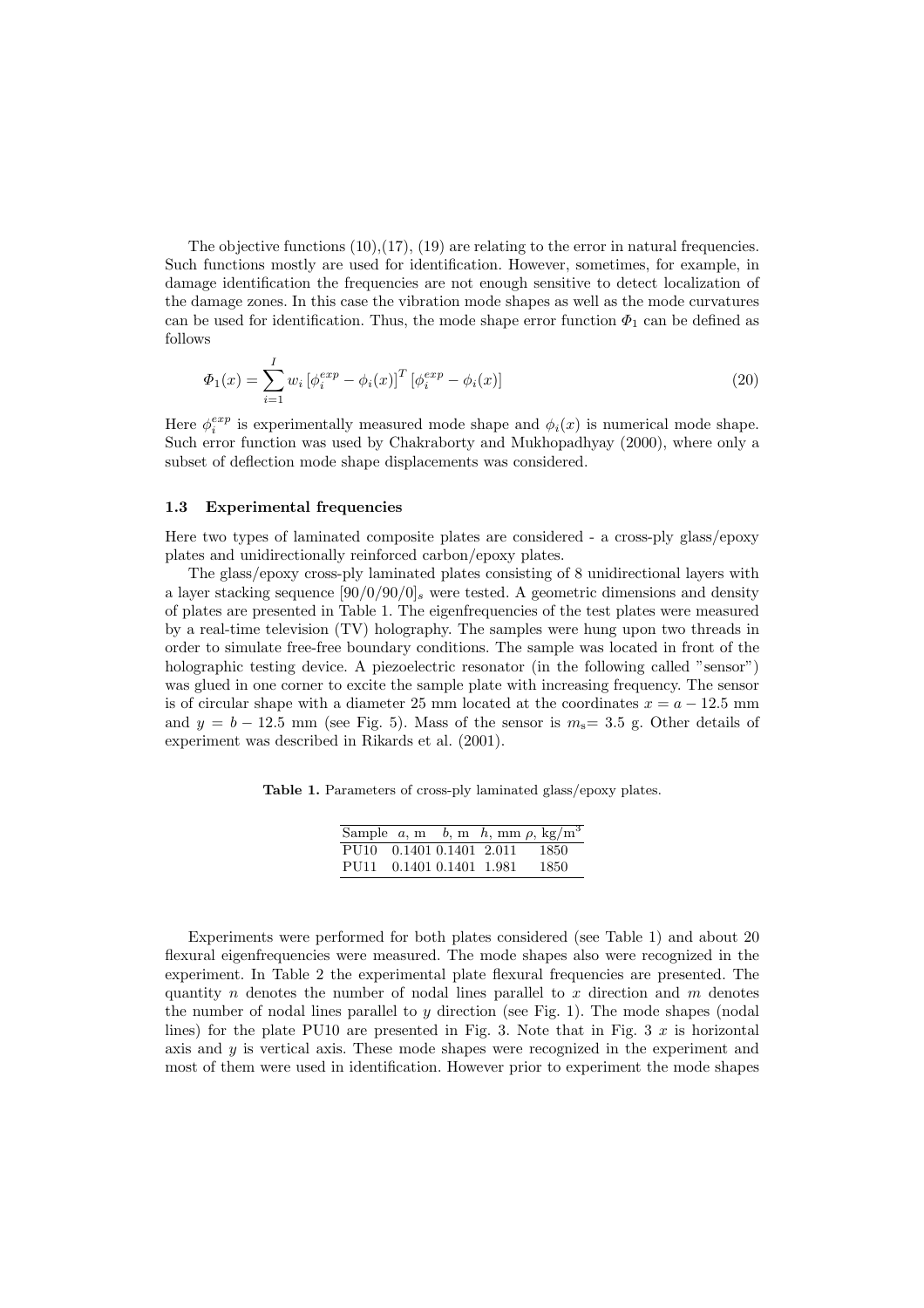

**Figure 3.** Vibration modes  $(m, n)$  of cross-ply laminated plate PU10.

were calculated by the finite element method using the initial guess values of the elastic constants. Such calculations is necessary in order to recognize all frequencies in the range and corresponding mode shapes. In calculations of the present mode shapes the mass of sensor was not taken into account. Calculating the plate with sensor the frequencies are slightly different and the mode shapes are similar but no more symmetric. Note that in the identification procedure each experimental frequency should be related to the numerical frequency having the same mode shape.

**Carbon/epoxy unidirectinally reinforced plates.** Similar experiments have been performed on unidirectional carbon/epoxy laminated plates (see Fig 4). Again plates were tested for vibrations in order to measure eigenfrequencies and corresponding modes. Experiments were performed with free-free boundary conditions on all edges of the plate in order to exclude influence of boundary conditions to the results of identification.

At all seven carbon/epoxy plates were tested. Fiber volume content of the carbon/epoxy laminate was about 60%. Nominal thickness of the plates was  $h = 2$  mm (16 layer plates with a layer stacking sequence  $[0_8]_s$ ) and  $h = 6$  mm (48 layer plates with a layer stacking sequence  $[0_{24}]_s$ . The thick plates  $(h = 6 \text{ mm})$  were investigated in order to identify more accurate a transverse shear modulus. Geometric dimensions of all specimens are presented in Table 3.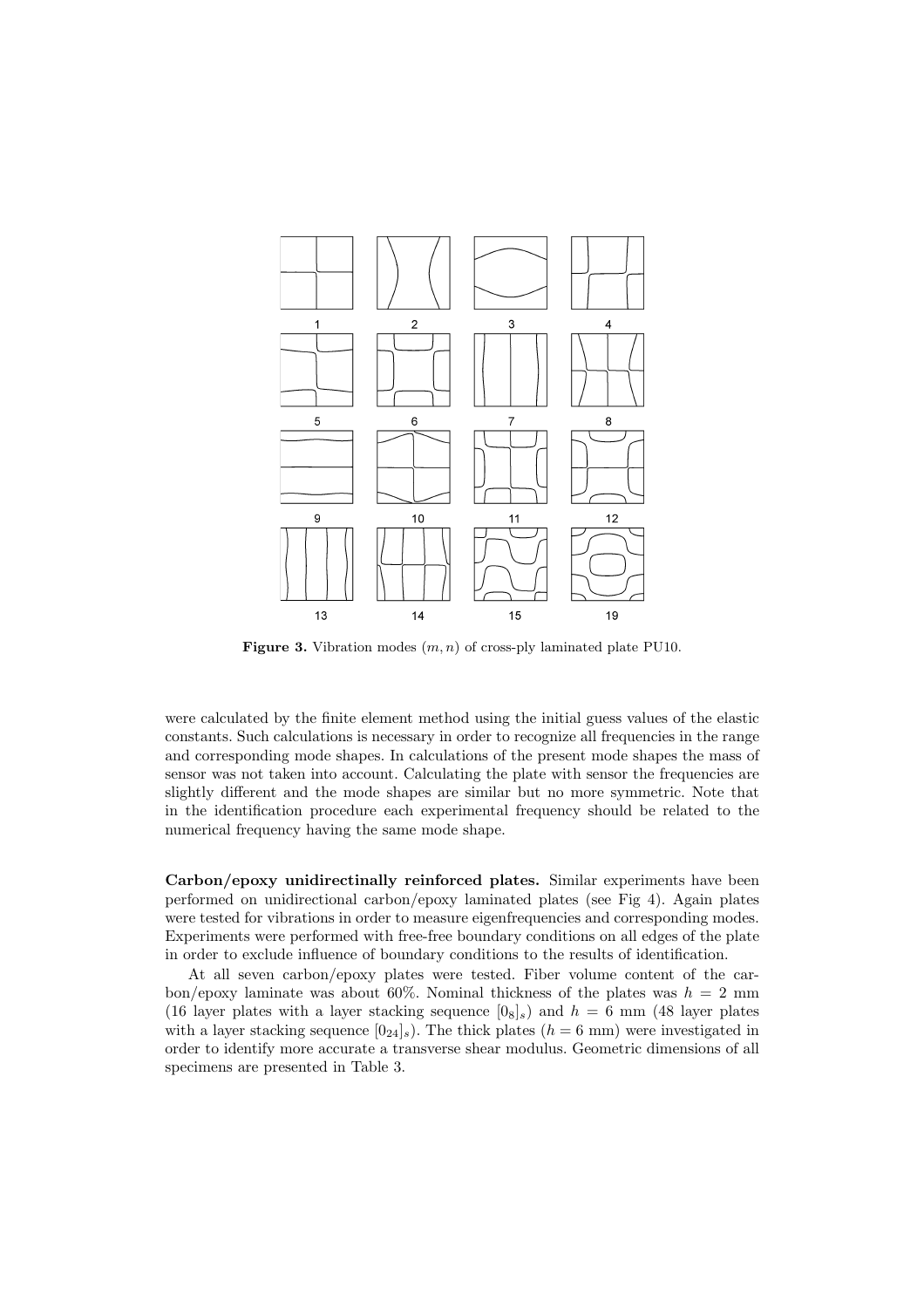|                | Mode Mode shape Specimens |      |                  |
|----------------|---------------------------|------|------------------|
| $\it i$        | m, n                      |      | <b>PU10 PU11</b> |
| $\mathbf{1}$   | 1, 1                      | 166  | 159              |
| $\overline{2}$ | 2, 0                      | 341  | 332              |
| 3              | 0, 2                      |      |                  |
| $\overline{4}$ | 2, 1                      | 484  | 464              |
| $\overline{5}$ | 1, 2                      | 542  | 529              |
| 6              | 2, 2                      | 902  | 869              |
| $\overline{7}$ | 3, 0                      | 971  | 938              |
| 8              | 3, 1                      | 1090 | 1050             |
| 9              | 0, 3                      | 1155 | 1143             |
| 10             | 1, 3                      | 1273 | 1240             |
| 11             | 3, 2                      | 1523 | 1470             |
| 12             | 2, 3                      | 1643 |                  |
| 13             | 4,0                       | 1898 | 1838             |
| 14             | 4, 1                      | 2003 | 1940             |
| 15             | 3, 3                      | 2290 | 2180             |
| 16             | 0, 4                      |      |                  |
| 17             | 4, 2                      | 2418 | 2338             |
| 18             | 1, 4                      |      |                  |
| 19             | 2,4                       | 2733 | 2665             |
| 20             | 4, 3                      |      |                  |
| 21             | 5, 0                      | 3108 | 3023             |
| 22             | 5, 1                      | 3233 | 3135             |
| 23             | 3, 4                      |      |                  |
| 24             | 5, 2                      | 3605 |                  |

**Table 2.** Experimental frequencies  $\bar{f}_i^{exp}$  [Hz] of glass/epoxy plates.

**Table 3.** Geometric dimensions and density of carbon/epoxy plates.

|              |       |       |       | Plate No. a, mm b, mm h, mm $\rho$ , kg/mm <sup>3</sup> |
|--------------|-------|-------|-------|---------------------------------------------------------|
| ud1          | 207.5 | 207.5 | 2.000 | 1535                                                    |
| ud2          | 205   | 205   | 2.000 | 1562                                                    |
| ud3          | 205   | 205   | 1.969 | 1598                                                    |
| $^{\rm nd4}$ | 205   | 210   | 1.998 | 1533                                                    |
| ud5          | 205   | 205   | 1.960 | 1589                                                    |
| ud6          | 205   | 212.5 | 6.081 | 1472                                                    |
| ud7          | 202.5 | 200   | 6.126 | 1576                                                    |

Experimental eigenfrequencies and eigenmodes of carbon/epoxy unidirectionally reinforced plates are presented in Table 4. Since all frequencies experimentally were not observed, frequencies are ranged according to the finite element solution employing the initial guess values of elastic constants obtained from the static tests. In the second column corresponding vibration modes  $(n, m)$  are given, where n is number of nodal lines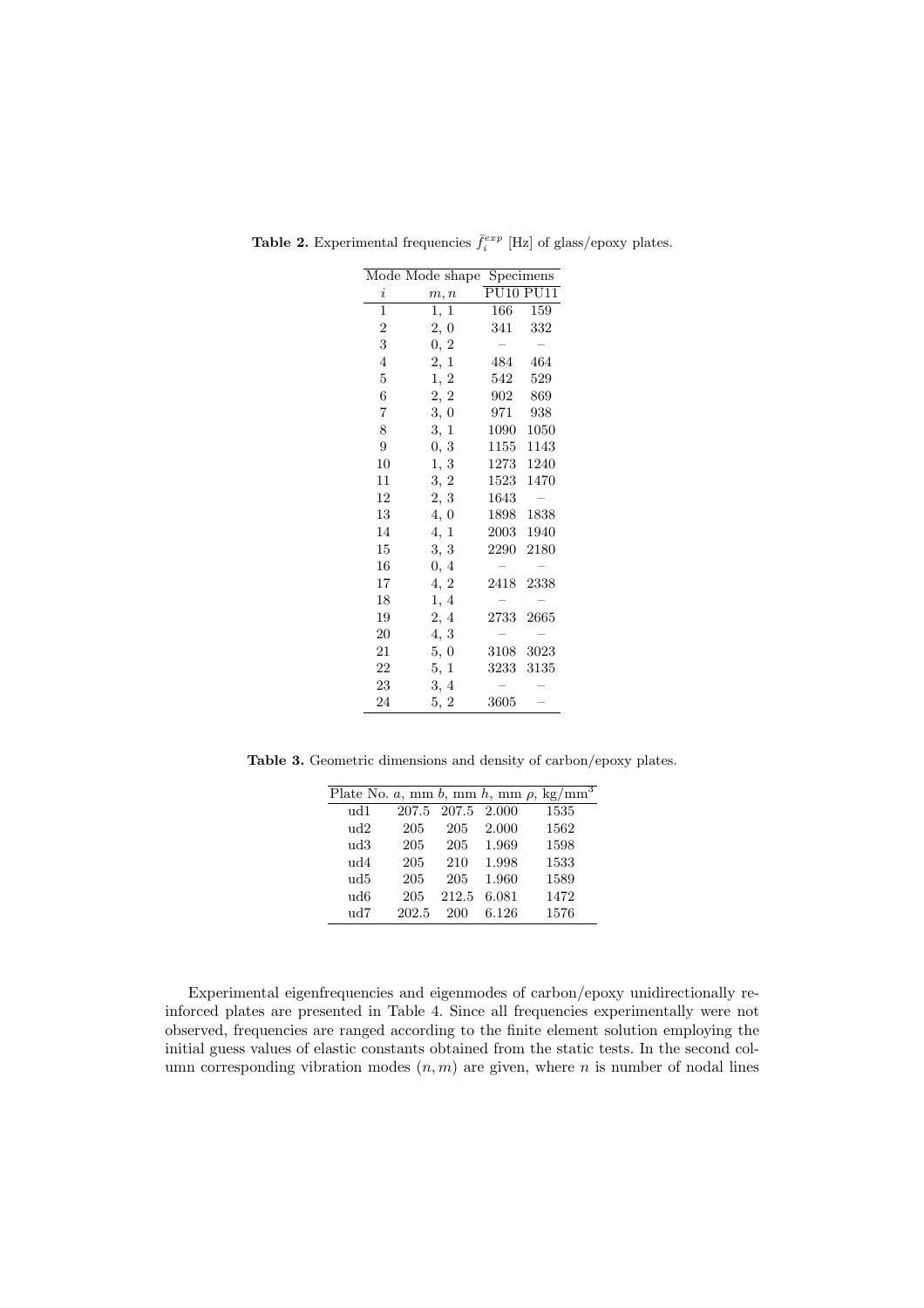

Figure 4. Unidirectionally reinforced carbon/epoxy plate.

parallel to x axis and  $m$  is number of nodal lines parallel to  $y$  axis. Note that axis  $x$  is in the fiber direction and axis  $y$  is in the transverse direction. It is seen that in the experiment all frequencies were not observed. For example, for the plate UD1 in the range of first 18 numerical frequencies only 12 experimental frequencies were measured.

|                | No. $n, m$ UD1  | UD2                         | $_{\rm UD3}$       | UD4                     | UD5                               | UD <sub>6</sub> | UD7                      |
|----------------|-----------------|-----------------------------|--------------------|-------------------------|-----------------------------------|-----------------|--------------------------|
| 1              | $1, 1 \quad 97$ | 97.6                        | 98.2               | 97.5 98                 |                                   | 299.5 299       |                          |
| $\overline{2}$ | 2, 0 1 23.8     | 123.4                       | 126                | 125                     | 127                               | 377             | 377.5                    |
| 3 <sup>1</sup> | 2, 1 237.4      |                             | 245 237            | 236                     |                                   | 238 721         | 720.5                    |
| 4              |                 | 3, 0 341 342                | 345.6              | 344                     | 350                               | 1047            | 1046                     |
| $5^{\circ}$    |                 | $3, 1$ $458$ $-$            | 457                | 457.5                   | 458                               | 1396            | 1388                     |
| 6              | 0, 2, 502.6     | 501                         | 498                | 497                     | 496                               | 1520.5          | 1512                     |
| 7              | 1, 2 541.2      | 538                         | 536.5              | 537.5                   | 533                               |                 | 1636.5 1630.5            |
| 8              | 2, 2 653        | 653                         | 654                | 650                     | 649                               | 1968            | 1959                     |
| 9              | $4, 0 =$        | $\mathcal{L}^{\mathcal{L}}$ | $\hspace{0.1cm} -$ | $682.5 -$               |                                   | 2051            | $\overline{\phantom{0}}$ |
| 10             | $4, 1 - - -$    |                             | 780                | 784                     | $\alpha \rightarrow \beta \gamma$ | 2360            |                          |
| 11             | $3, 2 =$        | 866                         | 863                | 866                     | 858                               | 2580            | 2569                     |
| 12             | $5, 0 =$        | 1124.5                      | 1125               | $1124.5 -$              |                                   | $\frac{1}{2}$   | 3370                     |
| 13             | 4, 2 1168       | $\equiv$                    |                    |                         |                                   |                 |                          |
| 14             |                 | $5, 1 - - -$                | 1242               |                         | $\sim$                            |                 |                          |
| 15             |                 | $0, 3$ 1381 $-$             |                    | 1368.5 1365.5 1355 4042 |                                   |                 | 4032.5                   |
| 16             | 1, 3 1413       | $\sim$                      |                    | 1401.6 1402.5 1391 4145 |                                   |                 | 4141                     |
| 17             | 2, 3 1512       | $\sim$                      | 1506.5 1504        |                         | 1487                              | 4410            | 4386                     |
| 18             | $5, 2 -$        | 1589                        |                    |                         |                                   |                 |                          |

**Table 4.** Experimental frequencies  $\bar{f}_i^{exp}$  [Hz] of carbon/epoxy plates.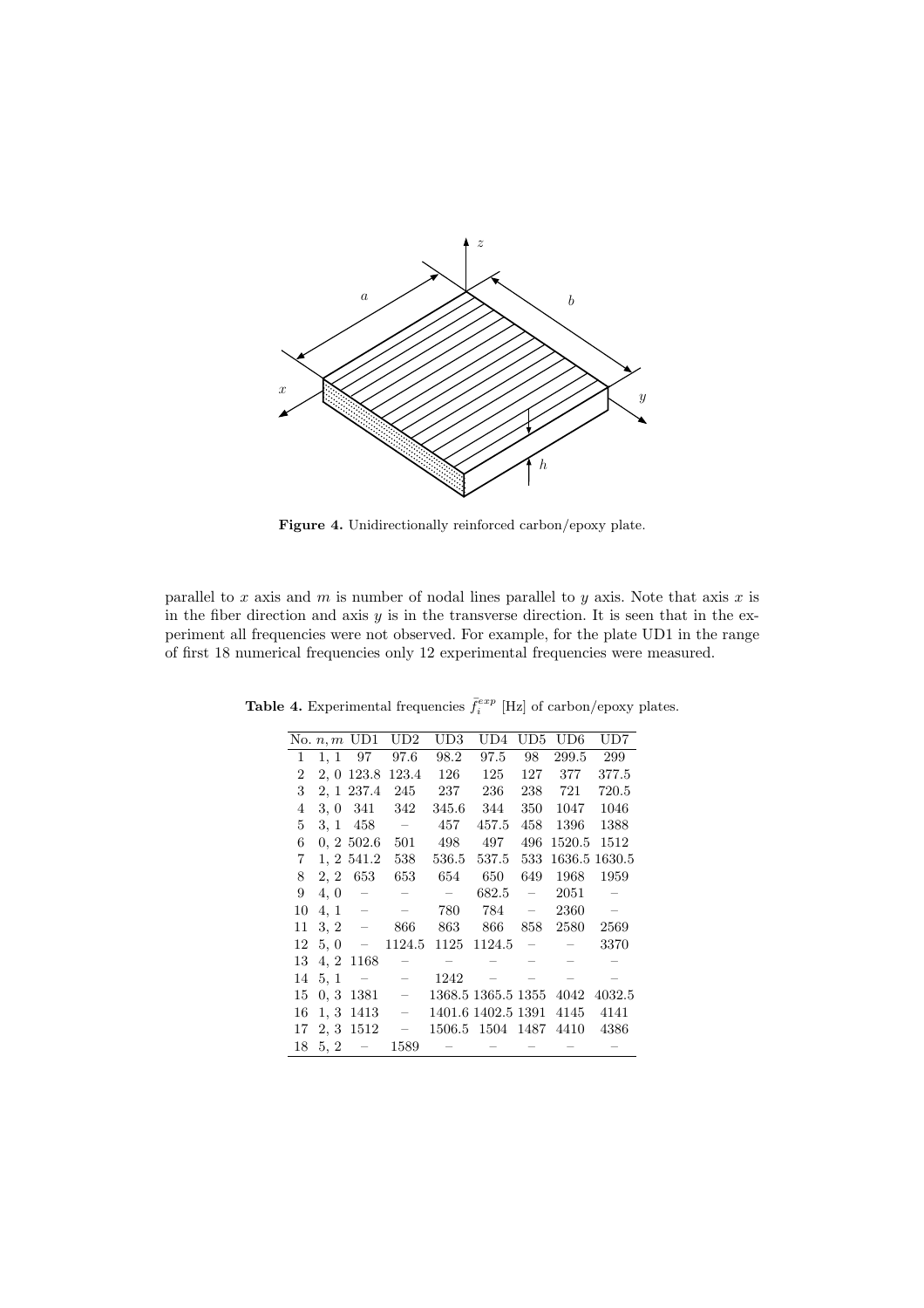Experimental frequencies presented in Tables 3 and 4 will be used in identification of elastic constants for a single layer of the cross-ply glass/epoxy plates and for the unidirectionally reinforced carbon/epoxy plates (see below).

#### **1.4 Finite element model**

The eigenvalue problem for harmonic vibrations of the plate can be represented by

$$
K(x)u = \lambda(x)Mu
$$
\n(21)

Here  $K(x)$  is the stiffness matrix of the plate, M is the mass matrix, u is the displacement vector and  $\lambda(x) = \omega^2(x)$  is eigenvalue. Note that circular frequency  $\omega = 2\pi f$ , where f is eigenfrequency. The eigenvalue relation  $(21)$  for the mode  $u_1$  which corresponds to the first experimental eigenfrequency  $\omega_1^{exp} = \bar{\omega}_1$  can be written in an equivalent form placing  $E_1$  in evidence

$$
E_1 \boldsymbol{K}^* \boldsymbol{u}_1 = \bar{\omega}_1^2 \boldsymbol{M} \boldsymbol{u}_1 \tag{22}
$$

Here  $E_1 \mathbf{K}^* = \mathbf{K}$  is the stiffness matrix. Taking into account relation (7) this equation can be written as

$$
CE_1^0 \mathbf{K}^* \mathbf{u}_1 = C \omega_1^2 \mathbf{M} \mathbf{u}_1 \tag{23}
$$

hence

$$
E_1 = CE_1^0 \tag{24}
$$

where  $E_1^0$  is the initial guess value given to the Young's modulus in the fiber direction of the layer and  $E_1$  is the corresponding identified mechanical property. After evaluation of the optimum value of x for the first set of identification variables the remaining mechanical properties are calculated by inverse relations (5).

For the second or third set of identification variables  $x$  the same eigenvalue equation (21) has been solved. The only difference is that other reference points of experiment design (see below) are selected since in this case the dimension of the design space is five. Hence numerical frequencies are predicted in other points of the design space as in the case of using the first set of design variables, for which the dimension of the design space is four.

The eigenvalue problem (21) was solved by using subspace iteration technique (see Bathe (1982)) and a triangular finite element of laminated thick plate with a shear correction (see Rikards and Chate (1997)). In order to avoid 'shear locking' a selective integration technique was applied. A  $22 \times 22$  regular mesh (968 finite elements) was considered in order to achieve appropriate accuracy for at least 20 first eigenvalues of the laminated plate with FFFF (all edges free) boundary conditions. The finite element mesh of the plate is shown in Fig. 5. In calculations of predicted frequencies  $\omega(x)$  for the cross-ply glass epoxy plates the mass of sensor should be taken into account. For the carbon/epoxy plates other experimental technique has been used without sensor. In this case there is no additional mass on the plate.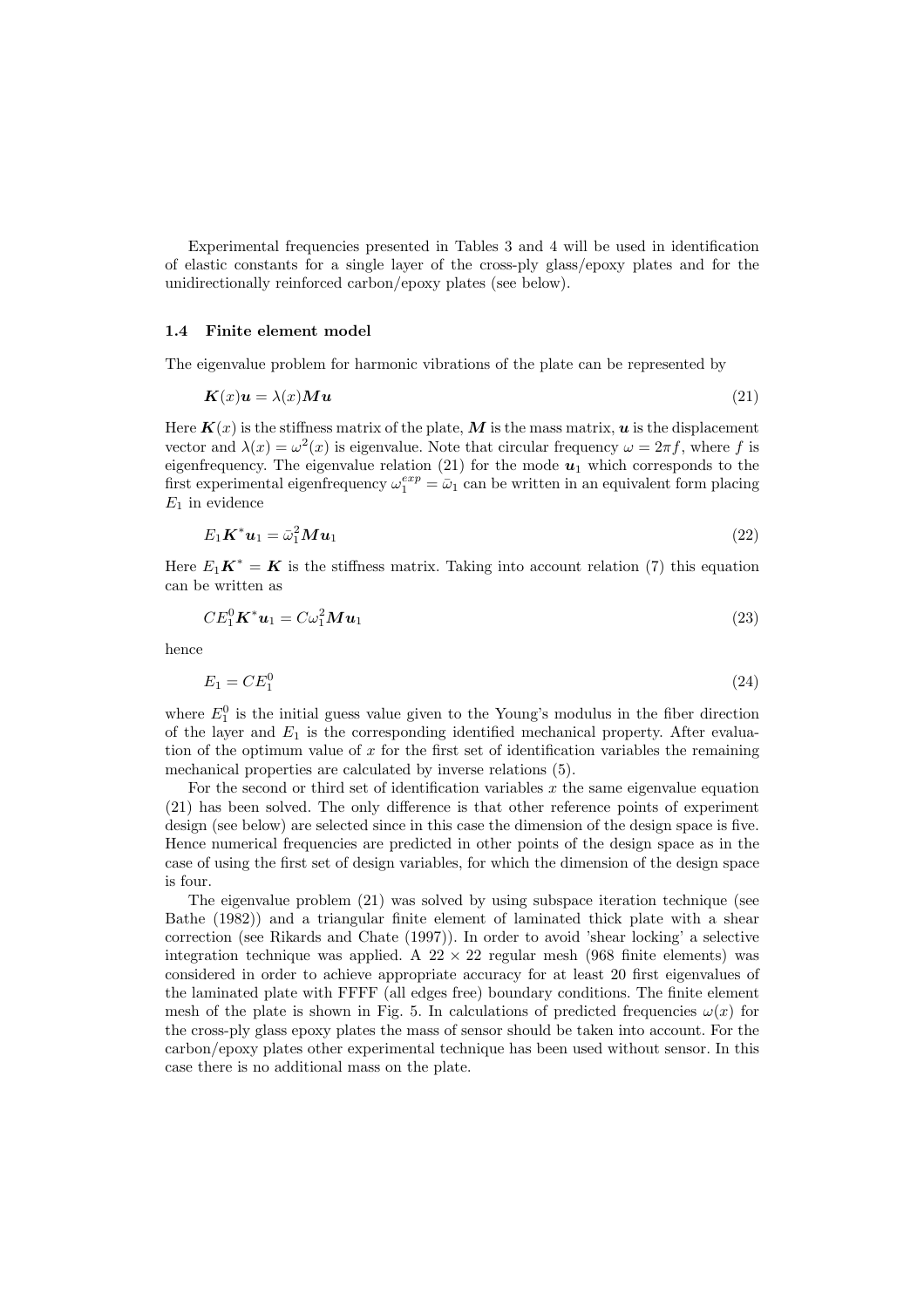

**Figure 5.** Finite element mesh.

## **1.5Experiment Design and Approximation**

Important for identification is the problem of minimization of identification functionals (10), (17) or (19). Here the method of experiment design and response surface method is used to solve the minimization problem.

In order to reduce computational efforts firstly the methods based on approximation concepts have been used in structural optimization (see, e.g., Barthelemy and Haftka (1993)). The development of approximation functions has become a separate problem in optimum structural design, which was discussed by Toropov(1989). The approximating models can be built in different ways. Empirical model building theory was developed by Box and Draper (1987). To construct a more general model of the original function the method of experiment design (Audze and Eglais; Haftka et al. (1977; 1998)) together with approximate model building (Eglais; Meyer et al.; Khuri and Cornell (1981; 1995; 1996)) can be employed. A simplified model, called metamodel, is built using results of a numerical experiment in a sample points of experiment design. Response analysis using the simplified model is computationally much less expensive than solution employing the original model. Although there is a wide literature about experiment design and building of approximating functions it should be noted that there are some special features present in experiment design but not present in the physical experiment. Below some problems of experiment design are discussed.

There are two cases of building the approximating functions. The first situation is that deterministic computer simulation is presented only. Such case was discussed in investigations related to solution of structural optimization problems (see, e.g., Barthelemy and Haftka; Toropov(1993; 1989)). Deterministic computer simulation was employed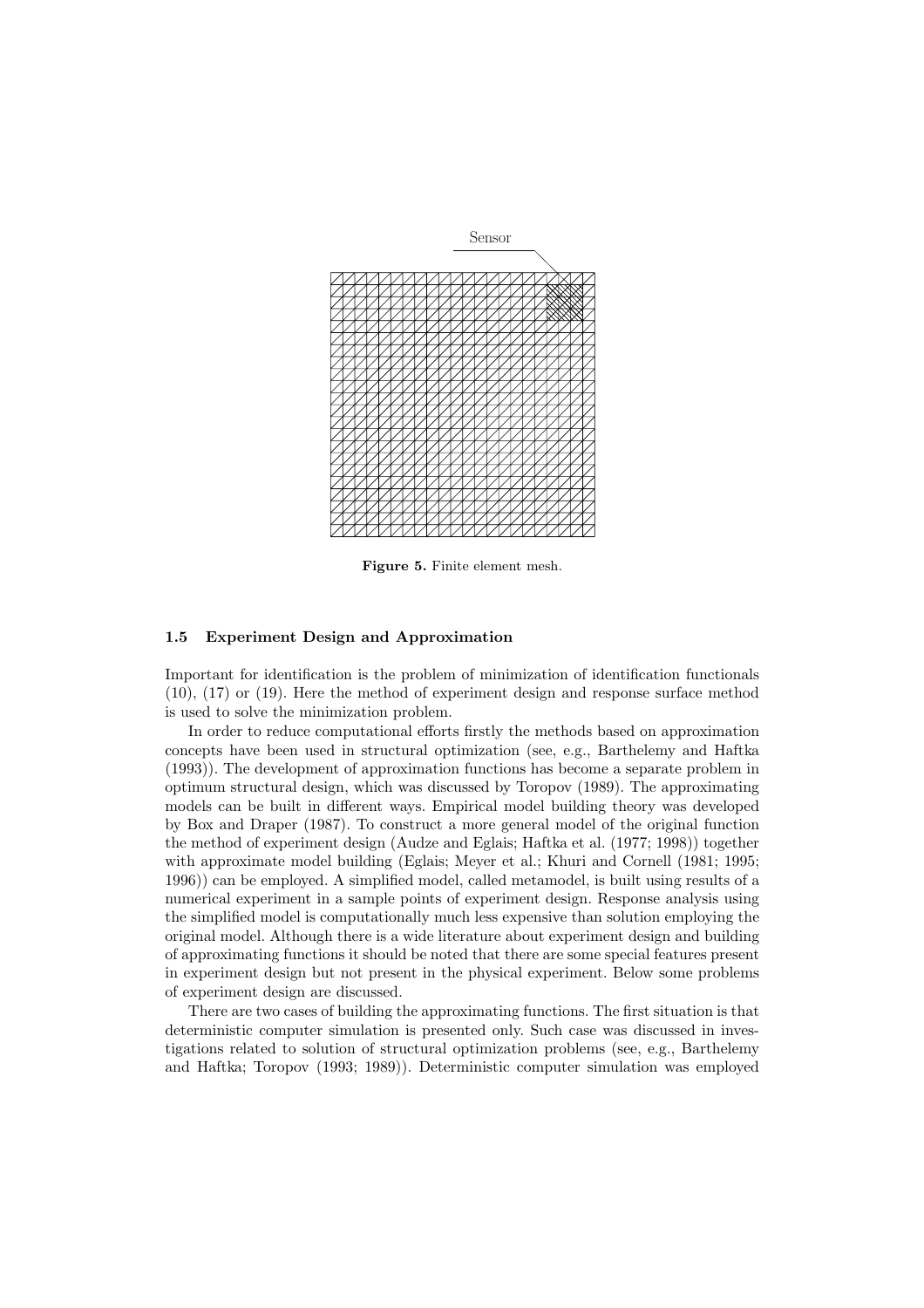also to build the approximating functions for solution of identification problems (Rikards et al.; Rikards et al. (1999; 2001)). However, in identification problems also a physical experiment is presented. In the previous investigations (Rikards et al.; Rikards et al. (1999; 2001)) a physical experiment was not used to build the approximating functions. Then the experimental values was employed only for identification purposes. However, it is possible to combine data from both computer and physical experiments. This is a second situation, in which both the data from computer experiments as well as from related physical experiments for the same factor and related response variables have been employed. Traditional statistical approaches consider each of these sets of data (computer and physical experimental data) separately with corresponding separate analyses and fitted statistical models. However, it is possible simultaneously analyze the combined data using, for example, hierarchical Bayesian integrated modeling approach. Simultaneous analysis of such combined data permits the unknown coefficients in response surface model to be more precisely estimated, thereby producing a better fitting response surface. Although the problem of identification discussed in the present paper belongs to the combined data set, here the approximating functions are built employing the combined data set as well as the deterministic computer simulation.

Computer models are often used to perform experiments before expensive physical experiments are performed. The main features of deterministic computer simulation are as follows.

- **–** The results obtained in the numerical experiment are deterministic without a statistical error. Repetition of the results is 100%. It means that there is no statistical dispersion of the model parameters. However, computer models produce numerical noise as a result of the incomplete convergence of iterative processes, round-off errors, and the discrete representation of continuous physical phenomena, when different number of calculation steps or a different finite element grid being generated (see, e.g., Giunta et al. (1994)). In deterministic computer experiments, replication at a sample point is meaningless; therefore, the points should be chosen to fill the design space.
- **–** Mathematical model of the object is unknown, i.e. the form of the regression equation is not known. Therefore, the well-known criteria for experiment design optimality, for example, D-optimality, cannot be used. Such criteria can be used only in the case, when the form of regression equation is known.

There is wide literature about different methods of experiment design. Among the methods specially can be emphasized the space filling designs. The first space filling design for computer experiment was proposed by Audze and Eglais (1977). Here firstly the designs in which the number of levels for each variable is equal to the total number of runs were proposed. Eglais has firstly used also the space filling criterion for such designs based on function similar to potential energy of gravity. Later the same kind of experimental designs was proposed as a Monte Carlo integration technique by McKay et al. (1979) and the name Latin hypercube samplings was introduced. Numerous space filling experimental designs have been developed in an effort to provide more efficient and effective means for sampling deterministic computer experiments based on Latin hypercubes. Later a lot of space filling criteria for Latin hypercube designs was proposed by many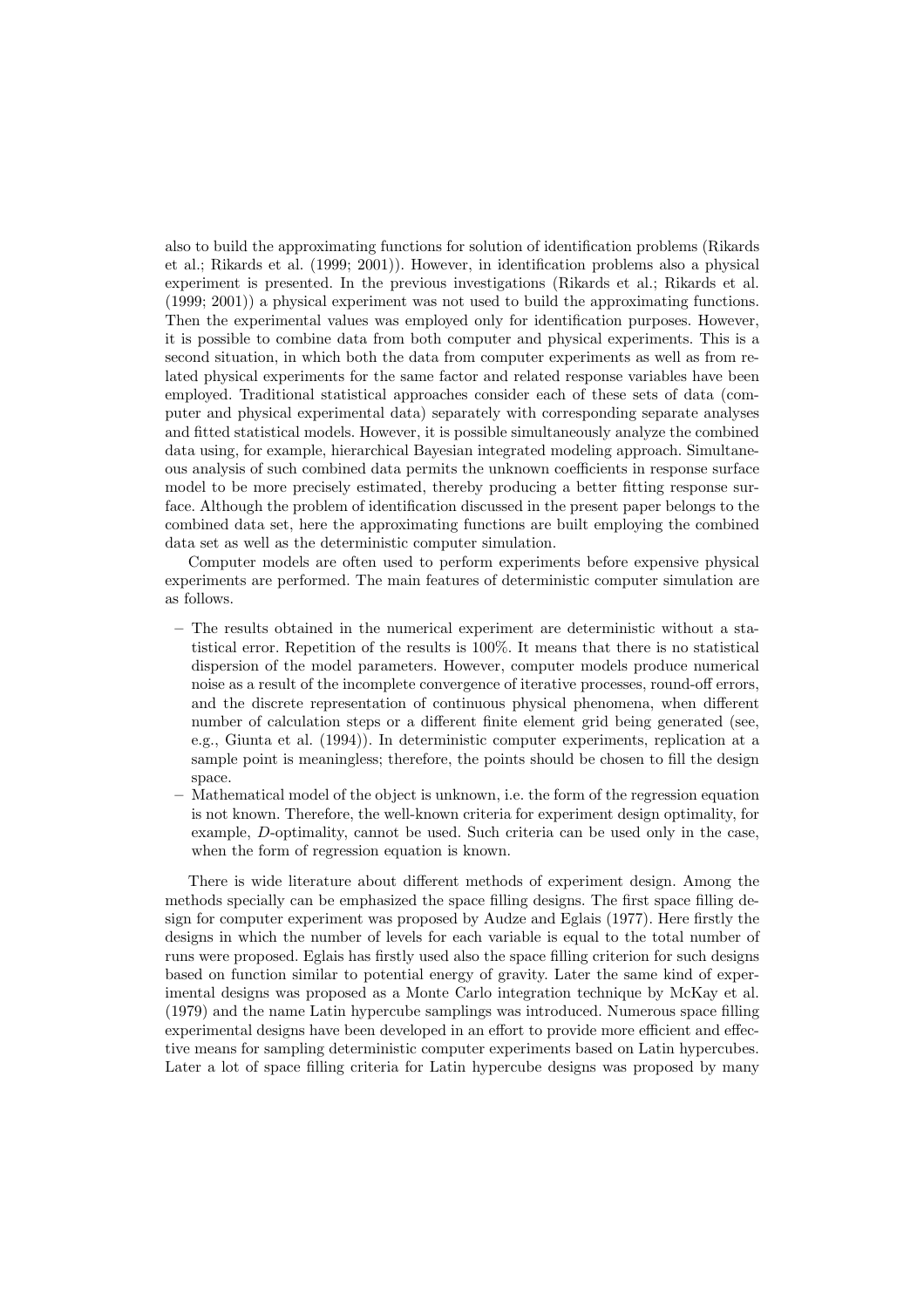authors: Maximin Latin hypercubes by Johnson et al. (1990), Minimal Integrated Mean Squared Error designs by Sacks et al. (1989), Orthogonal array-based Latin hypercube designs by Tang (1993), Orthogonal Latin hypercubes by Ye (1998), Integrated Mean Squared Error (IMSE) optimal Latin hypercubes by Park (1994).

The approach of experiment design and approximation proposed by Eglais can give good results for the problems based on numerical experiment (Audze and Eglais; Eglais (1977; 1981)). This approach based on global approximation was employed for solution of identification problems (Rikards et al.; Rikards et al. (1999; 2001)). However, sometimes the results of the approximation are not satisfactory. It will be shown below that the accuracy of solution can be improved by using a minimal Mean Square Distance (MSD) design and a local approximation method to solve similar identification problem.

In the last years the so-called non-parametric approximation methods becoming widely used for the design and analysis of computer experiments: local polynomial approximation (Cleveland and Devlin; Koehler and Owen (1988; 1996)) and Kriging (Sacks et al. (1989)). Finally, other statistical techniques such as Multivariate Adaptive Regression Splines (Frederiksen (1998)) and Radial Basis Functions (Hardy; Dyn et al.; Powell (1971; 1986; 1987)) are beginning to draw the attention of many researchers. However, these methods are computationally expensive not only for metamodel building, but also for using of metamodels for prediction.

The stages of solution of identification problem considered here are as follows.

- **–** Development of finite element model to perform deterministic computer experiments.
- **–** Formulation of identification functional and selection of variables to be identified.
- **–** Performing the physical experiment.
- **–** Elaboration of experiment designs to determine a sample points in which deterministic computer simulation is performed.
- **–** Deterministic computer simulation in the sample points of experiment design.
- **–** Building the approximating function (global or local approximations) employing the data set of deterministic computer experiment (alternative - employing a combined data set of numerical and physical experimental data).
- **–** Minimization of functional.
- **–** Verification and validation of results.

#### **1.6 Latin Hypercube Designs**

In previous section different experiment designs used for the model building were reviewed. The choice of the design of experiments can have a large influence on the accuracy of the approximation and the cost of constructing the response surface. In order to solve the present identification problem two types of experiment designs are employed the Latin Hypercube Design (LHD) and the Minimal Mean Squared Distance (MMSD) design.

Latin Hypercube Design proposed by Audze and Eglais (1977) and McKay et al. (1979) can be viewed as an N-dimensional extension of Latin square design. The main feature of LHD is that on each level of every design variable only one point is placed. There are the same number of levels as runs (number of points of experiment or number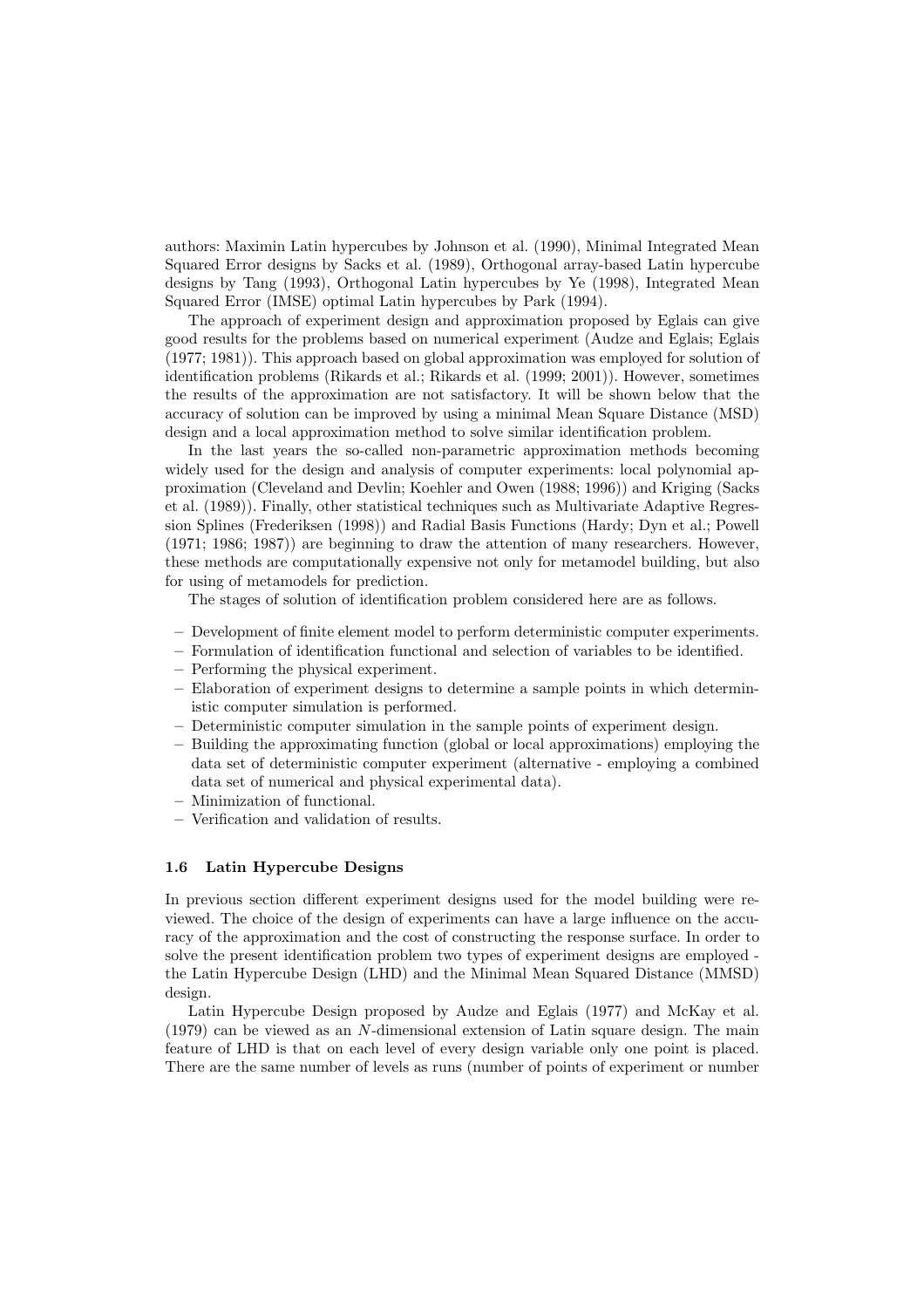of sample points). McKay et al. (1979) has proposed that levels are assigned randomly to runs. Other criterion was proposed by Audze and Eglais (1977). Here this criterion will be explained in details.

Audze and Eglais (1977) proposed a non-conventional criterion for elaboration of experiment designs which is not dependent on the mathematical model (approximating functions) of the problem under consideration. The input data for the elaboration of the plan include only the number of variables N (number of factors) and the number of experiments K. The main principles in this approach are as follows.

- 1. The number of levels of factors (same for each factor) is equal to the number of experiments and for each level there is only one experiment. This is similar to LHD proposed by McKay et al. (1979).
- 2. The sample points (points of experiment) are distributed as regular as possible in the domain of variables.

To realize the second principle it is suggested to use a criterion

$$
\Psi = \sum_{i=1}^{K-1} \sum_{j=i+1}^{K} \frac{1}{L_{ij}^2} \Rightarrow \min
$$
\n(25)

where  $L_{ij}$  is a distance between the reference points having numbers i and j  $(i \neq j)$ . The criterion (25) is a physical analogy of the minimum of potential energy of repulsive forces for a set of points of unit mass, if the magnitude of these repulsive forces is inversely proportional to the distance  $L_{ij}$  cubed between the points. Note that the force can be obtained as derivative of the potential energy.

The problem of minimizing the criterion (25) together with the first principle leads to a non-linear programming problem. Solving the non-linear programming problem the experiment designs (plans) can be determined for different number of the design variables  $N$  and different number of sample points  $K$  (runs).

The elaboration of the plans is time consuming, so each plan of experiment is elaborated only once and stored in a matrix characterized by the level of factors for each of K experiments. For example, for a number of factors (design variables)  $N = 2$  and  $K = 9$ the matrix is given by

$$
\boldsymbol{B}^T = \begin{bmatrix} 7 & 1 & 2 & 5 & 4 & 9 & 6 & 8 & 3 \\ 2 & 6 & 3 & 5 & 1 & 4 & 9 & 7 & 8 \end{bmatrix} \tag{26}
$$

The corresponding plan of experiments is shown in Fig. 6. The domain of interest (domain of variables) is determined as  $x_j \in [x_j^{\min}, x_j^{\max}]$ , where  $x_j^{\min}$  and  $x_j^{\max}$  are respectively the lower and the upper bounds on the design variables. Thus, in this domain the sample points, where the numerical experiments must be performed, are calculated by the expression

$$
x_j^{(i)} = x_j^{\min} + \frac{1}{K-1} (x_j^{\max} - x_j^{\min}) (B_{ij} - 1)
$$
 (27)

Here  $i = 1, 2, ..., K$  and  $j = 1, 2, ..., N$ . Since the matrices  $B_{ij}$  of the experiment design are universal, they may be used for the various identification or optimum design problems.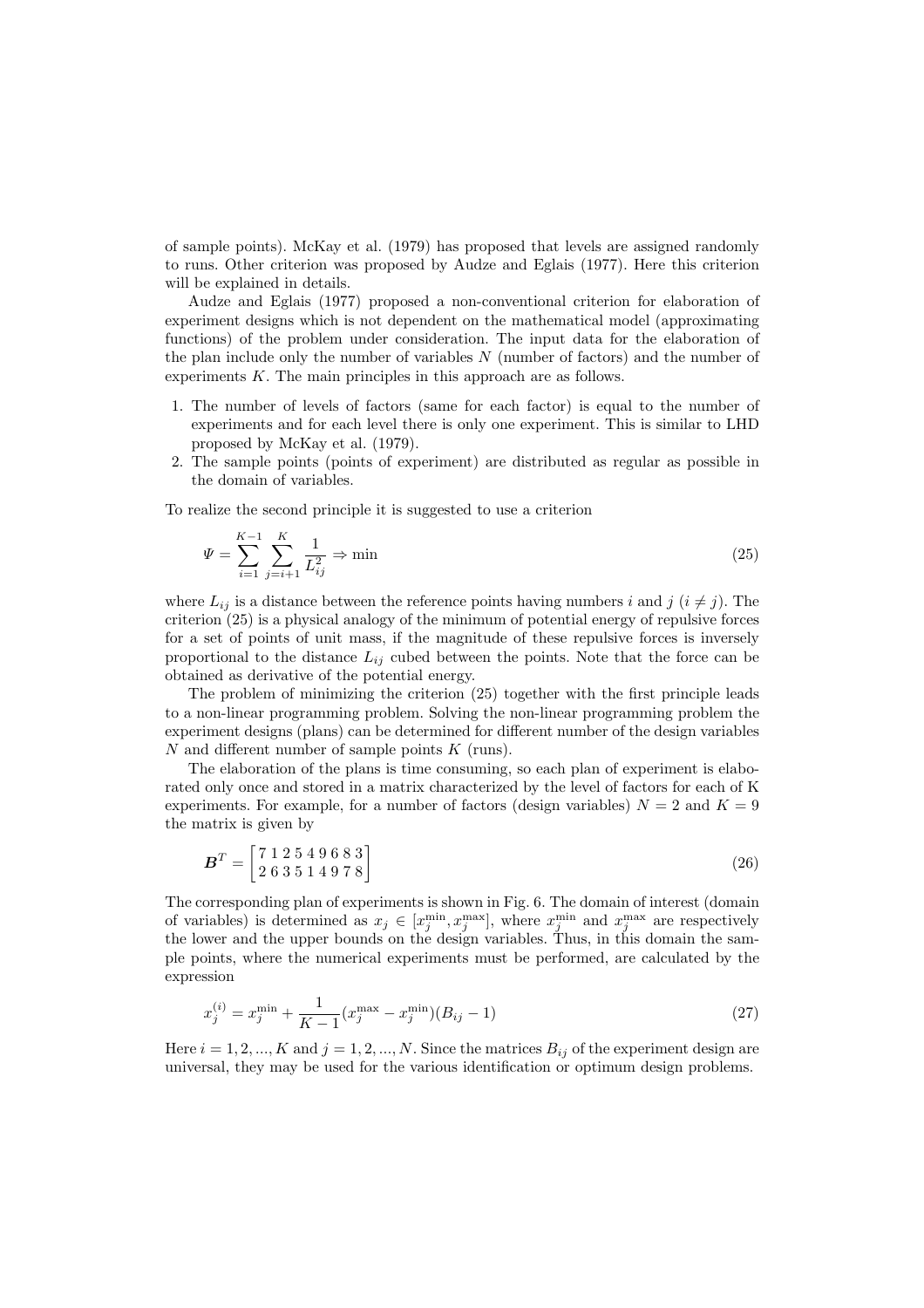

**Figure 6.** Eglais' design for  $N = 2$  and  $K = 9$ 



**Figure 7.** View of Eglais' design in plane 1-2 for  $N = 5$ ,  $K = 36$  and  $\Gamma = 3322$ .

Problem of identification of elastic constants (five variables) was solved employing Eglais' experimental designs. A 36-point 5-dimensional experiment design is shown in Fig. 7.

Eglais' designs can be evalueted also by other criterions. Such criterions can be chosen evaluating possible error of approximation. Knowing that in approximation it will be necessary to obtain the values of interpolated function in the points of the s-dimensional grid, it is essential that points of initial experiment are distributed so, that locally ap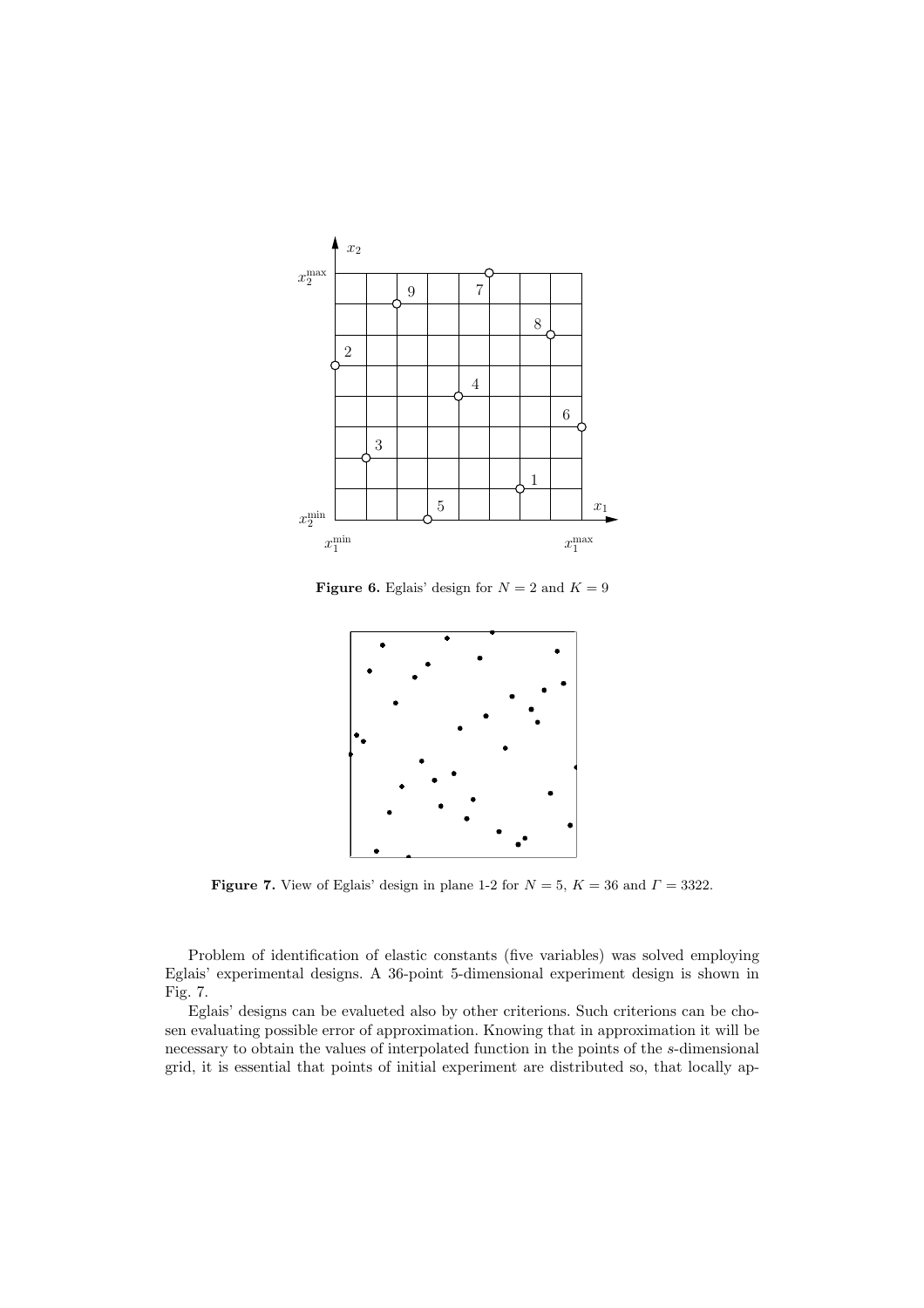proximated values will be as accurate as possible. By performing approximation with the second order polynomials, the error of interpolation is increasing proportionally to the product of distance between the points used in interpolation, if the points are distributed close enough. In the neighborhood of the grid point, there are only few points of the real experiment (usually only one to two points). Therefore, the quality of experiment design is characterized by a sum of the distance between all grid points and the closest experimental point raised to the power of four

$$
\Gamma = \sum_{i=1}^{N_F} \Delta_i^4 \tag{28}
$$

where  $\Delta_i$  is the distance between the grid point  $z_i$  and the closest experimental point,  $N_F = M^s$ ,  $s = N$  is number of input variables, M is number of equidistant points for each input variable, for example, this value can be chosen  $M = 7$ . Using the criterion (28) the Eglais' designs can be evaluated. For example, for the 36-point design presented in Fig. 7  $\Gamma = 3322$ .

Minimizing the criterion (28) new designs can be elaborated. The minimum of criterion without constraints can be easily found by employing the Newton's method. In Fig. 8 one projection of the 36-point five-dimensional experiment design is shown (the value of the cost function  $\Gamma = 1739$  is the best that was found for this design). In Fig. 9 the experiment design optimized according to the criterion (28) is shown using as initial estimate the Eglais' design. It can be seen that the improvement is negligible in comparison with the original Eglais' design presented in Fig. 7. By distributing the levels of experiment regularly in the interval  $[-1, +1]$ , but not requiring that extreme levels should be exactly at -1 and +1, a slightly better value of cost function  $\Gamma = 3271$  was obtained. So, the Latin hypercube designs can be evaluated employing different criterions - Eqs. (25), (28) or others.



**Figure 8.** View of 5-dimensional 36-point design (28) in plane 1-2 with  $\Gamma = 1739$ .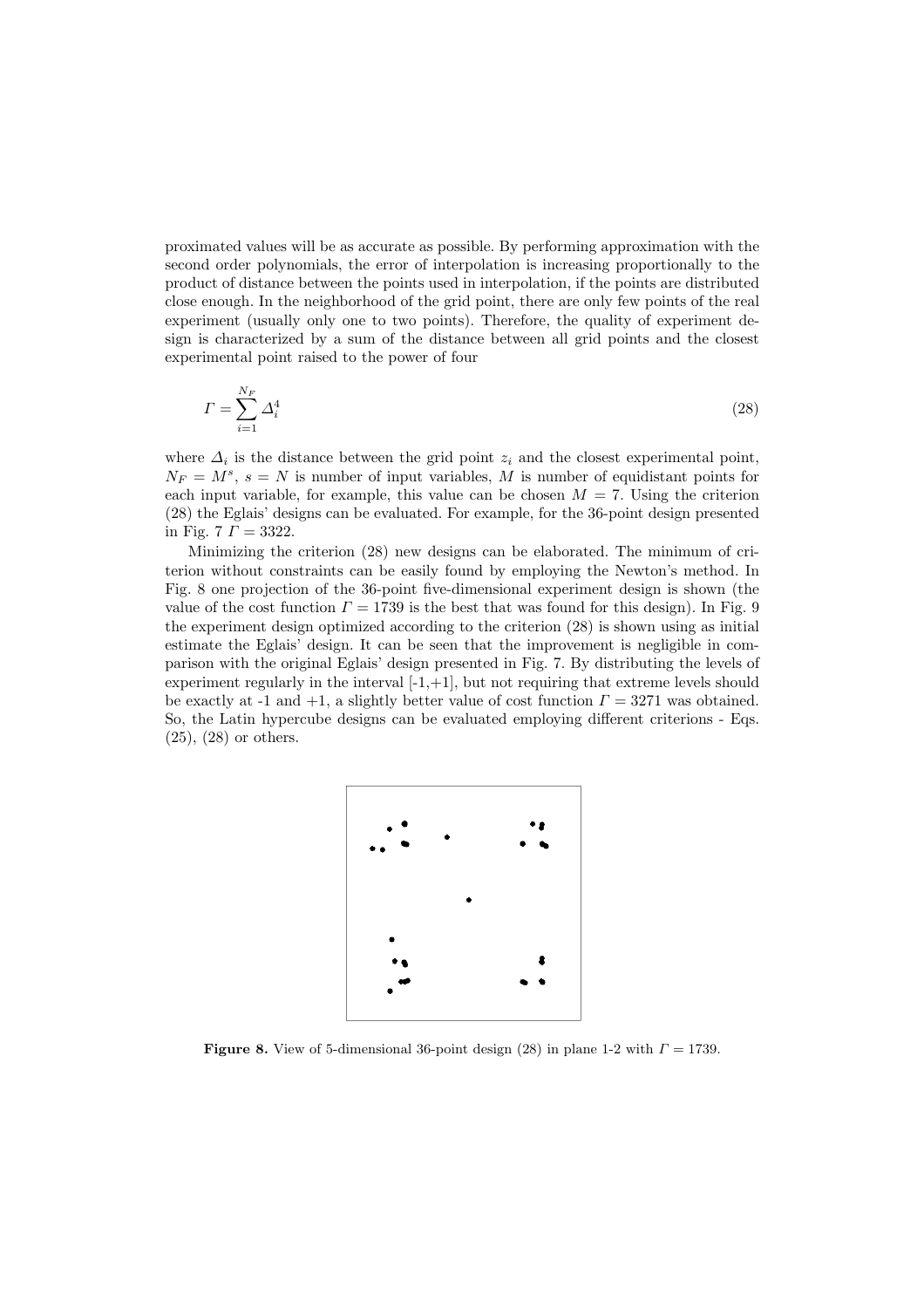

**Figure 9.** View of 5-dimensional 36-point Latin hypercube design optimized according  $(28)$  in plane 1-2 with  $\Gamma = 3318$ .

#### **1.7 Minimal Mean Squared Distance Design**

For the computer experiment a Minimal Mean Squared Distance (MMSD) experimental designs can be successfully employed. These designs were proposed by Auzins and Janushevskis (2002). The MMSD designs are space filling designs, which gives minimal Mean Squared Distance (MSD) between points in design space  $R$  and nearest point from experimental design D

$$
MSD = \sqrt{\left(\frac{1}{n}\right)\sum_{v=1}^{n}\min_{u=1,...,N}\left[\sum_{i=1}^{m}\left(w_{iv}-x_{iu}\right)^{2}\right]}
$$
(29)

where  $w<sub>v</sub>$  is a large sample from the points in design space  $R$  ( $v = 1, ..., n$ ). Hereafter about 1000000 equidistant mesh points for low dimensions  $(m = 2, 3)$  are employed and a 100000 Latin hypercube sample for large-scale designs  $(m > 3)$  are used. These designs give points uniformly distributed in design space and tend to minimize the expected mean squared error of local quadratic approximation Auzins and Janushevskis (2002). Fang and Wang (1994) introduced similar criterion, named Mean Squared Error. In (Auzins and Janushevskis (2002)) a quick search algorithm for minimization of MSD criterion for Latin hypercube designs in the unit cube  $[-1, 1]^m$  as well as for designs with unconstrained level values and numbers in unit cubes or  $m$ -dimensional spherical regions was proposed.

For illustration of MSD design search algorithm a 6-point experimental design in two dimensions is shown in Fig. 10. A  $33 \times 33$  regular grid with 1089 equidistant mesh points are employed. The functional (29) is minimized in the following steps. In the first step a sample points is distributed randomly in the design space. Then each mesh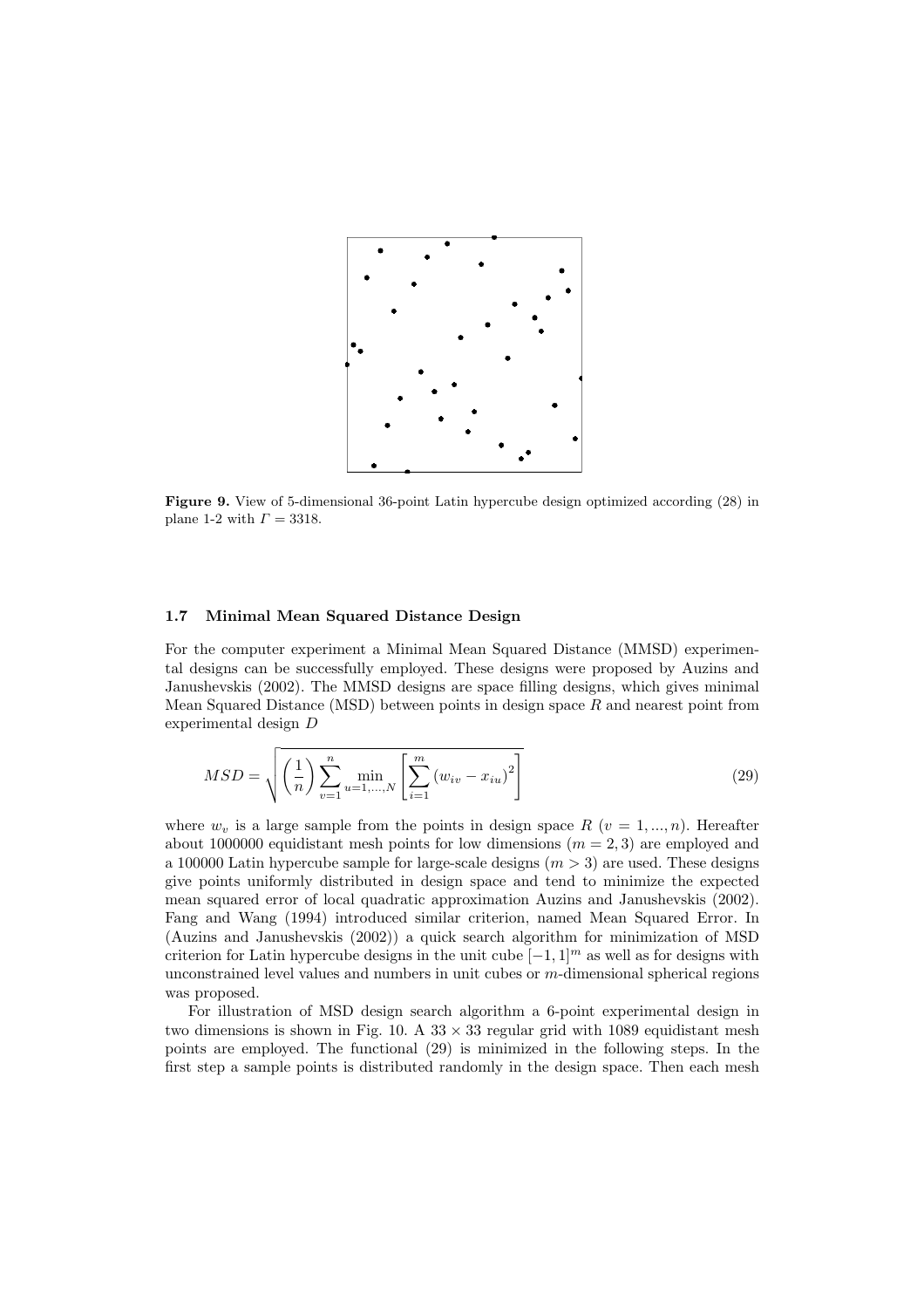point is related to the closest sample point. In Fig. 10 the grid points related to the same sample point are marked with the same color. Further for the grid points with the "same color" the criterion (29) is minimized. Then again each mesh point is related to the closest sample point and iteration is continued. In about 5-6 iterations the optimum distribution of sample points is found. In Fig. 10 the distribution of sample points after four iterations is shown. The final (optimum) distribution is shown in Fig. 11.



**Figure 10.** Iteration procedure for 6-point two dimensional MSD design.

For the purpose of comparing with other designs throughout this paper distances and others characteristics of experimental designs are computed after designs are scaled into the unit cube  $[0, 1]^m$  although the designs are mostly constructed in m-dimensional cube  $[-1, 1]^m$ . For comparing with other space filling designs four additional criterions have been used.

1. The Eglais' criterion (Audze and Eglais (1977)), later proposed also by Morris and Mitchell (1995) in more general form

$$
\Phi_2 = \left[ \sum_{u=1}^{K-1} \sum_{v=u+1}^{K} \frac{1}{\sum_{i=1}^{m} (x_{iu} - x_{iv})^2} \right]^{1/2}
$$
\n(30)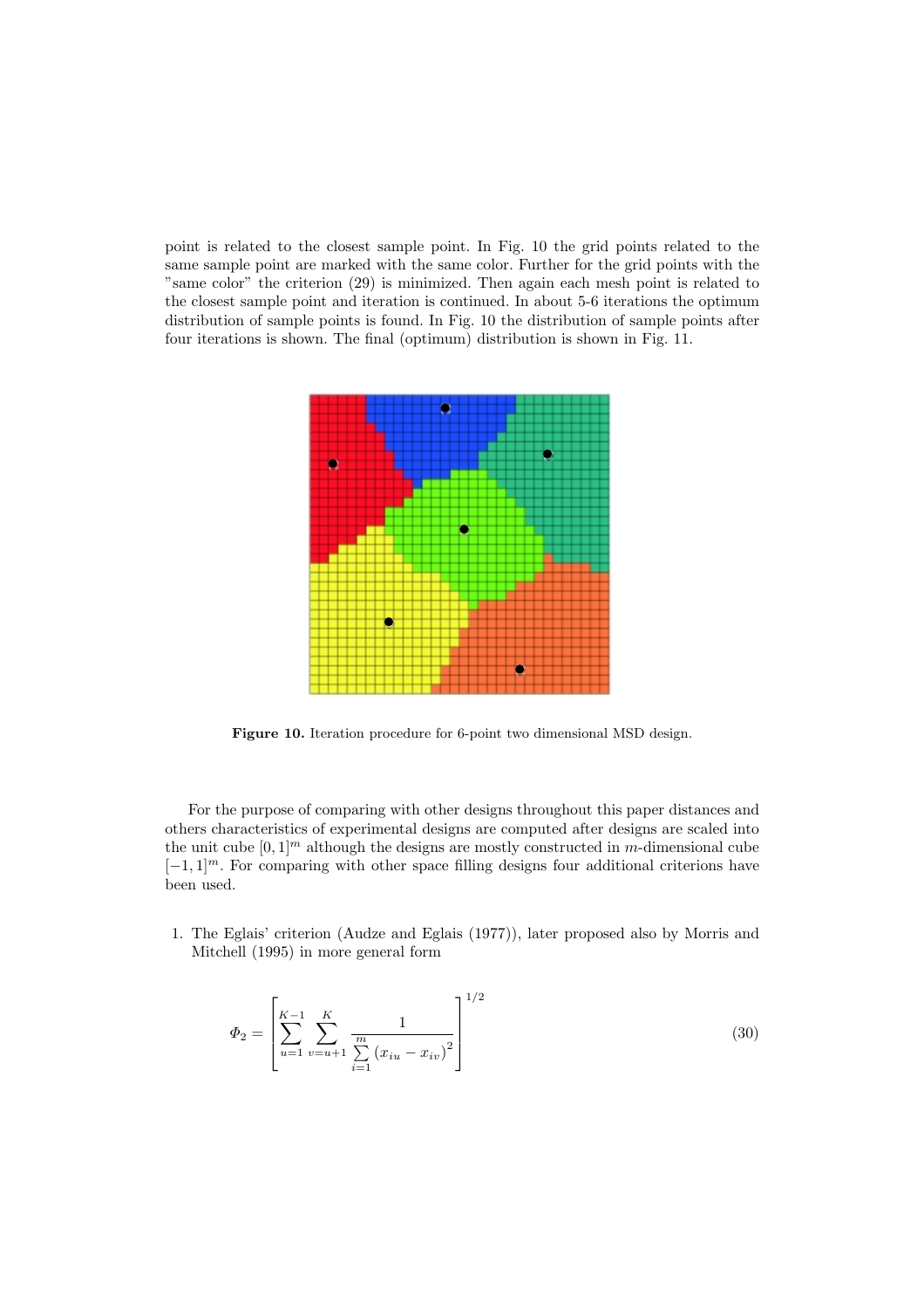

Figure 11. Optimum according criterion (29) 6-point two dimensional MSD design.

2. The MINDIST criterion, which seeks to maximize the minimum distance between any pair of points in the data collection plan (see Johnson et al. (1990))

MINDIST = 
$$
\min_{u,v=1,...,N} \sum_{i=1}^{m} (x_{iu} - x_{iv})^2
$$
 (31)

3. The entropy criterion, first proposed by Shewry and Wynn (1987) and then adopted by Currin et al. (1991). The entropy criterion for designs in unit cube  $[0,1]^m$  is equivalent to the minimization of  $-\log |\mathbf{C}|$ , where C is the  $N \times N$  covariance matrix of the design with elements

$$
c_{ij} = \exp\left\{-\Theta \sum_{k=1}^{m} |x_{ki} - x_{kj}|^{q} \right\}, 0 < q \le 2
$$
\n(32)

where  $i, j = 1, N$ . Throughout this paper the value  $q = 2$  is selected so, that the correlation between two points is a function of their Euclidean distance  $L_2$ , and  $\Theta$  is set equal to 2.

4. The discrepancy criterion (Palmer and Tsui (2001)), which averages the squared difference in the cumulative density function

$$
(D_C)^2 = \left(\frac{13}{12}\right)^m - \frac{2}{N} \sum_{u=1}^N \prod_{i=1}^m \left[1 + 0.5|x_{iu} - 0.5| - 0.5|x_{iu} - 0.5|^2\right] + \frac{1}{N^2} \sum_{u=1}^N \sum_{v=1}^N \prod_{i=1}^m \left[1 + 0.5|x_{iu} - 0.5| + 0.5|x_{iv} - 0.5| - 0.5|x_{iu} - x_{iv}|\right]
$$
\n(33)

Experimental designs have been compared by using these different criterions. Table 5 shows comparison of three 16-run designs of 7 variables for five criterions. The MMSDLH means Minimal MSD Latin Hypercube design, the ULH means Uniform Design Based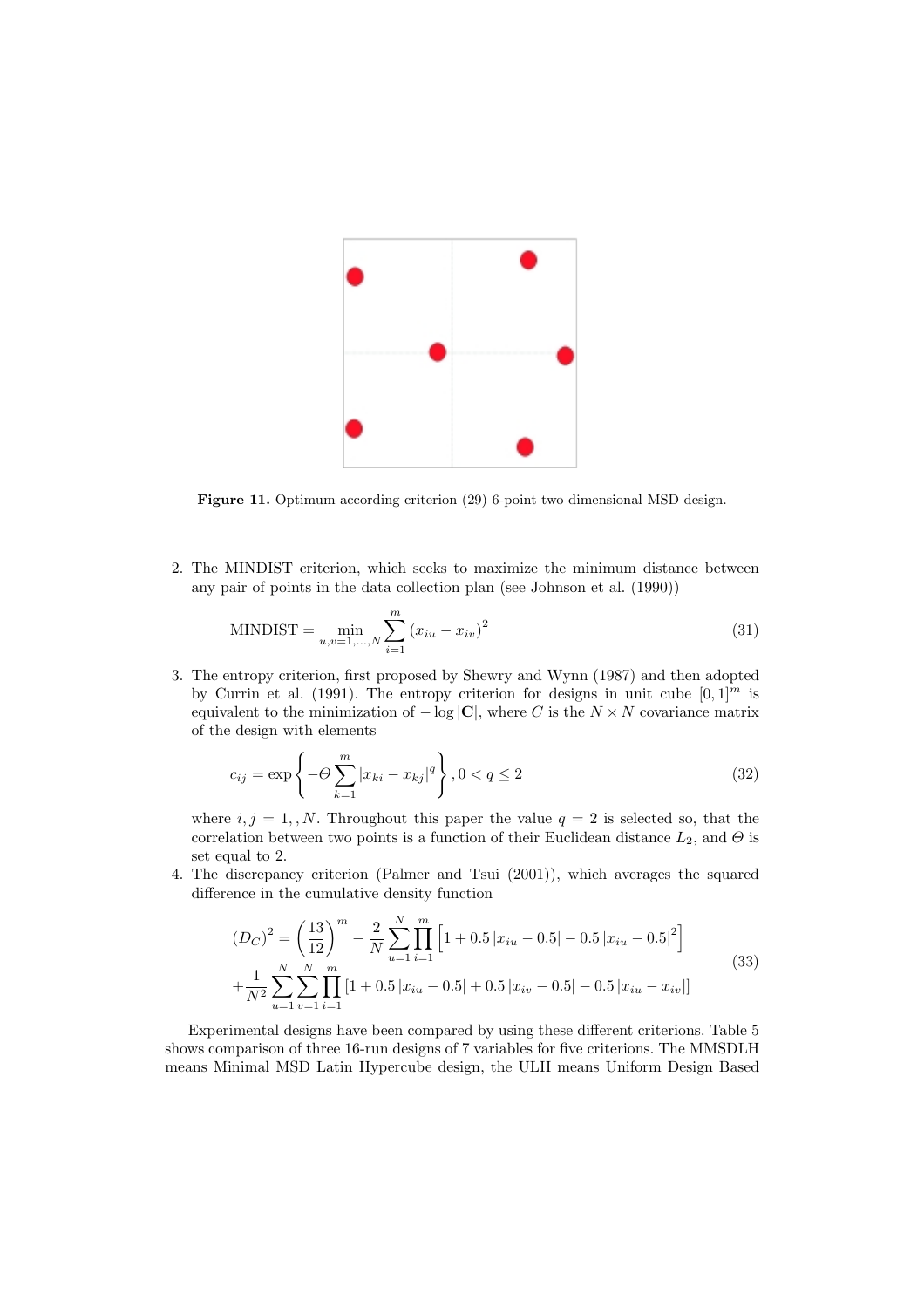**Table 5.** Comparison of 16 sample point designs for 7 variables.

| Design                      | MSD | $-\phi_2$            | MINDIST Entropy $D_C$ |        |        |
|-----------------------------|-----|----------------------|-----------------------|--------|--------|
| MMSDLH 0.3942 9.5196 0.8869 |     |                      |                       | 0.2900 | 0.2464 |
| ULH                         |     | 0.4006 9.5449 0.8353 |                       | 0.3123 | 0.2289 |
| MBLH                        |     | 0.3947 9.5281 0.8000 |                       | 0.3147 | 0.2468 |

on centered  $L_2$  discrepancy  $U_n(n^s)$  (see Fang et al. (1999)) and MBLH is a Minimum Bias Latin hypercube design (see Palmer and Tsui (2001)).

The MMSDLH plan performs better than the others according to all five criterions. For the problem of identification of elastic constants of carbon/epoxy plates formulated above the MMSDLH type design with 101 runs and 5 factors is employed. For this design the values of criterions are as follows: MSD=0.2051,  $\Phi_2 = 89.0740$ , MINDIST=0.3808, Entropy=69.7806,  $D_C = 0.0453$ .

## **1.8 Global approximations**

The next step after design of experiment is model building. As it was mentioned above the response surface methodology (RSM) is a collection of mathematical and statistical techniques for empirical model building. Originally, RSM was developed to model experimental responses, and then migrated into the modelling of numerical experiments. The difference is in type of error generated by the response. In physical experiments inaccuracy can be due, for example, to measurement errors, while in computer experiments numerical noise is a result of incomplete convergence of iterative processes, round-off errors or the discrete representation of of continuous physical phenomena.

Mainly simulation is performed by a computer analysis code. The basic approach is to construct approximations of the analysis codes to get the functional relationship between x and y. Here x is design variables (inputs) and y is response (output). If the true nature of a computer analysis code (original function) is represented as

$$
y = f(x) \tag{34}
$$

then the approximation or metamodel ("model of the model") of the original function is taken to be

$$
\hat{y} = g(x), \quad y = \hat{y} + \varepsilon \tag{35}
$$

where  $\varepsilon$  represents both the error of approximation and measurement or random errors. Above we have discussed how to choose efficient set of sample points  $(x_1, x_2, ..., x_n)$ . Having this information the regression analysis can be performed to create global or local approximations. These approximations then can replace the existing computer code (original function).

**Example of Response Surface.** Let us consider approximation of the second eigenfrequency  $f_2$  of the plate UD7. The design variables were defined by Eq. (9)

$$
x = [x_1, x_2, x_3, x_4, x_5] = [E_1, E_2, G_{12}, G_{23}, \nu_{12}] \tag{36}
$$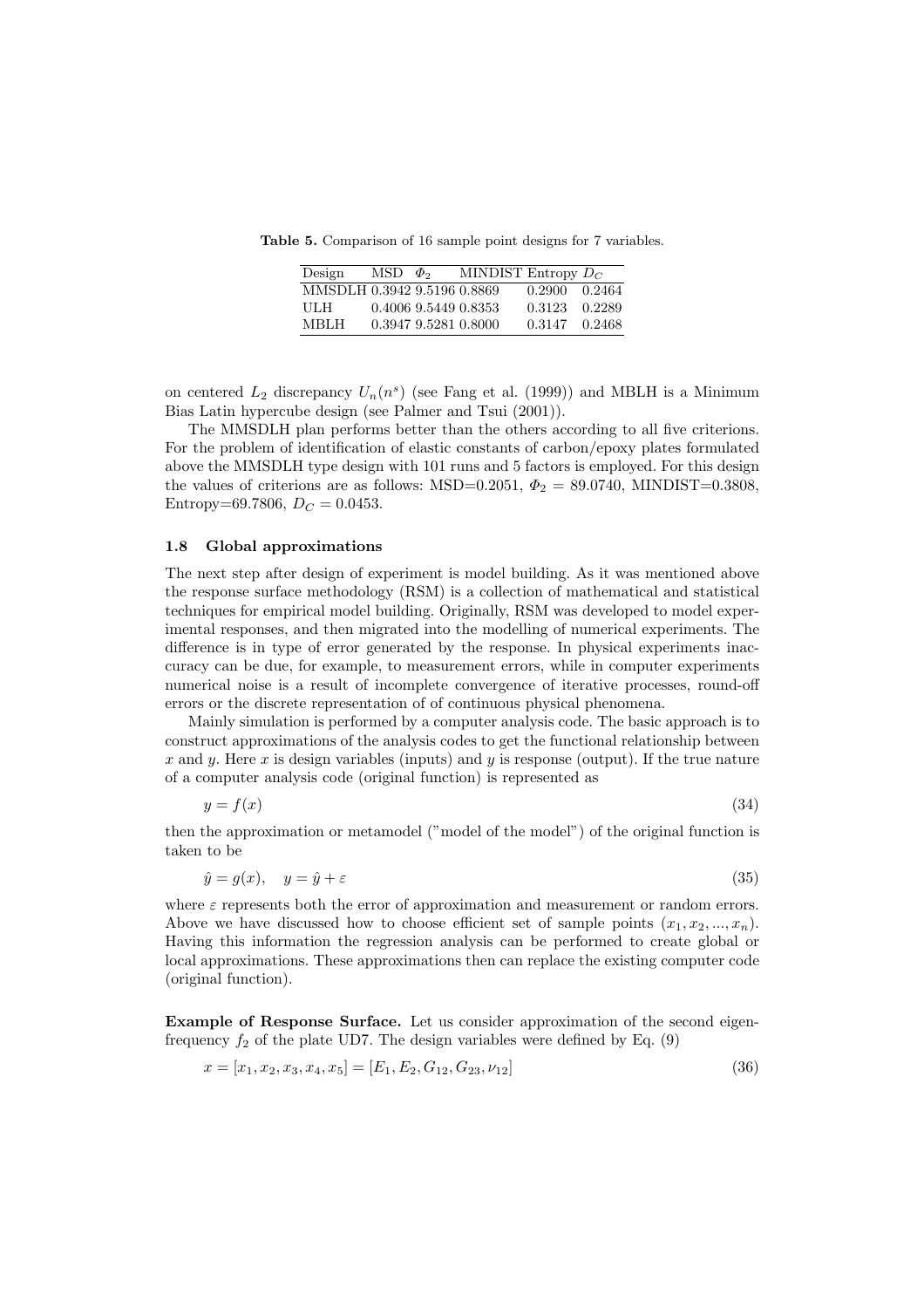Employing the MMSDLH type 101-point design in five dimensional space the eigenfrequencies according Eq. (21) were calculated by FEM using own programme. These eigenfrequencies obtained by the software code is original function. Calculations were performed in a sample points of experiment design. These sample points are distributed in the domain of interest, which is formed by lower and upper limits of variables

$$
x_i^{\min} \le x_i \le x_i^{\max} \tag{37}
$$

The second eigenfrequency  $f_2$  (original function) is a function of all five design variables and approximating function  $\hat{f}_2$  is given by

$$
f_2 = \hat{f}_2(x_1, x_2, x_3, x_4, x_5) + \varepsilon \tag{38}
$$

where  $\varepsilon$  represents the error of approximation of the original function  $f_2$ . The surface represented by  $\hat{f}_2(x_1, x_2, x_3, x_4, x_5)$  is called a response surface.

The response surface can be represented graphically. In Fig. 12 a three-dimensional response surface is presented as function of two (transverse shear modulus  $G_{23}$  and Poisson's ratio  $\nu_{12}$ ) of five design variables.



**Figure 12.** Three-dimensional response surface for second eigenfrequency of plate UD7.

The response surface can be represented graphically also as contour plot that help visualize the shape of the response surface. Contours are curves of constant response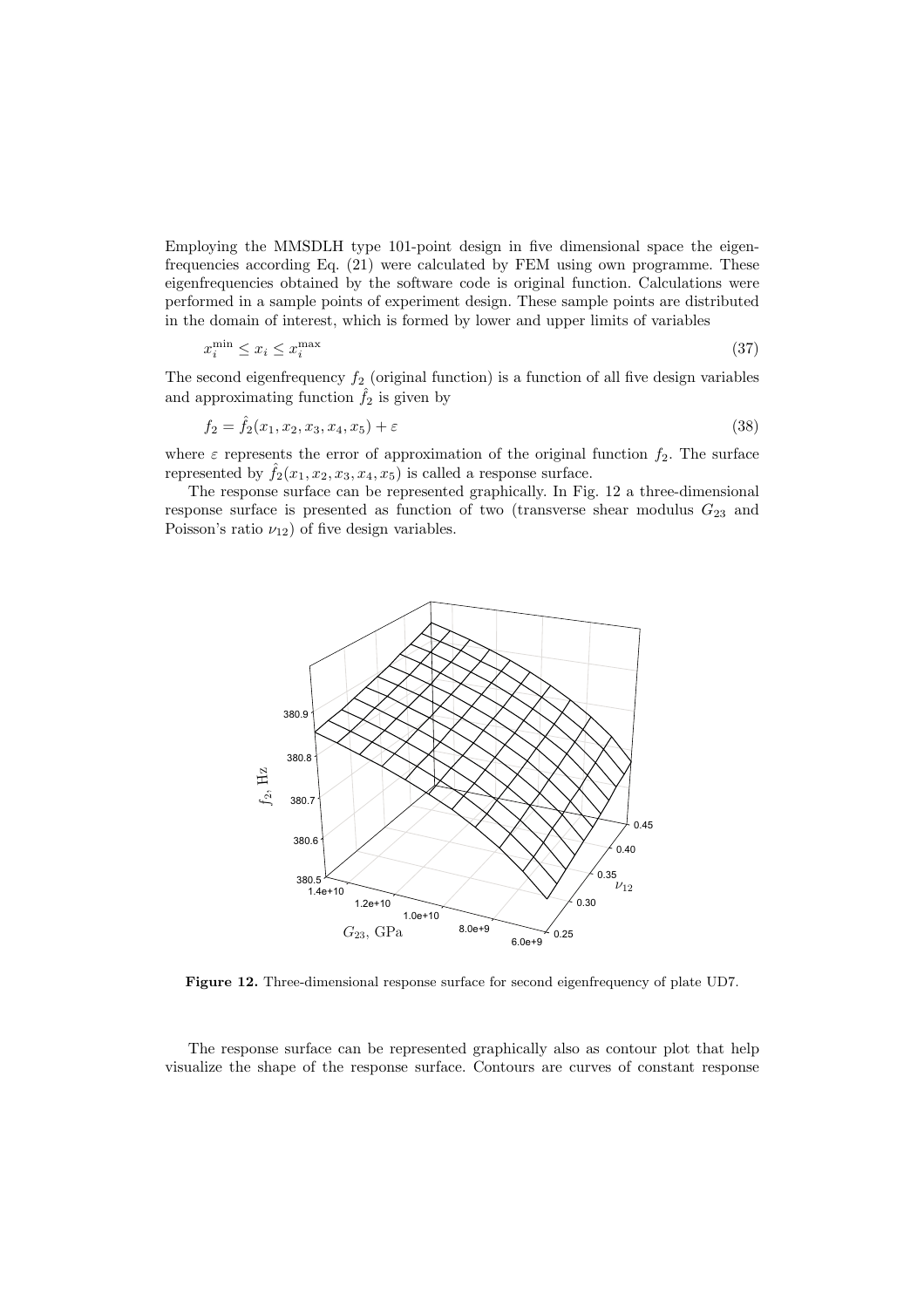drawn in the  $x_i$ ,  $x_j$  plane keeping all other variables fixed. Each contour corresponds to a particular height of the response surface as shown in Fig. 13, where the contour plot of Eq. (17) is presented.



Figure 13. Contour plot of the discrepancy functional  $(17)$ .

Generally, the structure of the relationship between the response and the independent variables is unknown. The first step in RSM is to find a suitable approximation to the true relationship. The most common forms are low-order polynomials (first or second-order).

The existing methods of regression analysis are based on the principle that the equation form is a priori known and the problem is to find coefficients (the so called tuning parameters) of the equation. However, in most cases the form of the equation also must be determined. Such a method was proposed by Eglais (1981) and he developed also the programme RESINT. This code was employed for obtaining the response surfaces for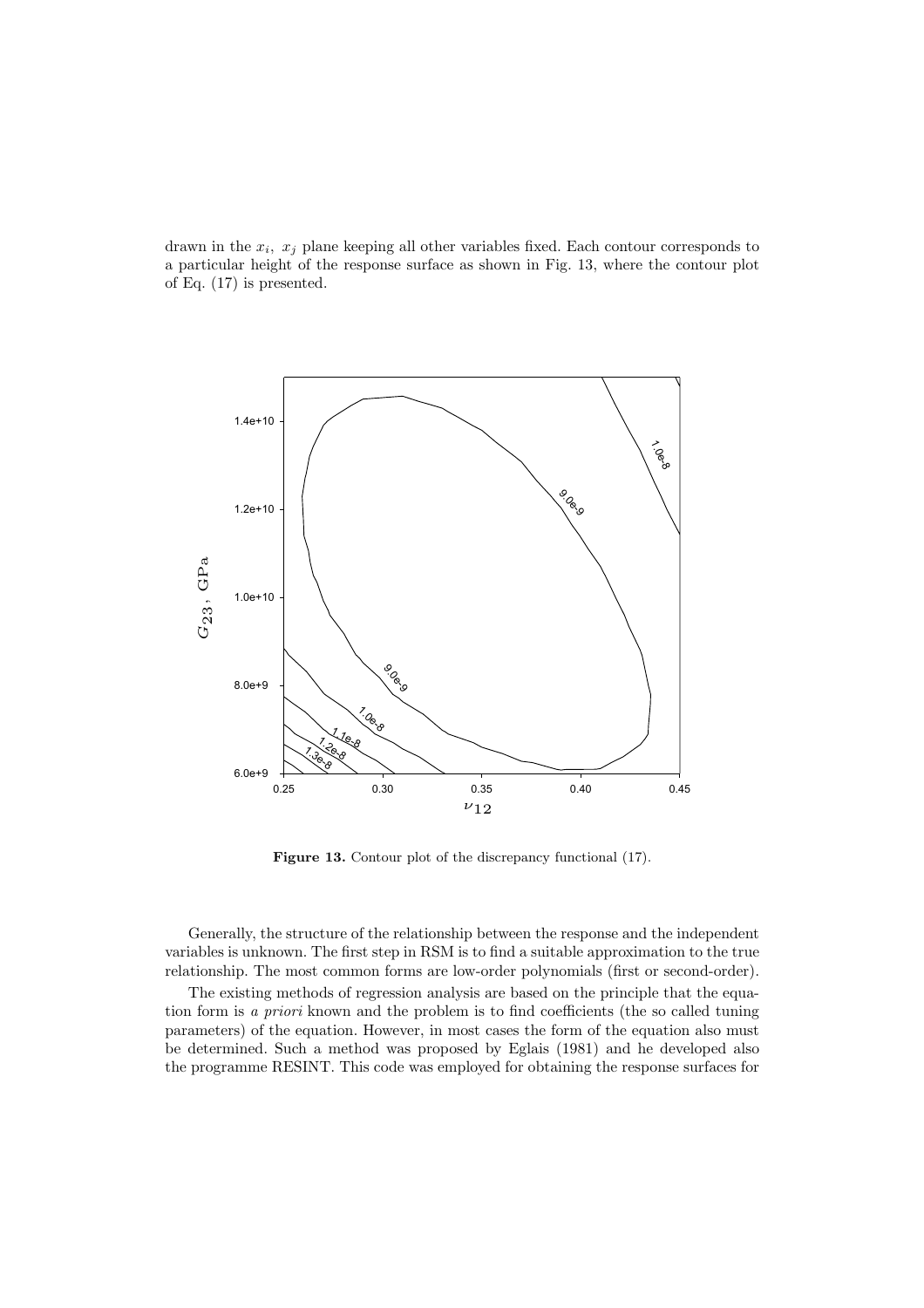

**Figure 14.** Three-dimensional response surface for discrepancy functional (17).

the structural optimization problems (Rikards; Rikards and Chate (1993; 1995)). Further this method is briefly outlined.

**Building a Model by Software Code RESINT.** Let us consider a method, in which a form of the regression equation is unknown. There are two requirements for the regression equation - accuracy and reliability. Accuracy is characterized by a minimum of standard deviation. Increasing the number of terms in the regression equation (response surface) could improve accuracy, moreover, it is possible to obtain a complete agreement between the experimental data and values given by the equation of regression. But in this case the prediction can be very poor at the other points of the domain of interest. Reliability of the regression equation means that accuracy for the reference points and any other point in the domain of interest is approximately the same. Obviously, if the number of terms of the regression equation decreases, the reliability of the model increases. A compromise between accuracy and reliability of the model must be found. To realize these principles different approaches have been proposed. For example, Toropov et al. (1998) has proposed the algorithm where the approximating function was built using genetic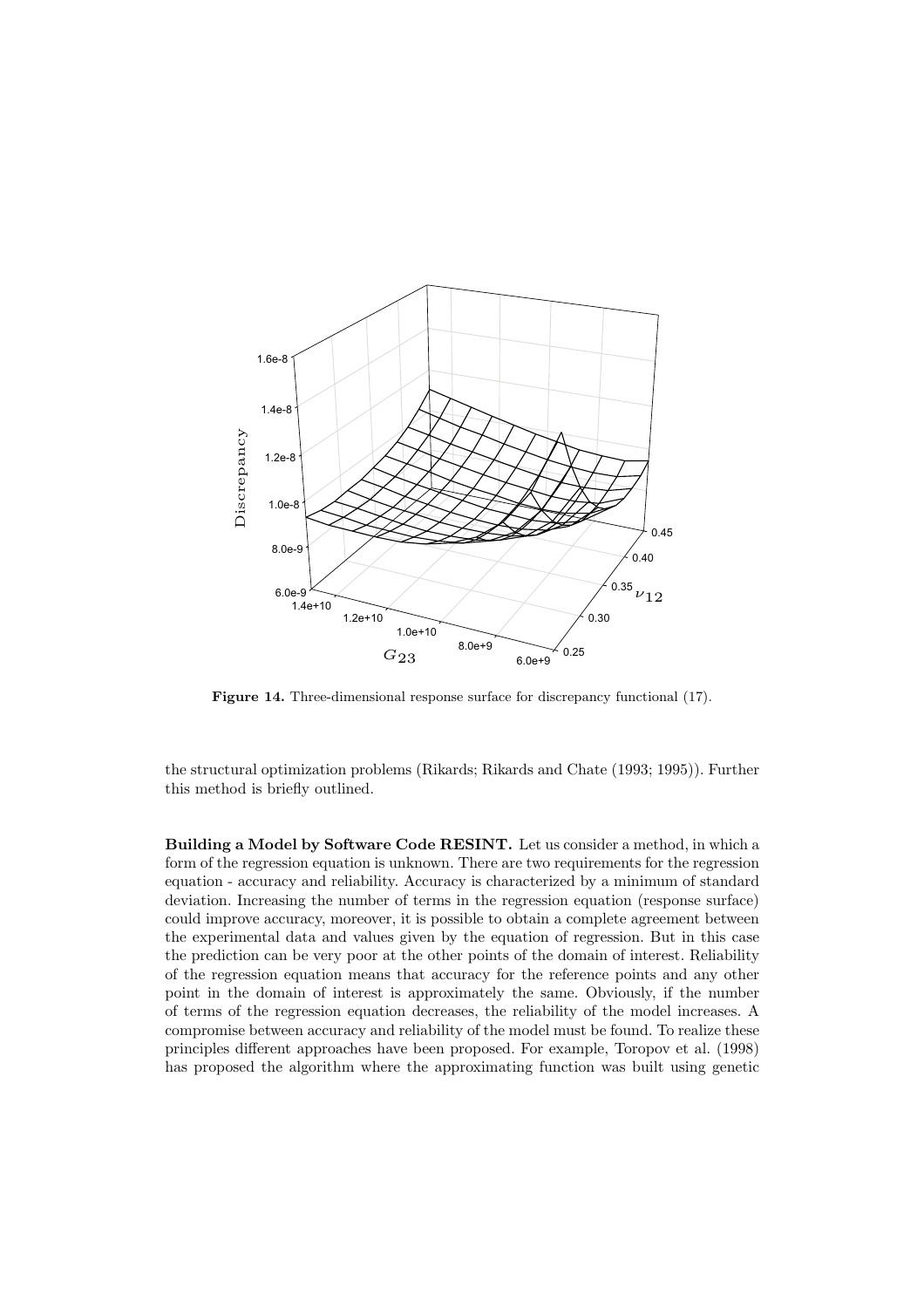programming. The quality of approximation was measured by the fitness function and special coefficient penalizing the excessive length of the expression was introduced.

In the code RESINT the selection of the 'best' regression equation (response surface) in the subregion defined by the lower and upper bounds on the design variables is performed by the following procedure. The response surface is built by using data obtained by computer simulation in all points of experiment design. First, consider the approximating function (model) of the following form

$$
\hat{y}(x) = \sum_{i=1}^{m} A_i \phi_i(x) \tag{39}
$$

where  $A_i$  are unknown coefficients (tuning parameters) and  $\phi_i(x)$  are the functions that constitute the model. These functions are built from the set of simple functions  $\varphi_1, \varphi_2, \ldots, \varphi_R$ . The functions  $\varphi_r$   $(r = 1, 2, \ldots, R)$  are assumed to be in the form

$$
\varphi_r(x) = \prod_{j=1}^n x_j^{\alpha_{rj}} \tag{40}
$$

where n is the number of variables and  $\alpha_{ri}$  are positive or negative including zero integers. The form of the approximating function (39) is determined in two steps. First, the perspective functions  $\phi_i(x)$  are selected by using the least-squares estimation. Then a step-by-step reduction procedure of the number of terms in the model is applied and further reduction of the selected functions is performed. In each step a new set of tuning parameters  $A_i$  is obtained. Details of this procedure and corresponding program RESINT were described by Eglais (1981) and also by Rikards (1993). The reduction procedure for one numerical example will be shown below in order to obtain the approximating function for the second eigenvalue of the equation (21) describing the vibrations of the cross-ply laminated plate (see Fig. 15). Note that there is no general rules for the procedure of reduction of terms in the model (response surface function) and it is necessary to acquire some experience to obtain appropriate function.

The approach outlined above is one possible method of global approximation. Other commonly used approximation method employed hereafter is fitting the response surfaces by polynomial functions.

#### **1.9 Local Approximations and Minimization**

The functionals  $\Phi$  (Eqs. (10), (17) or (19)) can minimized employing a local approximation

$$
\hat{\Phi}(x) = \beta_0 + \sum_{i=1}^{5} \beta_i x_i + \sum_{i=1}^{5} \sum_{k=i}^{5} \beta_{ik} x_i x_k
$$
\n(41)

Here the lower index is used for the component of variable  $x_i$   $(i = 1, 2, ..., 5)$ , but upper index (see expression (17)) is employed to indicate the number of sample point in the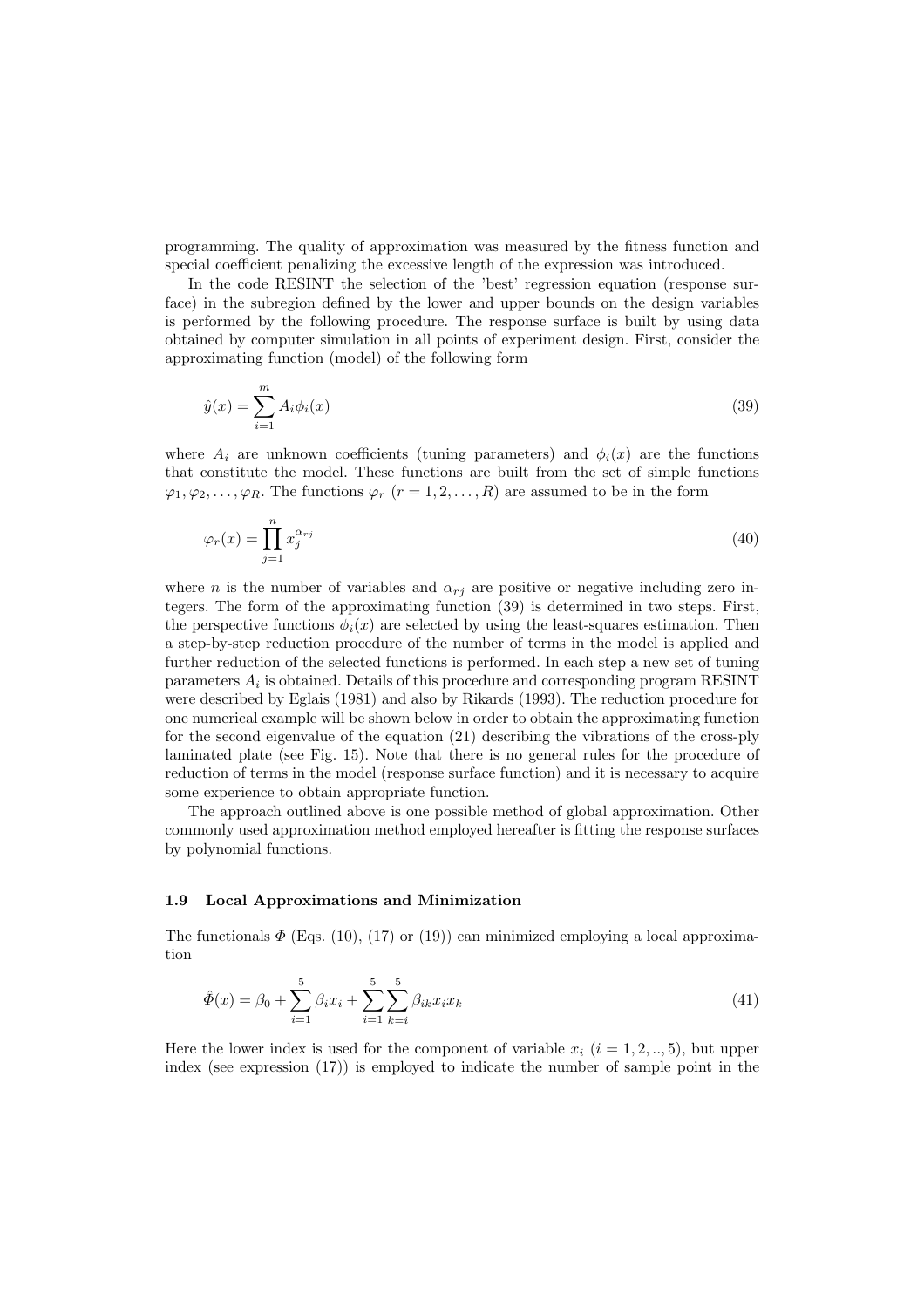experiment design  $(j = 1, 2, ...N)$ . In approximation (41) the coefficients are calculated by

$$
\beta = \arg \min_{\beta} \sum_{j \in N_X} w(x - x_j) \left( \frac{\Phi_j - \beta_0 - \sum_{i=1}^5 \beta_i x_{ji} - \sum_{i=1}^5 \sum_{k=i}^5 \beta_{ik} x_{ji} x_{jk}}{\Phi_j} \right)^2 \tag{42}
$$

where  $\beta_0, \beta_i, \beta_{ik}$  are coefficients of the local quadratic approximation,  $N_X$  is a set of numbers of the closest neighbors of the point x. Practically all points of experiment design are employed:  $N_X = (1, 2, ..., N)$ . In (42)  $w(x - x_j) = \exp(-G ||x - x_j||^2)$  is Gaussian weighting coefficient for the local approximation,  $\|x - x_j\|$  is Euclidean distance between x and  $x_j$ , G is coefficient of Gaussian function. Usually it was taken  $G = 0.75$ . If  $G = 0$ , then a conventional least squares method is obtained (without weighting coefficients and without division by  $\Phi_j$  in (42)). Unlike to parametric quadratic approximation commonly used in response surface method the minimization of approximating function is more difficult. Generally, any method of non-linear programming can be used. However, using the derivatives is not appropriate because the approximating function cannot be to smooth enough and may have a lot of local extremes. Two methods are employed in order to obtain a global minimum of locally approximated function of interest.

The first method is iterations. A randomly selected point in design space is a starting point. Then in this point the local approximation is performed and according (42) coefficients  $\beta$  are found. Then the minimum point of the approximating function is calculated with a fixed values of coefficients  $\beta$ . This is a simple problem, which needs to solve the system of five linear algebraic equations. Then in this new point a local approximation is built and the search is continued. One should be convinced that the true minimum is found. In the favorable case, when the process converges (and converges to the same point from the all starting points), there is high probability that the actual minimum was found. From the experience it can be concluded that in this case the physical parameters of plate are correctly identified. Unfortunately two alternative cases are found to be more common. In the first case the process can converge to the point outside of the region for which the experimental design was planned. Then a center of the experimental design (for FEM calculations) should be moved or the bounds should be shifted. The limits of the domain of interest can be shifted since there are no critical constraints for variables. In the worst case, when the iterative procedure diverges or gives a lot of local extremes, the second method is used - a direct search (Auzins et al. (1999)). About 100000 points from the randomly selected Latin hypercube type sample are tested and the best point is selected. Then the search domain is reduced around this point and new random search is performed while acceptable accuracy of extreme values is obtained. This is computationally more expensive way than iterative search, because one calculation of approximating function needs to solve the system of 21 linear equations (Cholesky decomposition method has been used). All process of minimization of functional (19) requires about one to two minutes of calculation time on a Pentium 800 MHz processor, but compared with the time of the FEM simulation this time is negligible. After the minimum of approximating function of interest is found, some confirmation  $N_a$  points near the optimum values should be calculated to verify the accuracy of identification. These points can be used as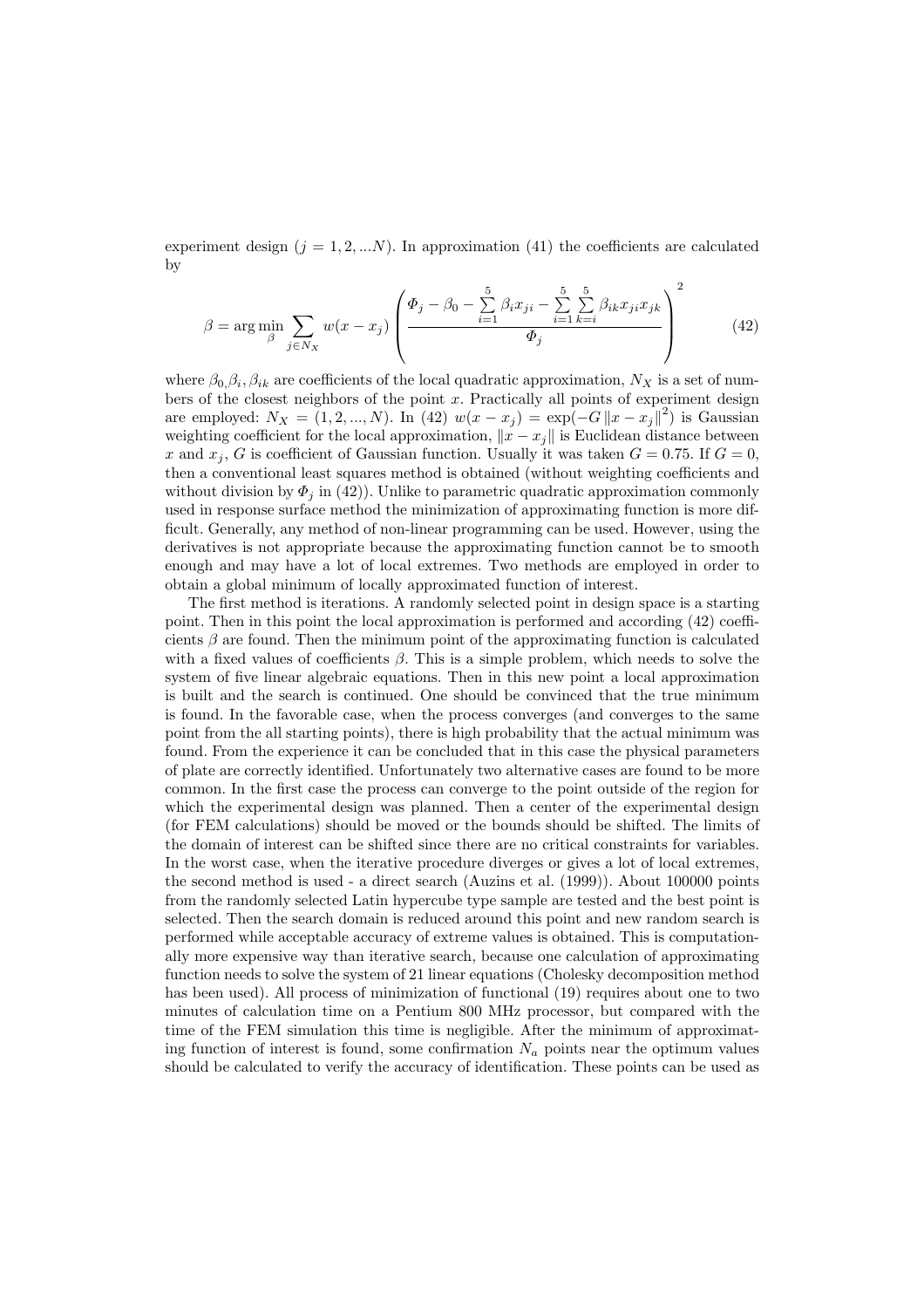additional points and optimization may be repeated employing  $N + N_a$  design points to improve the accuracy of solution.

#### **1.10 Results and Verification**

**Elastic constants for Cross-Play Plate.** Let us consider the procedure of identification for the cross-ply glass/epoxy composite plates. A Latin hypercube (LHD) experiment design with four variables ( $N = 4$ ) and 35 sample points ( $K = 35$ ) was selected for the first set of variables Eq. (6). The LHD experiment design with five variables ( $N = 5$ ) and 36 reference points  $(K = 36)$  was selected for the second set of variables Eq. (8). The upper and lower bounds (domain of interest) of the elastic constants for the first set of variables were taken as follows

$$
5 \text{ GPa} \le E_2 \le 20 \text{ GPa},
$$
  
\n
$$
3 \text{ GPa} \le G_{12} \le 9 \text{ GPa},
$$
  
\n
$$
3 \text{ GPa} \le G_{23} \le 14 \text{ GPa},
$$
  
\n
$$
0.2 \le \nu_{12} \le 0.4
$$
  
\n(43)

The upper and lower bounds of the elastic modulus  $E_1$  for the second set of variables were selected by

$$
33 \text{ GPa} \le E_1 \le 43 \text{ GPa},\tag{44}
$$

Constraints for other elastic constants were taken the same Eq. (43) as for the first set of variables.

For the first set of variables Eq. (6) the lower and upper bounds were recalculated by Eq. (3). For the second set of variables Eq. (8) the lower and upper bounds were recalculated by Eq. (2). By using the matrix  $B_{ij}$  of the experiment design (N = 4 and  $K = 35$  for the first set of variables,  $N = 5$  and  $K = 36$  for the second set of variables) in the expression (27) the values of *x* were calculated for all reference points. Employing the values of parameter  $x$  in the reference points and the initial guess value  $E_1^0 = 35$  GPa the first 20 natural frequencies in all  $K$  points were calculated. Similar calculations were performed also for the second set of variables *x*.

The finite element mesh of the plate was shown in Fig. 5. It should be noted that there is some originality in calculation of the mass matrix  $\boldsymbol{M}$  in equation (21). In order to represent more accurate an inertia forces of the plate, the mass of sensor  $m_s$  should be taken into account. In the finite element modelling it is assumed that the finite elements where the sensor is located (see Fig.  $5$ ) have the same thickness h as the plate, but for these finite elements an equivalent density  $\rho_{\text{eav}}$  is calculated

$$
\rho_{\text{eqv}} = \rho + \frac{m_{\text{s}}}{F_{\text{s}}h}
$$

Here  $F_s$  is the area of the sensor.

The data of numerical simulations were used to build the response surfaces (39). For this the RESINT program (Eglais; Rikards (1981; 1993)) was employed. For the first set of variables approximating functions were obtained for frequencies. These functions were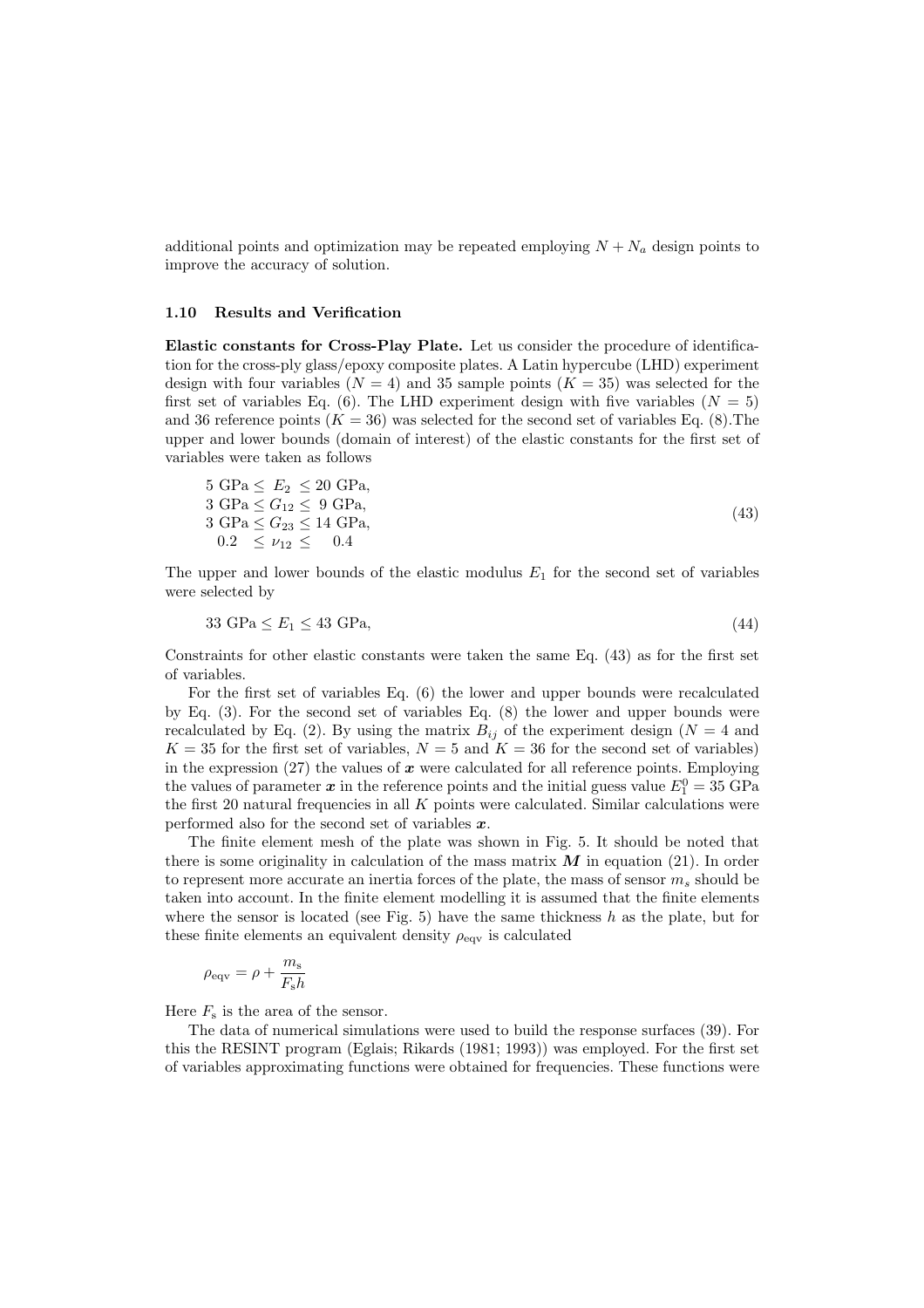used in the functional (10). For the second set of variables approximating functions were obtained for the eigenvalues. These functions were used in the functional (17).

For the second set of variables *x* as example two approximating functions (first and second eigenvalue) are given below

$$
\lambda_1(\boldsymbol{x}) = 0.127 \cdot 10^7 + 0.602 \cdot 10^6 z_5 + 0.155 \cdot 10^5 z_2,\n\lambda_2(\boldsymbol{x}) = 0.456 \cdot 10^7 + 0.126 \cdot 10^7 z_2 + 0.362 \cdot 10^6 z_1 -\n0.304 \cdot 10^6 z_3 + 0.240 \cdot 10^5 z_5 -\n0.133 \cdot 10^6 z_3^2 + 0.443 \cdot 10^5 z_1 z_3
$$
\n(45)

Here normalized variables are introduced

$$
z_1 = -8.21 + 0.21 \cdot 10^{-9} A_{11},
$$
  
\n
$$
z_2 = -1.61 + 0.12 \cdot 10^{-9} A_{22},
$$
  
\n
$$
z_3 = -1.46 + 0.31 \cdot 10^{-9} A_{12},
$$
  
\n
$$
z_4 = -1.55 + 0.18 \cdot 10^{-9} A_{44},
$$
  
\n
$$
z_5 = -2.00 + 0.33 \cdot 10^{-9} A_{66}
$$
\n(46)

Correlation  $c$  of approximating functions with the FEM data for the first eigenvalue is  $c = 0.979$  and for the second eigenvalue  $c = 0.991$ . Similar expressions were obtained for other eigenvalues. Note that transverse shear modulus is presented only in approximations for the higher eigenvalues, i.e., for the modes 9, 10 and 13. Influence of the transverse shear deformations on the first frequencies is small and therefore this variable is not presented in the all approximating functions.

The approximating functions were obtained using the step-by-step elimination procedure. The diagram of reduction of terms building the function for the second eigenvalue is shown in Fig. 15. It is seen that the first break in diagram corresponds to the regression equation with seven terms. At eliminating the seventh term the correlation with the data of numerical experiment decreases much more in comparison with the previous step. Eliminating further this term an accuracy of approximation can be lost. Thus, for the second eigenvalue the approximating function is selected with seven terms. It should be noted that polynomial terms were not selected a priori. These terms were obtained in the process of building the model and selected as the best regressors.

Depending on approximations in the identification different number of experimental eigenfrequencies were used. Thus, for the plate PU10 using the first set of variables in identification procedure the vector of weights (see Eq. (10)) is chosen as follows

*w* = [0 1 0 1 1 1 1 1 1 1 1 1 1 1 0 0 0 0 1 0 0 0 0 0]

Note, that using in identification the first set of variables the first experimental frequency is taken into account indirectly, i. e., in the scaling (see Eq.  $(7)$ ) but not directly in the functional Eq. (10). Thus, in this case at all 14 experimental frequencies are employed in identification.

For the same plate PU10 using the second set of variables in identification procedure the vector of weights (see Eq. (17)) was set different

*w* = [1 1 0 1 1 0 0 0 0 1 1 0 0 1 0 0 0 0 0 0 0 0 0 0]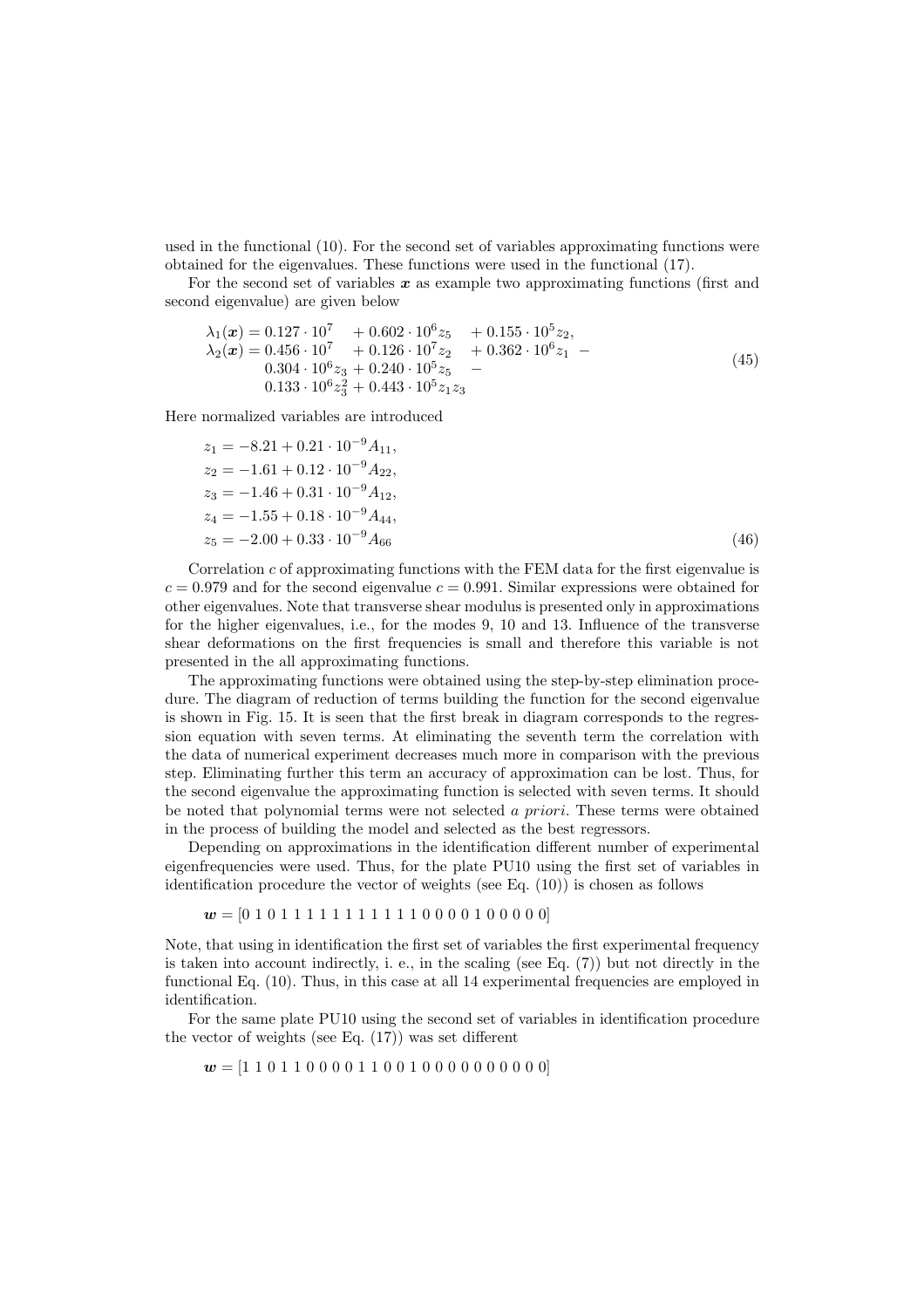

**Figure 15.** Diagram of term reduction for the function  $\lambda_2(x)$ 

Thus, using for identification the second set of variables only seven experimental frequencies are employed. Such difference is due to different approximating functions. Here only the approximating functions with correlation  $c > 0.90$  are employed.

For the plate PU11 using the first set of variables in identification procedure the vector of weights is as follows

*w* = [0 1 0 1 1 1 0 1 1 1 1 0 1 1 0 0 0 0 1 0 0 0 0 0]

In this case at all 12 experimental frequencies are employed in identification. For the same plate PU11 using the second set of variables in identification procedure the vector of weights is given by

*w* = [1 1 0 1 1 0 0 0 0 0 1 0 1 1 0 0 0 0 1 0 0 0 0 0]

In this case for identification only eight experimental frequencies are employed.

Minimization of the functional (10) or (17) subject to constrains was performed by the random search method (Rikards (1993)). For the second set of variables in addition a system of three non-linear equations (2) was solved. Results of identification of the layer stiffness properties for the two plates considered (PU10 and PU11) are presented in Table 6. Here in the columns noted by 1 and 2 the results obtained using in identification the first and second set of variables are presented.

It is seen that in-plane Young's moduli  $E_1$  and  $E_2$  and shear modulus  $G_{12}$  obtained by using different set of variables are in good agreement. Larger differences is for the Poisson's ratio  $\nu_{12}$ . The reason is that influence of Poisson's ratio on frequencies is considerably smaller and in this case accuracy of approximation is not sufficient. The transverse shear modulus  $G_{23}$  is overestimated. The transverse shear modulus can not be reliable determined from the measured frequencies since the plates were too thin  $(h/a = 1/70)$ for identification of this property. In this case more thick plates should be used.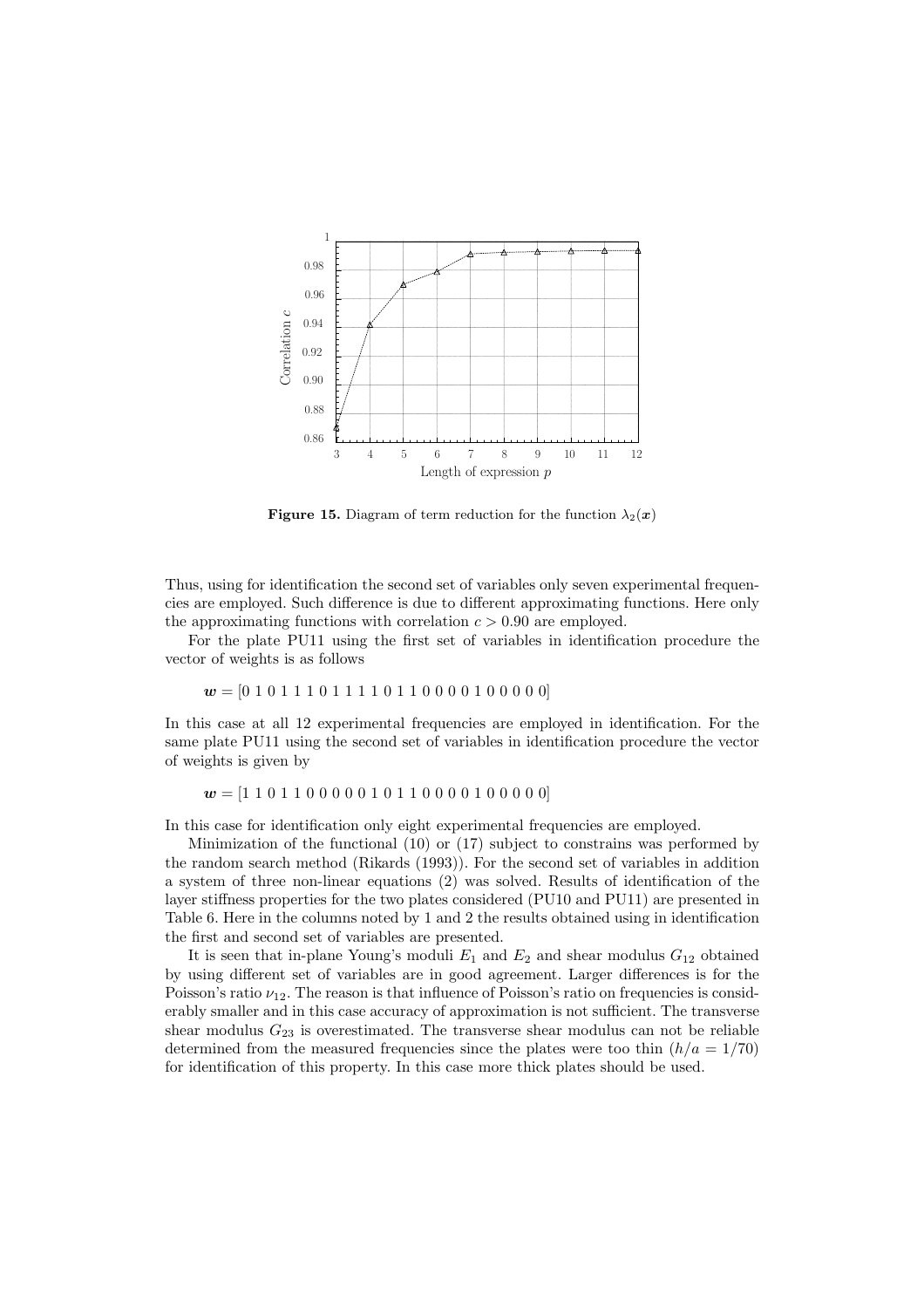**Table 6.** Elastic properties of single layer.

|                                      | PU10          | <b>PU11</b>             |  |
|--------------------------------------|---------------|-------------------------|--|
| Property 1                           | $\mathcal{L}$ | 1                       |  |
| $E_1$ , GPa 38.89 38.29 38.20 37.22  |               |                         |  |
| $E_2$ , GPa 12.78 12.63 11.95 12.41  |               |                         |  |
| $G_{12}$ , GPa 5.06 5.11 4.77 4.75   |               |                         |  |
| $G_{23}$ , GPa 11.70 14.00 9.55 7.41 |               |                         |  |
| $\nu_1$                              |               | 0.304 0.350 0.392 0.426 |  |

**Table 7.** Flexural frequencies  $f_i$  (Hz) and residuals  $\Delta_i$  for plates PU10 and PU11.

|                                                               |                                                             | PU10 |                                                                      | <b>PU11</b> |  |
|---------------------------------------------------------------|-------------------------------------------------------------|------|----------------------------------------------------------------------|-------------|--|
| Mode <i>i</i> Exp. FEM $\Delta_i$ (%) Exp. FEM $\Delta_i$ (%) |                                                             |      |                                                                      |             |  |
| 1                                                             |                                                             |      | $166$ $166.4$ $+0.24$ $159$ $158.5$ $-0.31$                          |             |  |
| $\overline{2}$                                                |                                                             |      | $341$ 344.2 $+0.94$ 332 332.1 $+0.03$                                |             |  |
| 3                                                             |                                                             |      | $-416.2 - -$                                                         | $407.3 -$   |  |
| $\overline{4}$                                                |                                                             |      | 484 486.1 + 0.43 464 470.1 + 1.31                                    |             |  |
| $\overline{5}$                                                |                                                             |      | $542\text{ }545.9\text{ }+0.72\text{ }529\text{ }526.9\text{ }-0.40$ |             |  |
| 6                                                             |                                                             |      | 902 895.6 -0.71 869 866.8 -0.25                                      |             |  |
| $\overline{7}$                                                |                                                             |      | 971 967.5 -0.36 938 944.0 +0.64                                      |             |  |
| 8                                                             |                                                             |      | 1090 1087 -0.28 1050 1050 0                                          |             |  |
| $\boldsymbol{9}$                                              |                                                             |      | 1155 1165 +0.87 1143 1134 -0.79                                      |             |  |
| 10                                                            |                                                             |      | $1273$ 1278 $+0.39$ 1240 1247 $+0.56$                                |             |  |
| 11                                                            |                                                             |      | 1523 1513 -0.66 1470 1469 -0.07                                      |             |  |
| 12                                                            |                                                             |      | $1643 \t1632 \t-0.67$ - 1584 -                                       |             |  |
| 13                                                            |                                                             |      | 1898 1865 -1.74 1838 1814 -1.30                                      |             |  |
|                                                               |                                                             |      | $14$ 2003 2001 -0.10 1940 1950 +0.51                                 |             |  |
|                                                               |                                                             |      | 15 2290 2218 -3.14 2180 2155 -1.15                                   |             |  |
| 16                                                            | $\mathcal{L}^{\mathcal{L}}$ and $\mathcal{L}^{\mathcal{L}}$ |      | $2275 \quad - \quad 2212 \quad -$                                    |             |  |
|                                                               |                                                             |      | 17 2418 2379 -1.61 2338 2314 -1.03                                   |             |  |
| 18                                                            | $\equiv$ $-$                                                |      | $2414 - - -$                                                         | $2355 -$    |  |
|                                                               |                                                             |      | 19 2733 2724 -0.33 2665 2657 -0.30                                   |             |  |
| 20                                                            | $\sim$ $ \sim$                                              |      | $3010 - -2923 -$                                                     |             |  |
|                                                               |                                                             |      | 21 3108 3157 $+1.58$ 3023 3074 $+1.69$                               |             |  |
| 22                                                            |                                                             |      | $3223$ 3226 +0.22 3135 3141 +0.19                                    |             |  |
| 23                                                            |                                                             |      | $3315 - - 3230 -$                                                    |             |  |
|                                                               |                                                             |      | $24$ 3605 3617 +0.33 - 3522 -                                        |             |  |

Verification of the results was performed by the finite element method (FEM) and through the independent experiments. For the finite element analysis the elastic constants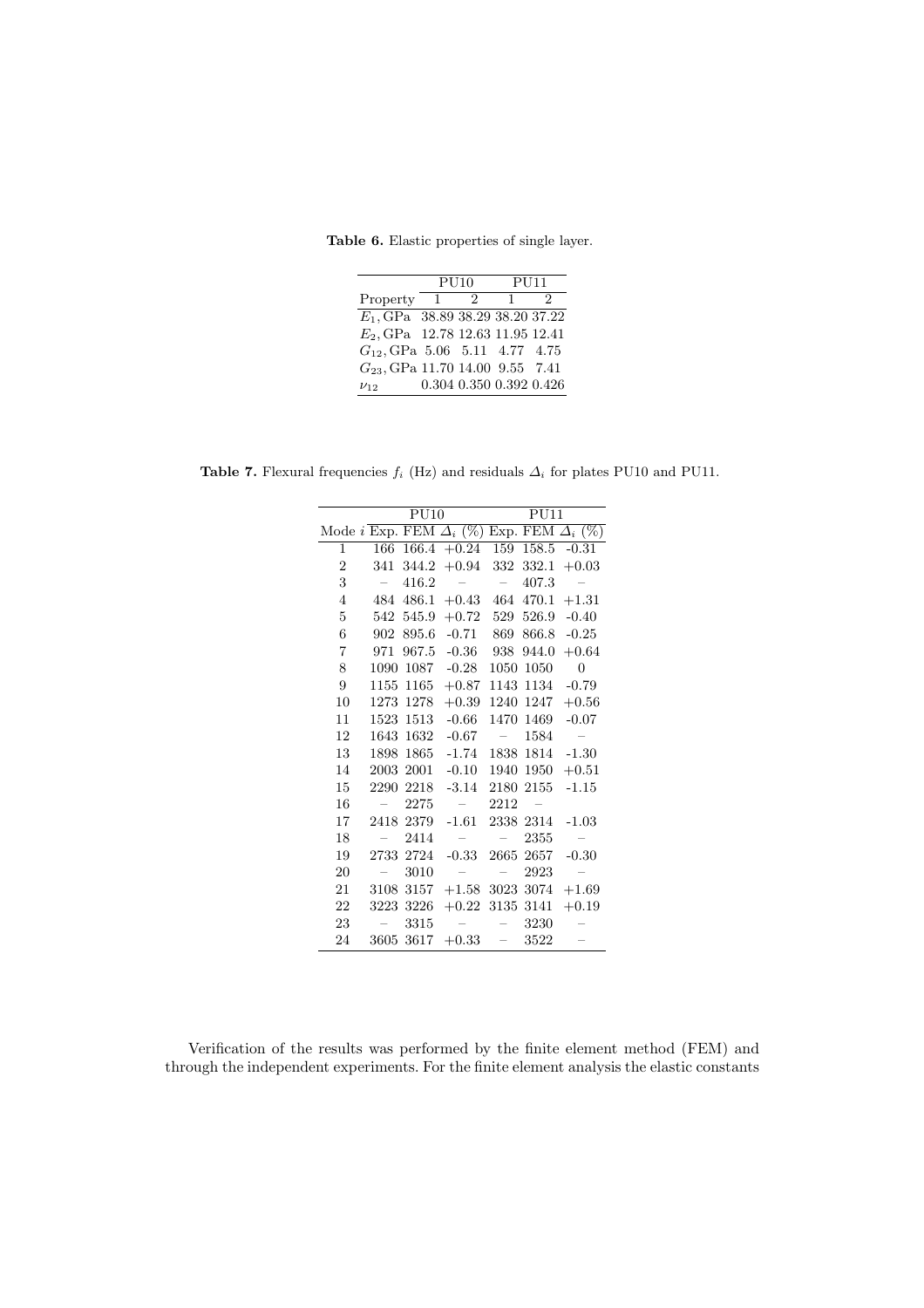obtained by the identification procedure were used (see Table 6). Results are shown in Table 7. Residuals were calculated by the expression

$$
\Delta_i = \frac{f_i^{\text{FEM}}(\boldsymbol{x}^*) - f_i^{\text{exp}}}{f_i^{\text{exp}}} \times 100
$$
\n(47)

It is seen that differences between the experimental and numerical frequencies calculated by using elastic constants obtained by identification are very small. Mostly residuals do not exceed 1%. Exception is for the mode 15 of the plate PU10 since in this case the difference is 3.14%. Note that for the verification at all 19 (plate PU10) and 17 (PU11) experimental frequencies are used but for the identification considerably smaller number of frequencies were taken into account. Predicted frequencies (see Table 7) which were not taken into account for identification also are in good agreement with the experimental ones.

It is of interest to compare the elastic constants of the single layer of the cross-ply glass/epoxy laminate with the properties obtained for the unidirectionally (UD) reinforced transversely isotropic plate made from the same material (Bledzki et al. (1999)). Results are presented in Table 8. For the cross-ply laminate the mean values calculated from four values of Table 6 are shown. Good agreement of the results for the constants  $E_1, E_2$  and  $G_{12}$  is observed. However, there is some difference for the Poisson's ratio. It can be explained since this property is less sensitive to frequencies as modulus of elasticity, especially for the cross-ply laminate. Due to approximations an accuracy for the Poisson's ratio has been lost. Soares et al. (1993) has shown that good accuracy for the Poisson's ratio can be obtained employing in minimization the original (numerical) functions instead of approximating functions. Below on example of identification of elastic properties for carbon/epoxy plates it will be shown that using local approximations the accuracy can be increased and also the Poisson's ratio can be determined accurately.

**Table 8.** Comparison of results for cross-ply and unidirectional laminates.

|                | Property Cross-ply plate UD plate |       |
|----------------|-----------------------------------|-------|
| $E_1$ , GPa    | 38.15                             | 38.81 |
| $E_2$ , GPa    | 12.44                             | 12.12 |
| $G_{12}$ , GPa | 4.92                              | 5.09  |
| $\nu$ 12       | 0.368                             | 0.255 |

**Elastic constants for carbon/epoxy laminate** For this material response surfaces were built employing local approximations. To build the local approximations the experimental MMSDLH type design with  $N = 101$  sample points in five dimensions are used. These sample points are distributed in the domain of interest, which is formed by lower and upper limits of variables

$$
x_i^{\min} \le x_i \le x_i^{\max} \tag{48}
$$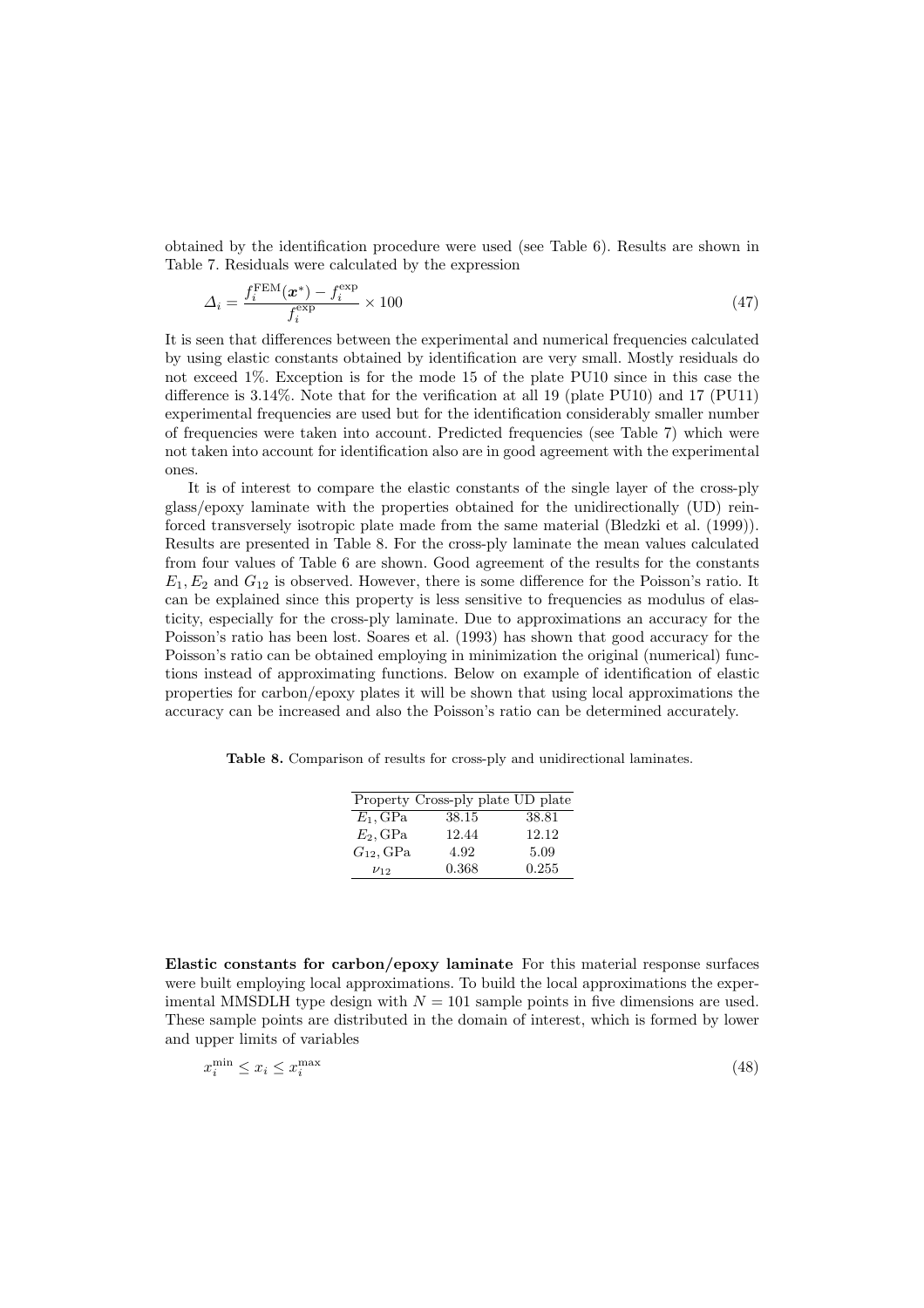The upper and lower limits for variables are selected employing the initial guess values of elastic constants. These values can be taken from the properties of similar material or from the static test of the present material. In the process of search the limits can be moved, if, for example, the identified constants are beyond the limits, or if the accuracy of search should be increased. In a sample points  $(j = 1, 2, N)$  the equation (21) was solved and eigenvalues  $\lambda_i(x_i)$  were obtained. These eigenvalues are treated as functions forming the original function through expressions (17) or (19). Approximations  $\tilde{\Phi}(x)$  of the original function (17) or (19) were obtained using the local approximation method described above. In the functional (19) mainly the power  $m = 1$  was used.

Experimentally measured frequencies, which are presented in Table 4, can be used in identification in any combination. A cross validation for all sample points was performed in order to achieve better approximation of the original function and to select the most important (most sensitive to elastic constants) and reliable frequencies. In order to improve the process of identification a user's friendly software with a dialog has been developed. Results of identification for all seven plates are presented in Table 9. The average values and standard deviations are calculated. Analyzing the values in the last column (standard deviations in percents) it is seen that elastic modulus in the fiber direction  $E_1$ , the transverse modulus  $E_2$ , the in-plane shear modulus  $G_{12}$  and the Poisson's ratio  $\nu_{12}$  can be determined with a sufficient confidence. In the same time the transverse shear modulus  $G_{23}$  cannot be statistically confident determined since the standard deviation is too large. The reason is that there is small influence of this modulus to frequencies. The sensitivity of this parameter is comparable with a systematic and statistical errors of the experiment.

**Table 9.** Identified elastic constants of CFRP laminate

|  |  |  |  | UD1 UD2 UD3 UD4 UD5 UD6 UD7 Average $\sigma$ $\sigma$ , %                |  |
|--|--|--|--|--------------------------------------------------------------------------|--|
|  |  |  |  | $E_1$ 171.69 165.30 172.46 159.75 170.69 159.37 159.73 165.57 6.022 3.64 |  |
|  |  |  |  | $E_2$ 10.40 10.05 10.95 11.08 11.21 11.194 9.282 10.672 0.400 3.75       |  |
|  |  |  |  | $G_{12}$ 6.14 5.97 6.36 6.14 6.35 6.312 5.690 6.137 0.255 4.16           |  |
|  |  |  |  | $G_{23}$ 8.73 10.60 5.32 11.94 9.98 9.096 8.983 9.235 2.061 22.3         |  |
|  |  |  |  | $\nu_{12}$ 0.328 0.329 0.339 0.347 0.329 0.357 0.322 0.3359 0.011 3.28   |  |

It is of interest to evaluate the accuracy of identification. Verification of the results was performed calculating by FEM the original function in the point of optimum. In Table 10 evaluation for the plate UD1 is given. The frequencies marked with a sign (\*) were used in identification. For this plate the best accuracy was obtained employing the following combination of frequencies  $f_i$  ( $i = 1, 2, 3, 4, 6, 7, 8, 13$ ). Thus for this plate at all 8 frequencies were used for identification of 5 constants. The numerical values obtained by FEM in the point of optimum have been compared with the experimental frequencies.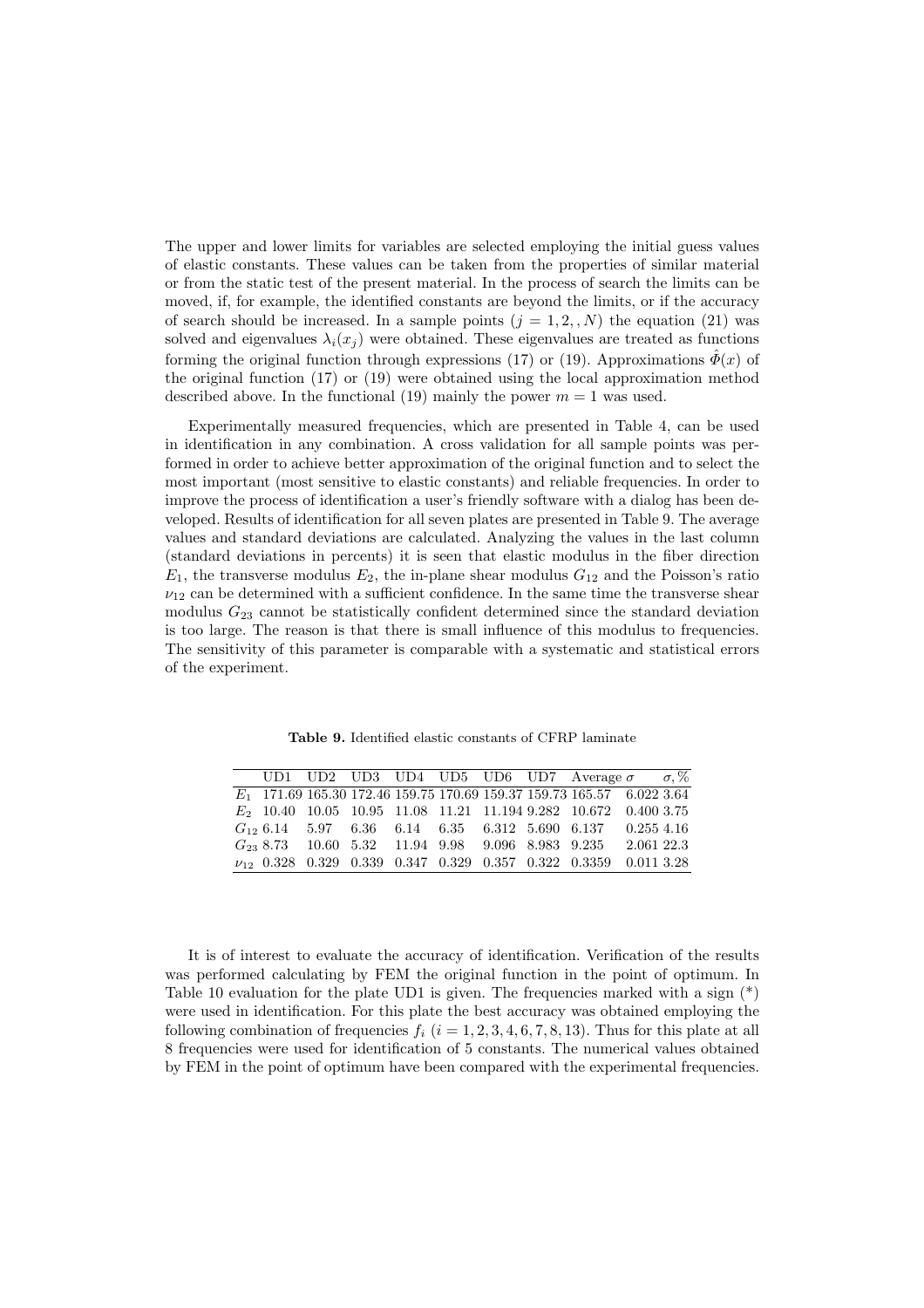Residuals  $\Delta_i^1$  characterizing the differences between experimental and numerical (FEM) frequencies were calculated by the expression

$$
\Delta_i^1 = \frac{f_i^{\text{exp}} - f_i^{\text{FEM}}(x*)}{f_i^{\text{exp}}} 100
$$
\n(49)

It is seen that differences between experimental and numerical frequencies are very small. The residuals do not exceed 1%, even for those frequencies, which were not used in identification (frequencies  $i=5,15,16,17$ ). However, since in general higher frequencies are less sensitive to elastic constants that lower frequencies, in addition to residuals  $\Delta_i^1$  the range of each frequency in the experiment design space should be compared. In the last column of Table 10 the relative amplitude of frequencies  $\Delta f_i$  in the experiment design space is presented. The relative amplitude is calculated by the expression

$$
\Delta f_i = \frac{f_i^{\text{max}} - f_i^{\text{min}}}{f_i^{\text{exp}}} 100
$$
\n
$$
\tag{50}
$$

Here

$$
f_i^{\max} = \max_{x^j} f_i(x^j), \quad f_i^{\min} = \min_{x^j} f_i(x^j)
$$
 (51)

In Table 10 it is seen that lower frequencies are more sensitive to the elastic constants. However, the amplitude in the design space for the  $8th$  and  $13th$  frequency is also considerable.

|                  | No. $f_i^{FEM}$ | $\frac{Hz}{i} f_i^{exp}$ |               | , Hz $\Delta_i^1$ , % $\Delta f_i$ , % |
|------------------|-----------------|--------------------------|---------------|----------------------------------------|
| $\overline{1^*}$ | 97.7            | 97                       | $-0.72$       | 11.15                                  |
| $2*$             | 124.0           | 123.8                    | $-0.16$       | 6.94                                   |
| $3*$             | 235.2           | 237.4                    | $+0.93$       | 9.39                                   |
| $4*$             | 341.6           | 341                      | $-0.18$       | 6.89                                   |
| $5^{\circ}$      | 454.6           | 458                      | $+0.74$ 8.12  |                                        |
| $6*$             | 503.5           | 502.6                    | $-0.18$       | 1.43                                   |
| $7*$             | 540.5           | 541.2                    | $+0.13$ 2.69  |                                        |
| $8*$             | 651.7           | 653                      | $+0.20, 5.07$ |                                        |
| 9                | 675.5           |                          |               |                                        |
| 10               | 779.1           |                          |               |                                        |
| 11               | 861.4           |                          |               |                                        |
| 12               | 1112            |                          |               |                                        |
| $13*$            | 1170            | 1168                     | $-0.17$       | 7.96                                   |
| 14               | 1215            |                          |               |                                        |
| 15               | 1380            | 1381                     | $+0.07$ 1.52  |                                        |
| 16               | 1411            | 1413                     | $+0.14$ 2.05  |                                        |
| 17               | 1507            | 1512                     | $+0.33, 3.04$ |                                        |

**Table 10.** Calculation of residuals for plate UD1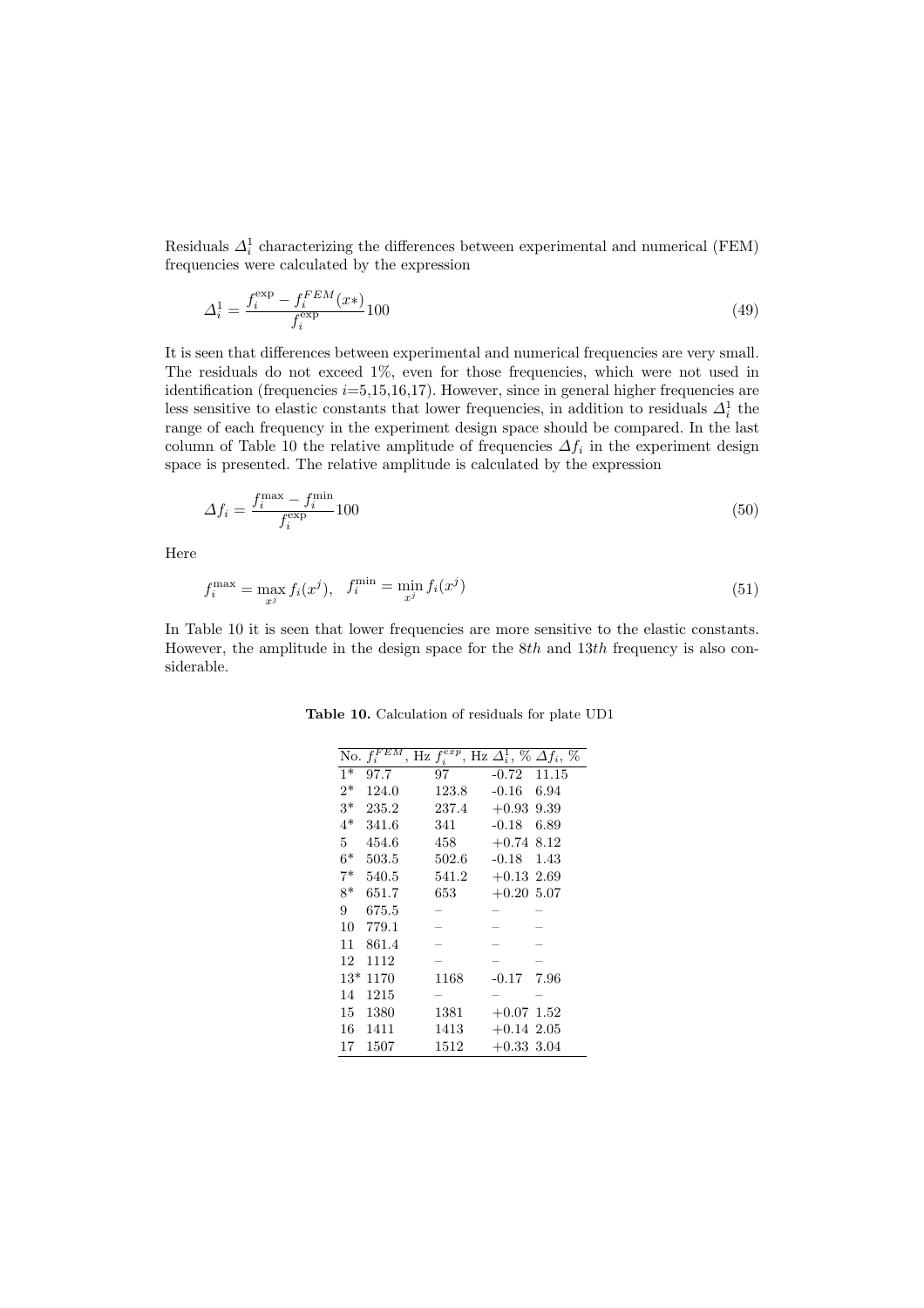It is of interest to explain how the frequencies used in identification were selected. Note that in identification the functionals (17) or (19) were employed. In the first case each frequency (eigenvalue) was approximated, but in the second case the approximation was performed for the functional (19). For illustration in Table 11 selection of frequencies for the plate UD7 is presented. Performing approximations for each frequency the value of approximating function  $f_i^{appr}$  is calculated and frequencies with smaller approximation error were selected. Preference is given for the lowest frequencies. Selected frequencies are marked with the  $(*)$  sign. In the point of optimum x<sup>\*</sup> two additional residuals  $\Delta_i^2$ and  $\Delta_i^3$  were calculated

$$
\Delta_i^2 = \frac{f_i^{\text{exp}} - f_i^{\text{FEM}}(x*)}{f_i^{\text{FEM}}(x*)}100\tag{52}
$$

$$
\Delta_i^3 = \frac{f_i^{appr}(x*) - f_i^{FEM}(x*)}{f_i^{FEM}(x*)}100\tag{53}
$$

Residuals  $\Delta_i^2$  are used in the selection of frequencies for identification. Preference is given for the lowest frequencies with smaller residuals  $\Delta_i^2$ . Note that residual  $\Delta_i^3$  characterizes a difference between the original function obtained by FEM and approximating function obtained by using experiment design and local approximations (41). It is seen that local approximations are very accurate.

| No.            | $f^{\exp}$ | $f_i^{\overline{appr}}$<br>$x*)$ | $f_i^{\overline{FEM}}$<br>$x*)$ |             | $\varDelta_i^2, \, \%\varDelta_i^3, \,\%$ |
|----------------|------------|----------------------------------|---------------------------------|-------------|-------------------------------------------|
| $\mathbf{1}$   | $299.0*$   | 299.06                           | 299.1                           |             | $-0.033 - 0.013$                          |
| $\overline{2}$ | $377.5*$   | 380.05                           | 380.0                           | $-0.658$    | 0.013                                     |
| 3              | $720.5*$   | 714.46                           | 714.5                           | 0.840       | $-0.006$                                  |
| $\overline{4}$ | $1046*$    | 1041.90                          | 1042                            | 0.384       | $-0.009$                                  |
| 5              | 1388       | 1372.37                          | 1372                            | 1.166       | 0.027                                     |
| 6              | $1512*$    | 1517.38                          | 1517                            | $-0.340$    | 0.025                                     |
| 7              | $1630.5*$  | 1626.36                          | 1626                            | 0.277       | 0.022                                     |
| 8              | 1959*      | 1954.09                          | 1954                            | ${0.256}$   | 0.005                                     |
| 9              |            |                                  | 2041                            |             |                                           |
| 10             |            |                                  | 2337                            |             |                                           |
| 11             | 2569       | 2553.81                          | 2554                            | 0.587       | 0.007                                     |
| 12             | 3370       | 3335.06                          | 3335                            | 1.049       | 0.002                                     |
| 13             |            |                                  | 3436                            |             |                                           |
| 14             |            |                                  | 3612                            |             |                                           |
| 15             | 4032.5     | 4003.14                          | 4003                            | $\;\:0.737$ | 0.003                                     |
| 16             | 4141       | 4089.04                          | 4089                            | 1.271       | 0.001                                     |
| 17             | 4386       | 4350.98                          | 4351                            | $\,0.804\,$ | $-0.000$                                  |
| 18             |            |                                  | 4628                            |             |                                           |

Table 11. Selection of frequencies for plate UD7.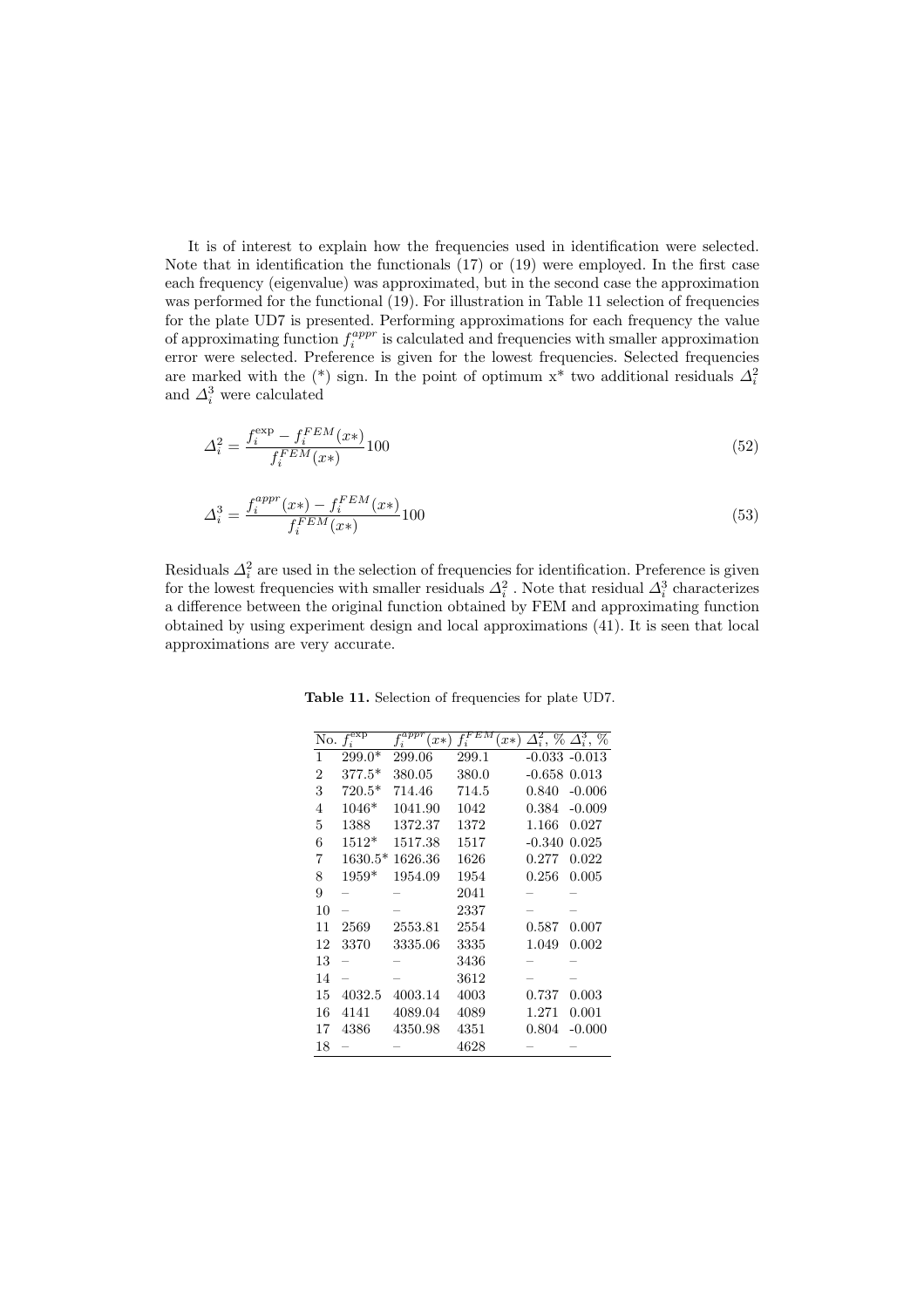Similarly residuals  $\Delta_i^1$ ,  $\Delta_i^2$  and  $\Delta_i^3$  were calculated for all seven plates. Frequencies obtained by the finite element solution (original function) with the identified elastic constants (Table 9) for four plates are presented in Table 12. With the sign (\*) are marked the experimental frequencies used in identification. It is seen that even for the frequencies, which were not used in identification, there is good agreement between numerical (FEM) and experimental frequencies.

**Table 12.** Experimental  $(f_i^{exp})$  and FEM  $(f_i^{FEM})$  frequencies [Hz] and modes.

|                | No. $m, n$ | UD1                             |                       |                                       | UD2                   | UD3                                                           |                       |                                 | UD4         |
|----------------|------------|---------------------------------|-----------------------|---------------------------------------|-----------------------|---------------------------------------------------------------|-----------------------|---------------------------------|-------------|
|                |            | $f_i^{exp}$                     | $f_i^{FEM} f_i^{exp}$ |                                       | $f_i^{FEM} f_i^{exp}$ |                                                               | $f_i^{FEM} f_i^{exp}$ |                                 | $f_i^{FEM}$ |
| 1              |            |                                 |                       | $1, 1$ 97.0* 97.7 97.6* 97.8          |                       | $98.2*$                                                       | 98.2                  | $97.5*$                         | 97.7        |
| $\overline{2}$ |            |                                 |                       |                                       |                       | 2, 0 123.8* 124.0 123.4* 123.8 126.0*                         | 125.7                 | $125.0*124.9$                   |             |
| 3              |            |                                 |                       | 2, 1 237.4* 235.2 245.0 235.4         |                       | $237.0*$                                                      | 237.0                 | $236.0*235.9$                   |             |
| $\overline{4}$ |            |                                 |                       |                                       |                       | 3, 0 $341.0*341.6$ $342.0*341.1$ $345.6*$                     | 346.3                 | 344.0* 344.2                    |             |
| $5^{\circ}$    |            |                                 |                       | $3, 1$ 458.0 454.6 –                  | 454.7                 | 457.0                                                         | 458.8                 | 457.5                           | 457.2       |
| 6              |            |                                 |                       | $0, 2, 502.6^*$ 503.5 $501.0^*$ 501.8 |                       | $498.0*$                                                      | 499.1                 | 497.0* 497.8                    |             |
| 7              |            |                                 |                       | $1, 2$ 541.2* 540.5 538.0* 539.0      |                       | $536.5*$                                                      | 536.8                 | 537.5 535.5                     |             |
| 8              |            | $2, 2, 653.0*651.7$             |                       | $653.0*650.9$                         |                       | 654.0                                                         | 650.8                 | $650.0*649.0$                   |             |
| 9              | 4,0        | $\hspace{0.1mm}-\hspace{0.1mm}$ | 675.5                 | $\equiv$                              | 674.6                 | $\equiv$                                                      | 683.3                 | 682.5                           | 680.7       |
| 10             |            |                                 |                       | $4, 1 - 779.1 -$                      | 779.1                 | 780.0                                                         | 786.9                 | 784.0                           | 784.9       |
|                |            | $11 \t3, 2 - 861.4$             |                       | $866.0*861.2$                         |                       | $863.0*$                                                      | 861.9                 | 866.0                           | 861.4       |
|                |            | $12\,5,0\,-\qquad 1112$         |                       | 1124.5 1111                           |                       | $1125*$                                                       | 1126                  | 1124.5 1122                     |             |
|                |            | $13\,4, 2\,1168^*$              | 1170                  | $\equiv$                              | 1171                  | $\frac{1}{2}$ , $\frac{1}{2}$ , $\frac{1}{2}$ , $\frac{1}{2}$ | 1174                  | $\frac{1}{2}$                   | 1175        |
|                |            | $14\;\;5,\;1\;\;-\;$            | 1215                  | $-1215$                               |                       | 1242                                                          | 1227                  | $\overline{\phantom{0}}$        | 1225        |
|                |            | 15 0, 3 1381                    | 1380                  | $-1375$                               |                       | $1368.5*1368$                                                 |                       | 1365.5 1364                     |             |
|                |            | 16 1, 3 1413                    | 1411                  | $\hspace{0.1cm} -$                    | 1406                  | $1401.6*1400$                                                 |                       | 1402.5 1397                     |             |
|                |            | 17 2, 3 1512                    | 1507                  | $\alpha = 0.000$                      | 1503                  | 1506.5                                                        | 1497                  | 1504                            | 1494        |
|                |            | $18\;\;5,\,2\;\;-\;$            | 1592                  | $1589*$                               | 1594                  | $\frac{1}{2}$ and $\frac{1}{2}$                               | 1599                  | $\frac{1}{2}$ and $\frac{1}{2}$ | 1604        |

In order to validate results obtained from the vibration tests through identification it is necessary to compare elastic properties of the present carbon/epoxy laminate obtained from an independent test. Conventional static test was selected as independent test. Static tests were performed according to ASTM guidelines (results of RTU - Riga Technical University and IAI - Israel Aircraft Industry) and DIN standards (results of DLR - German Aerospace Center). Test results are presented in Table 13. In parentheses the values obtained by the static compression test are given. In general good agreement of the results is observed. However, it is open whether the transverse shear modulus  $G_{23}$ could be reliably determined from the present vibration test.

Elastic constants of the composite laminates can be reliable determined employing the identification procedure based on the experiment design and response surface method. For this Latin Hypercube (LHD) and minimal Mean Squared Distance (MSD) designs are employed. Global polynomial as well as and local approximations can be used to built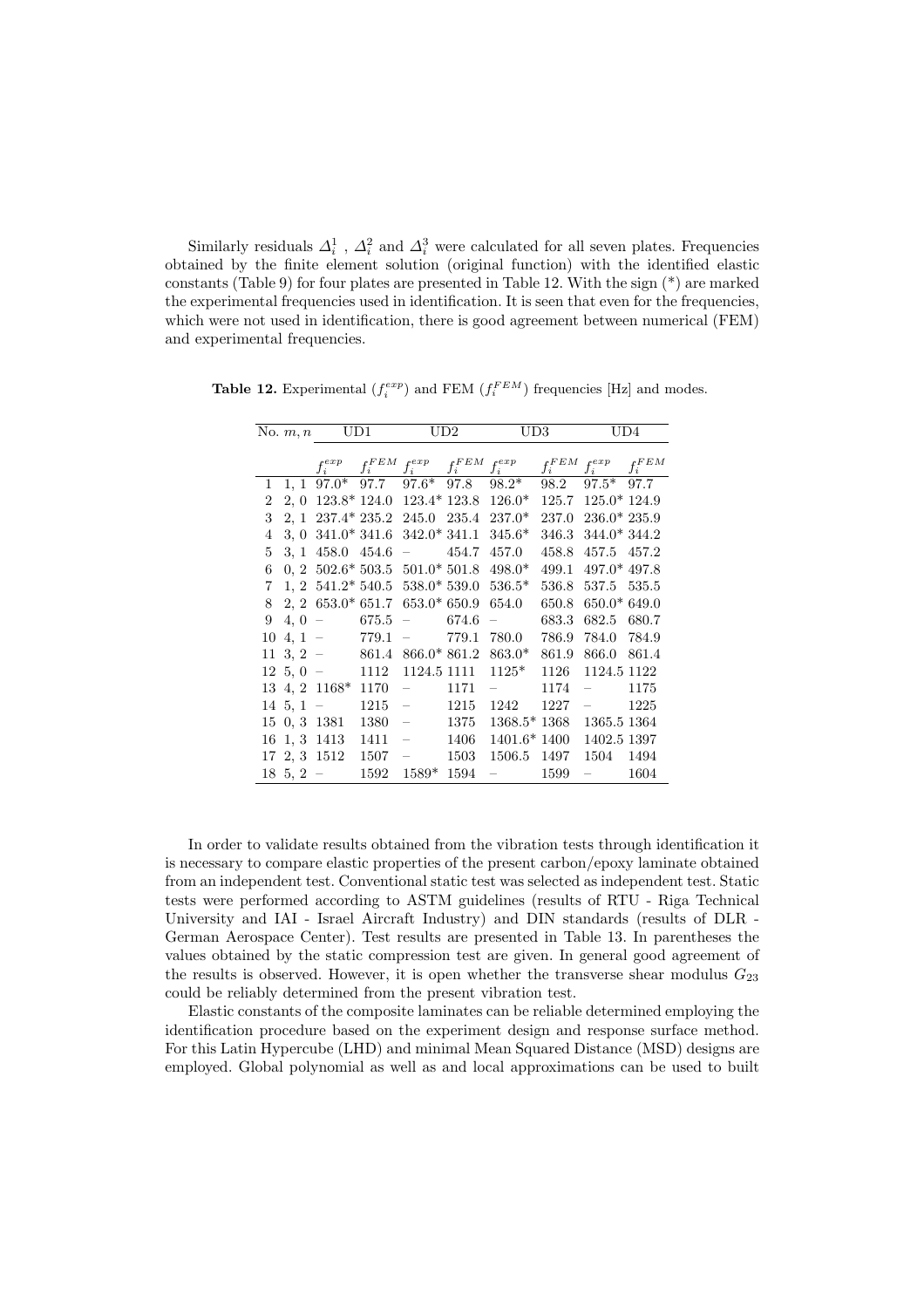| Elastic constant Vibration test |       | Static test |     |                                 |
|---------------------------------|-------|-------------|-----|---------------------------------|
|                                 |       |             |     |                                 |
|                                 |       | RTU         | IAI | DLR                             |
| $E_1$ , GPa                     | 165.6 |             |     | 176 (143) 165 (175) 192 (147)   |
| $E_2$ , GPa                     | 10.67 |             |     | $8.9(9.6)$ $9.2(11.8)10.6(9.7)$ |
| $G_{12}$ , GPa                  | 6.14  | 5.2         | 5.4 | 6.1                             |
| $G_{23}$ , GPa                  | 9.23  |             |     |                                 |
| $\nu_{12}$                      | 0.336 | 0.34        |     | 0.31(0.34)                      |
| $\nu_{12}$                      | 0.336 | 0.34        |     | 0.31(0.34)                      |

**Table 13.** Comparison of elastic constants obtained from vibration and static tests.

the response surfaces. It was shown that the in-plane elastic constants obtained from vibration tests through identification are in good agreement with the values obtained by conventional static tests.

#### **1.11 Damage identification in laminates**

Today there are strong needs and requirements for on-line damage (delamination) detection and health monitoring techniques on composite structures. Currently available non-destructive evaluation (NDE) methods are mostly non-model methods, i.e., either visual or localized experimental methods, such as acoustic or ultrasonic methods, magnetic field methods, radiographs, eddy-current methods and thermal field methods (see, e.g., Doebling et al. (1996)). Accessing these methods are time consuming and costly. Almost all of these techniques require that the vicinity of the damage is known in advance. Subject to these limitations, these non-model (experimental) methods can provide only local information and no indication of a structural strength at a system level.

Shortcomings of currently available NDE methods indicate a requirements of damage inspection techniques that can give global information on the structure. This requirement can led to the development of model-based numerical-experimental methods that examine changes in vibration characteristics of the composite structure.

The model-based (MB) methods undertake analysis of structural models and are usually implemented by finite element analysis. Damage or delaminations is simulated by modifying the models. Experimental data then be compared with the analytical data to determine damage location and extent. The effectiveness of the MB techniques, however, is dependent on the accuracy of the structural model and these methods may have difficulties when applied to complex structures due to uncertainties in boundary conditions, loading conditions, etc. The model-based methodologies can be classified in the following categories (Zou et al. (2000)).

- 1. Modal analysis methods.
- 2. Frequency domain methods.
- 3. Time domain methods.
- 4. Impedance domain methods.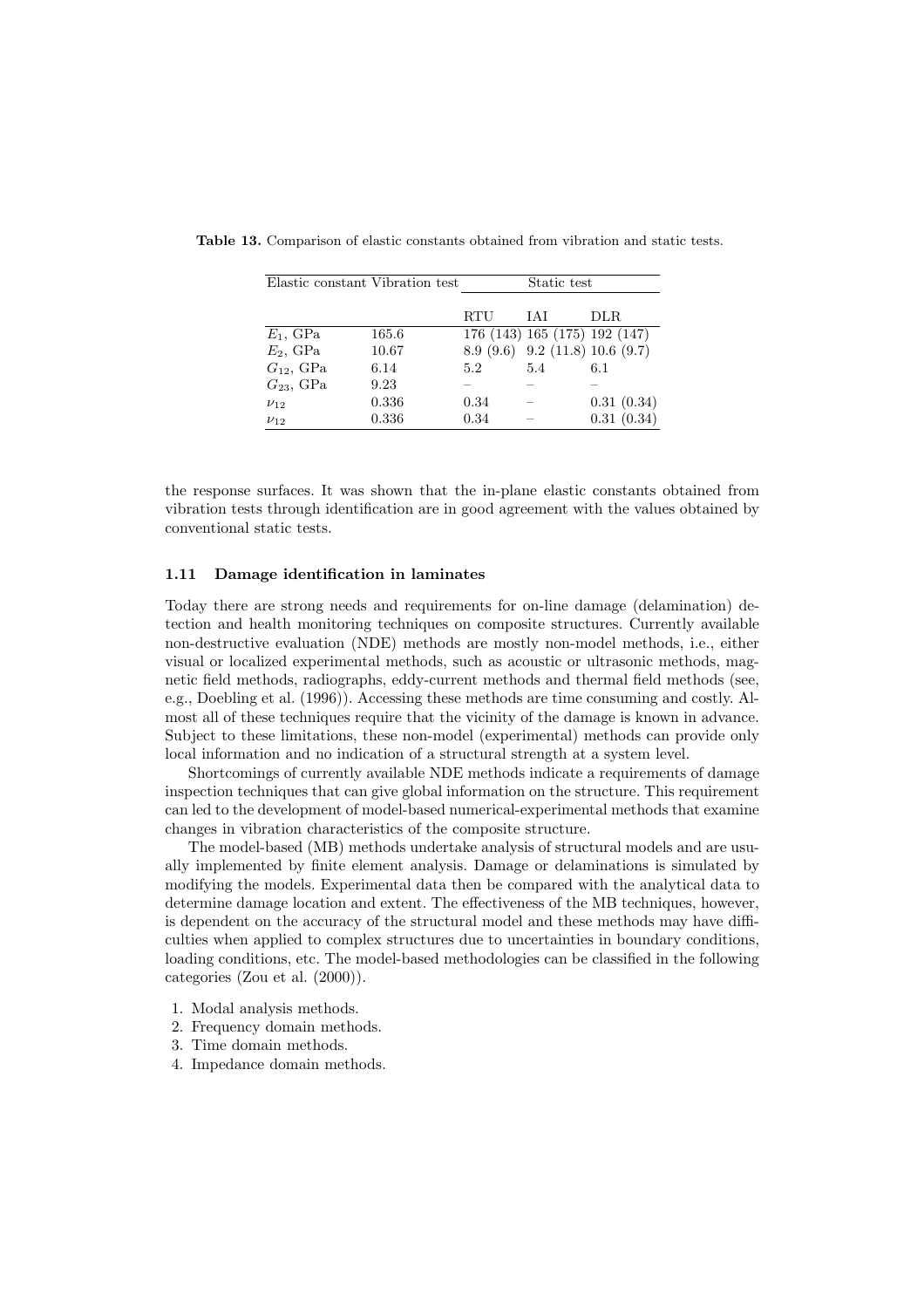**Modal analysis methods.** This group of methods utilize the information from all modal parameters (modal frequencies, mode shapes and modal damping ratio) or combinations of some of them to detect damage. The basic idea of these methods is that modal parameters are functions of physical properties of the structure (mass, stiffness and damping). Therefore, changes in physical properties due to damage will cause changes in the modal properties. Usually, damage will decrease mass and stiffness and increase damping ratio locally. Among the three structural properties, mass is less sensitive to damage while damping is most sensitive to damage.

According to their different detection techniques, the modal analysis methods can be divided into the following major categories (Zou et al. (2000)).

- **–** Modal shape changes methods.
- **–** Modal shape curvature methods.
- **–** Sensitivity based update methods.
- **–** Eigenstructure assignment methods.
- **–** Optimal matrix update methods.
- **–** Changes in measured stiffness matrix methods.
- **–** Frequency response function methods.
- **–** Combined modal parameters methods.

The majority of this group of methods uses the lower frequencies and can best describe the global behavior of structure, however, e.g, the mode shape curvature methods are promising in detection of localization of damage. Major advantage of these methods is that the modal information is cheap to obtain and easy to extract.

**Frequency domain methods.** Damage may be detected using frequency response of the structure. The damage produces a decrease in structural stiffness, which, in turn, produces decreases in natural frequencies (see, e.g., Satawu (1997)). The current frequency domain methods are either using lower frequencies for providing global information or using higher frequencies for providing local information of structures. None of these can provide sufficient information for the detection of both small and large defects.

**Time domain methods.** Basically, all methods in this category are related because they use time history. These methods could be independent of modal information although they are usually combined with frequency domain methods. Damage is estimated using time history and vibration responses of the structure.

**Impedance domain methods.** Damage is detected through measuring the changes of impedance in the structure. The basis of this technique is that each part of the structure contributes to the impedance of structure to some extent. Any variation in the structure integrity will generally result in changes in the impedance, i.e., impedance will change with changes of the stiffness. Impedance domain methods are particularly suitable for detecting planar defects such as delaminations.

In general vibration model-based methods combined with modal analysis provide global as well as local information on structural health condition and do not require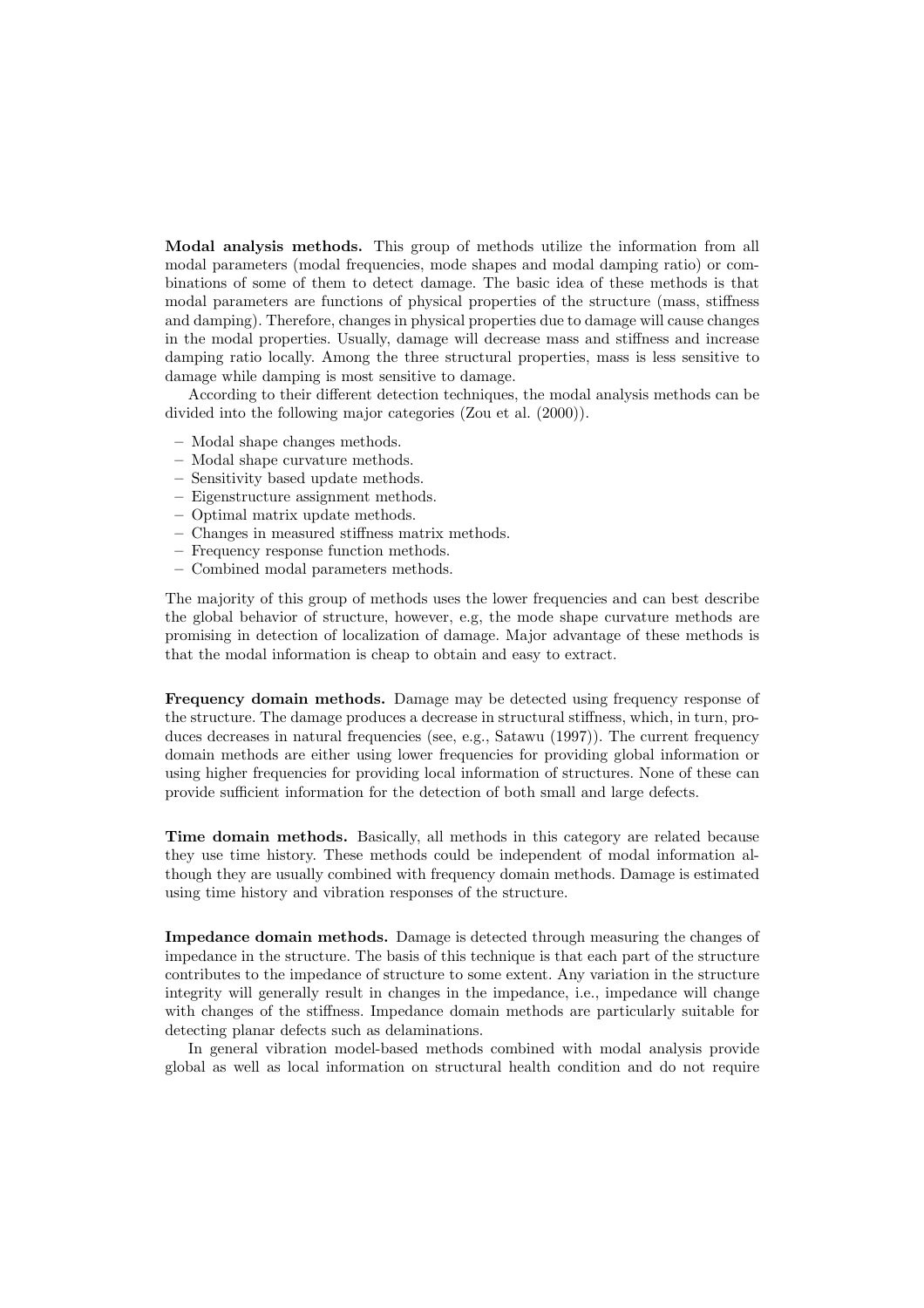direct human accessibility to the structure. The methods are cost effective and easy to operate, and has a potential for on-line damage detection with appropriate structural modelling. However, there are large differences in laboratory experiments and response of the real structures. Laboratory experiments are often conducted under tightly controlled repeatable conditions to ensure that the changes are only due to the self-created damage. Therefore, to develop practical and capable on-line damage detection method of real structures a large amount of research should be performed.

**Example of damage identification.** Let us consider a glass-epoxy cross ply laminated plate loaded with impact loading. After impact loading the plate is damaged. There is damage and delamination area which should be identified in order to evaluate the load carrying capacity of the damaged structure. Elastic constants of these plates before damage were identified in section 1.10. Geometric dimensions of the plate PE08 are as follows

$$
a = 140.3
$$
 mm,  $b = 139.9$  mm,  $h = 2.067$  mm,  $\rho = 140.3$  kg/mm<sup>3</sup>

In identification of elastic properties of this cross-ply plate having eight layers with the layer stacking sequence  $[90/0/90/0]$ <sub>s</sub> at all 17 frequencies were taken into account. For simplicity the laminated plate is assumed as orthotropic plate with homogeneous properties in the thickness direction. Note that in section 1.10 the cross-ply plate was assumed be with the discrete layers and elastic properties were identified for a single layer. Here the homogeneous orthotropic properties are identified. The values obtained are as follows

$$
E_x = 21.15
$$
 GPa,  $E_y = 29.83$  GPa,  $G_{xy} = 5.24$  GPa,  
 $G_{xz} = G_{yz} = 4.11$  GPa,  $\nu_{xy} = 0.191$ 

Elastic modulus  $E_y$  of the undamaged plate is higher since the fiber direction of the outer layers is in  $y$  direction (see Fig. 1).

Further the plate is loaded by 5 and 10 repeated impact loadings. The damaged plate after 5 impacts is shown in Fig. 16. It is seen the damage and delaminations in the impact zone. Again experimental frequencies of the damaged plate are measured. The frequencies of undamaged and damaged plate (after 5 and 10 impacts) are presented in Fig. 17. It is seen that for the damaged plate reduction of frequencies is about one to five percents.

The damaged area is clearly seen in the center of the glass/epoxy plate. It is assumed that the shape of damaged area is a square with dimensions  $63.6 \times 63.6$  mm<sup>2</sup>. In the damaged area the stiffness is reduced and elastic constants is lower. The scalar damage parameters  $d_i$  can be introduced in order to take into account the reduction of stiffness

$$
E_x^* = d_1 E_x, \ E_y^* = d_2 E_y, G_{xy}^* = d_3 G_{xy}
$$
\n
$$
(54)
$$

The identification of damage parameters  $d_i$  is similar as identification of elastic constants. For the plate after 5 impacts the following values have been identified

$$
d_1 = d_2 = 0.65, \ d_3 = 0.43, \ E_x^* = 13.80 \text{ GPa}, \ E_y^* = 19.63 \text{ GPa}, \ G_{xy}^* = 2.26 \text{ GPa}
$$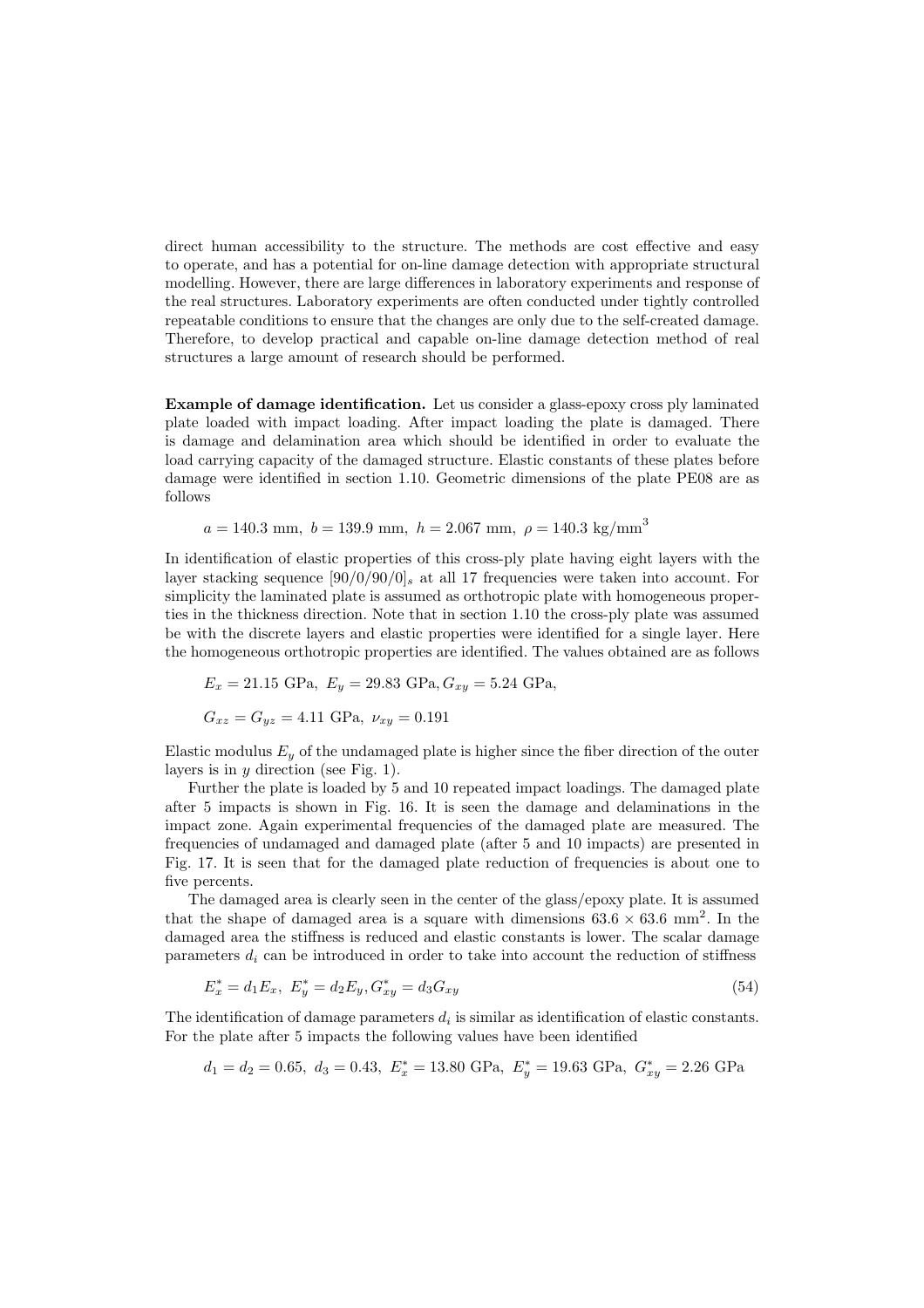

Figure 16. Damaged cross-ply laminated glass/epoxy plate after 5 impacts.



Figure 17. Frequency reduction of damaged glass-epoxy cross-ply plate.

However, it should be noted that more accurate damage identification can be performed taking into account also the mode shapes (mode curvatures), not only the frequencies.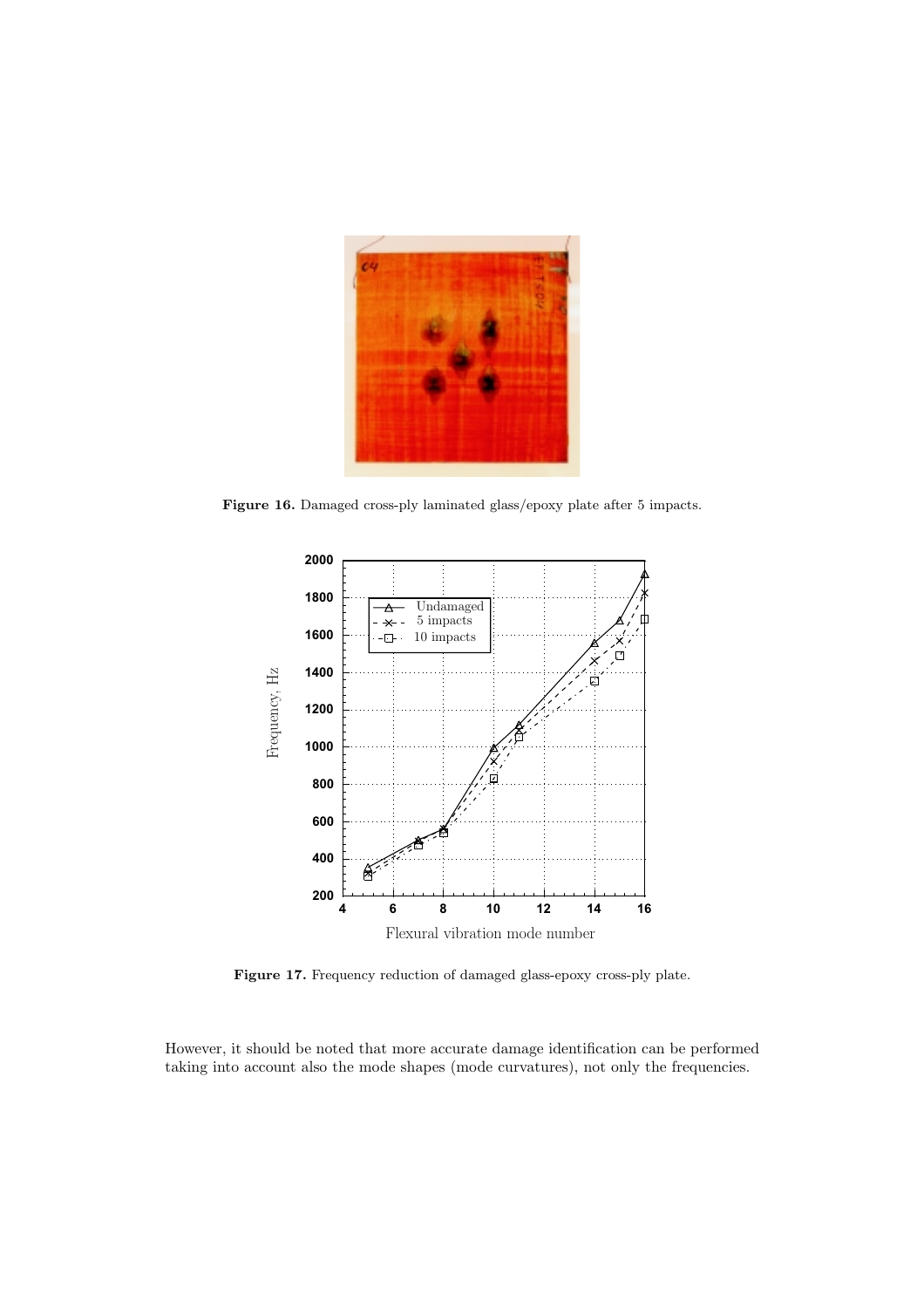

**Figure 18.** Location of damage zone of plate.

In the example discussed above the shape, localization and dimensions of the damaged zone was detected by optical inspection. In many cases such inspection is impossible to perform. Then the shape, localization and dimensions of the damaged zone should be identified employing the same numerical-experimental (model-based) methodology used above.

Let us consider a numerical experiment in order to identify the size and location of a damage zone of the composite plate (see Fig. 18). In this case there are two parameters of identification: the location of the center of the damage zone  $x_1$  and the width of the damage zone  $x_2$ . The damage of the transversely isotropic plate is introduced by reducing the stiffness of the damaged zone

$$
E_1^* = x_3 E_1, \ E_2^* = x_3 E_2, G_{12}^* = x_3 G_{12} \tag{55}
$$

In the numerical experiment it was assumed that  $x_3 = 0.5$  and the location of the damaged zone in the rectangular orthotropic plate  $(a = b = 0.140 \text{ m}, h=2 \text{ mm})$  is given by  $x_1^{\text{exp}} = 0.591a$  and  $x_2^{\text{exp}} = 0.273a$ . The finite element mesh was taken 22 × 22, i. e., the same as for the examples considered above (see Fig. 5). Employing these parameters the finite element model of the damaged plate was created. Further the 10 lowest eigenfrequencies of the damaged plate were calculated by solving the eigenvalue problem (21). These numerical frequencies were assumed as experimental frequencies of the damaged plate. Then the Latin hypercube experiment design with 25 sample points was used. The domain of interest was assumed as follows

$$
0.5a \le x_1 \le 0.7a, \ 0.15a \le x_2 \le 0.35a
$$

In this domain of interest location of 25 reference points was calculated by Eq. (27). In these sample points the 10 first eigenfrequencies were calculated by the finite element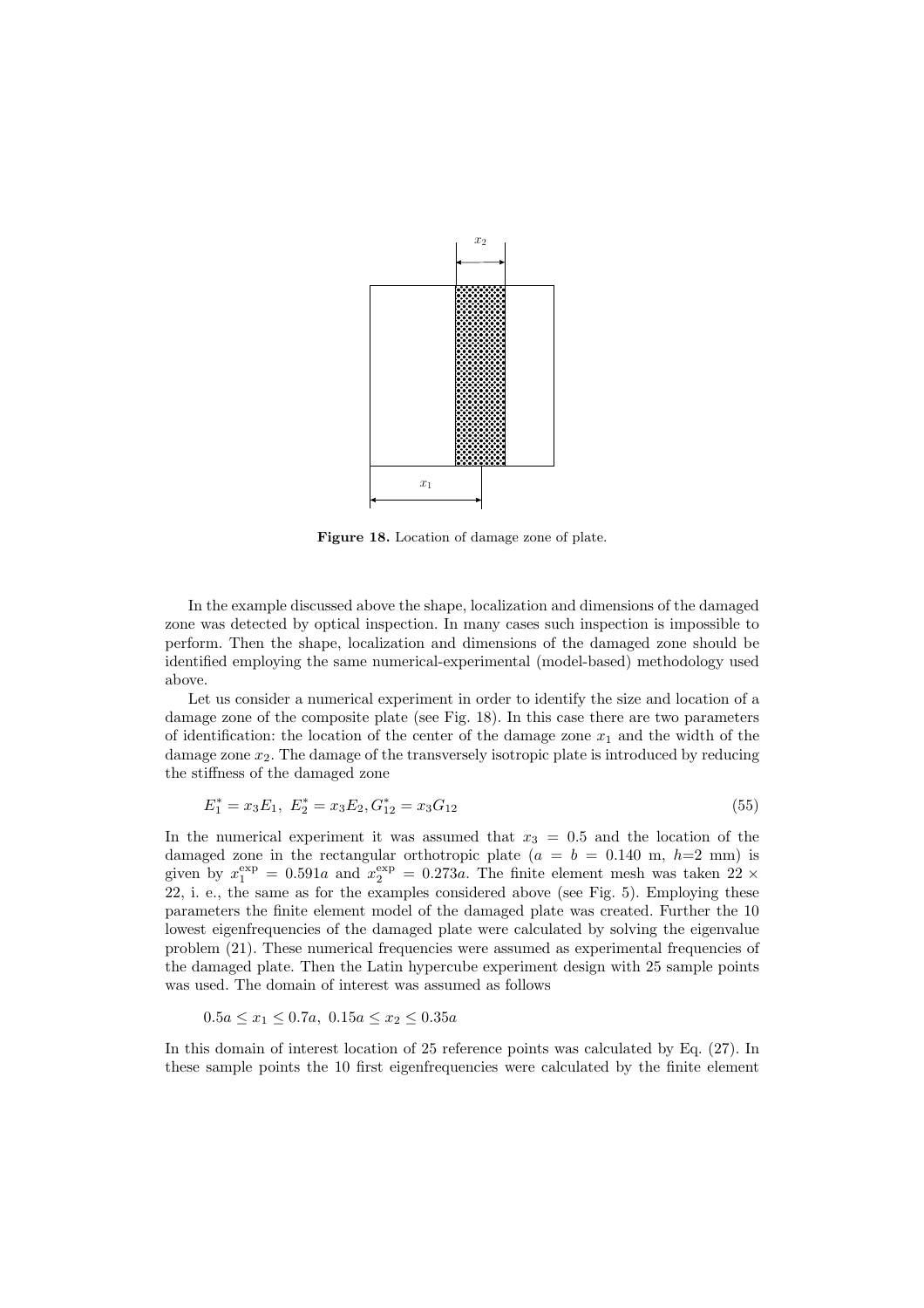method. Employing these data the approximating functions were obtained for all 10 frequencies. These functions were used in the identification functional (10). Minimizing this functional the folowing parameters were obtained

 $x_1^* = 0.589a, x_2^* = 0.274a$ 

It is seen that through the identification procedure about the same values of location and size of the damaged zone, which were introduced in the numerical experiment, have been obtained. It should be noted that for both examples - identification of elastic constants and location of the damage zone - the uniqueness of solution can be proved. Acctually, in both cases the stiffness matrix  $\boldsymbol{K}$  of the eigenvalue problem (21) is a linear function of the parameters of identification  $x$ . In this case the eigenvalues (natural frequencies) are convex functions of  $x$ . This statement was proved by Rikards et al.  $(2001)$ . Therefore, the functional (10) to be minimized is convex and the solution of identification examples discussed here is unique.

## **References**

- Altenbach, H., Altenbach, J., Rikards, R. (1996). Einfürung in die Mechanik der Laminat- und Sandwichtragwerke: Modellierung und Berechnung von Balken und Platten aus Verbundwerkstoffen. Stuttgart: Deutscher Verlag für Grundstoffindustrie.
- Audze, P. and Eglais, V. (1977). New approach to planning out of experiments. In: *Problems of Dynamics and Strength. Vol.35* , E. Lavendel, ed., Zinatne, Riga, pp. 104-107 (in Russian).
- Auzins, J., Janushevskis, A. and Onzevs, O. (1999). Optimization of Multibody Vibration Response by Global Search Procedure,. In: *Proceedings of ECCM 99, European Conference on Computational Mechanics*, CD- ROM, Munich, Germany, p. 17.
- Auzins, J and Janushevskis, A. (2002). New Experimental Designs for Metamodelling and Optimization. In: *Proceedings of WCCM V, Fifth World Congress on Computational Mechanics, July 7 - 12, 2002,Vienna, Austria*, CD-ROM edition, pp. 1-10.
- Barthelemy, J.-F. M. and Haftka, R. T. (1993). Approximation concepts for optimum structural design - review. *Structural Optimization* 5:129-144.
- Bathe, K.-J. (1982). *Finite Element Procedures in Engineering Analysis*, Englewood Cliffs:Prentice-Hall.
- Bledzki, A. K., Kessler, A., Rikards, R. and Chate A. (1999). Determination of elastic constants of glass/epoxy unidirectional laminates by the vibration testing of plates. *Composites Science & Technology* 59:2015-2024.
- Bolognini, L., Riccio, F., and Bettianli, F. (1993). A modal technique for the identification of stiffness and mass parameters in large structures. In: *Computational Methods and Experimental Measurements VI, Vol. 2: Stress Analysis*, C.A. Brebbia and G.M. Carlomagno, eds., Elsevier Applied Science, London-New York, pp. 337–352.
- Box, G. E. P. and Draper, N. R. (1987). *Empirical Model-Building and Response Surfaces*, New York:Wiley.
- Chakraborty, S. and Mukhopadhyay, M. (2000). Estimation of In-Plane Elastic Parameters and Stiffener Geometry of Stiffened Plates. *J. Sound and Vibration* 231(1): 99–124.
- Cleveland, W. S. and Devlin, S. J. (2000). Locally Weighted Regression: An Approach to Regression Analysis by Local Fitting. *Journal of the American Statistical Association* 83:596–610.
- Currin, C., Mitchell, T., Morris, D. and Ylvisaker, D. (1991). Bayesian Prediction of Deterministic Functions with Applications to the Design and Analysis of Computer Experiments. *Journal of the American Statistical Association* 86:953–963.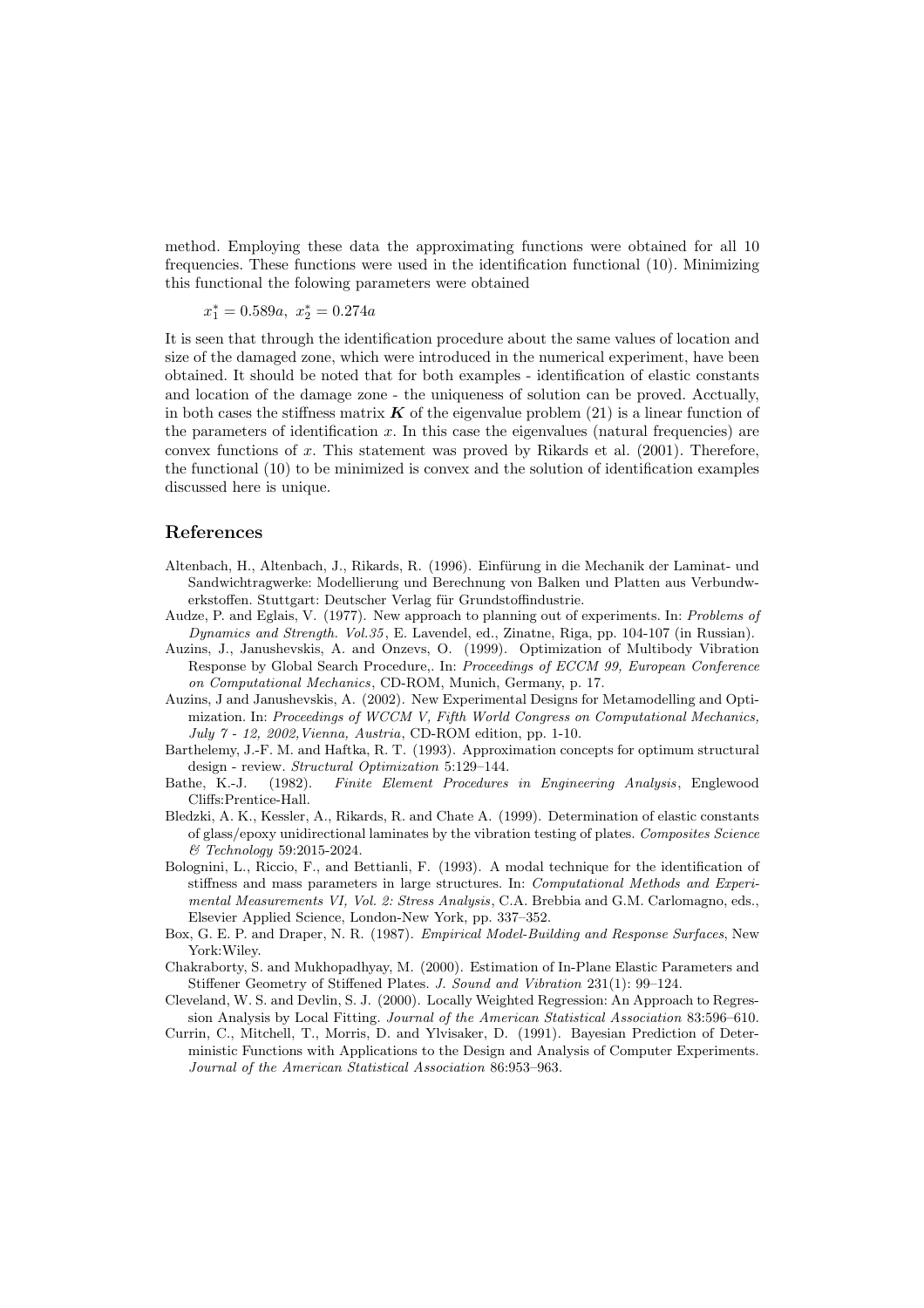- De Visscher, J., Sol, H., De Wilde, W. P., and Vantomme J. (1997). Identification of damping properties of orthotropic composite materials using a mixed numerical experimental method. *Appl. Compos. Mater.* 4(1): 13–33.
- Doebling, S. W., Farrar, Ch. R., Prime, M. B. and Shevitz, D. W. (1996). Damage identification and health monitoring of structural and mechanical systems from changes in their vibration characteristics: A literature review. *Report LA-13070-MS, Los Alamos National Laboratory, New Mexico*.
- Dyn, N., Levin, D. and Rippa, S. (1986). Numerical Procedures for Surface Fitting of Scattered Data by Radial Basis Functions. *SIAM Journal of Scientific and Statistical Computing* 7(2):639–659.
- Eglais, V. (1981). Approximation of data by multi-dimensional equation of regression. In: *Problems of Dynamics and Strength. Vol. 39* , E. Lavendel ed., Zinatne, Riga, pp. 120–125 (in Russian).
- Fang, K.-T. and Wang, Y. (1994). *Number-Theoretic Methods in Statistics*. London:Chapman & Hall.
- Fang, K. T., Shiu, W.C. and Pan, J.X. (1999). Uniform Designs Based on Latin Squares *Statistica Sinica* 9:905–912. <www http://www.math.hkbu.edu.hk/UniformDesign/>
- Frederiksen, P. S. (1997a). Experimental procedure and results for the identification of elastic constants of thick orthotropic plates. *J. Compos. Mater.* 31(4): 360–382.
- Frederiksen, P. S. (1997b). Application of an improved model for the identification of material parameters. *Mech. Compos. Mater. and Struct.* 4:297–316.
- Frederiksen, P. S. (1997c). Numerical studies for the identification of elastic constants of thick orthotropic laminates. *Eur. J. Mech. A/Solids* 16:117–140.
- Frederiksen, P. S. (1998). Parameter unsertainty and design of optimal experiments for the estimation of elastic constants. *Int. J. Solids structures* 35: 1241–1260.
- Friedman, J. H. (1998). Multivariate Adaptive Regression Splines. *The Annals of Statistics*  $19(1):1-67.$
- Giunta, A. A., Dudley, J. M., Narducci, R., Grossman, B., Haftka, R. T., Mason, W. H. and Watson, L. T. (1994). Noisy Aerodynamic Response and Smooth Approximations in HSCT Design. In: *Proceedings of the 5th AIAA/USAF/NASA/ISSMO Symposium on Multidisciplinary Analysis and Optimization, Panama City Beach, FL, Sept. 1994*, pp.1117-1128.
- Grediac, M. and Vautrin, A. (1993). Mechanical characterization of anisotropic plates: experiments and results. *Eur. J. Mech. A/Solids* 12(6): 819–838.
- Haftka, R. T., Scott, E. P. and Cruz, J. R. (1998). Optimization and experiments: A survey. *Appl. Mech. Rev.* 51(7):435–448.
- Hardy, R. L. (1971). Multiquadratic Equations of Topography and Other Irregular Surfaces. *J. Geophys. Res.* 76:1905–1915.
- Johnson, M. E., Moore, L. M. and Ylvisaker, D. (1990). Minimax and Maximin Distance Designs. *Journal of Statistical Planning and Inference* 26(2):131–148.
- Jones, R. M. (1975). Mechanics of Composite Materials. Tokyo: McGraw-Hill.
- Khuri A. I. and Cornell J. A. (1996). Response Surfaces: Designs and Analyses. New York: Marcel Dekker.
- Knauss, W. (2000). Perspectives in experimental mechanics. *Int. J. Solids Structures* 37: 251– 266.
- Koehler, J. R. and Owen, A. B. (1996). Computer Experiments. In: *Handbook of Statistics*, Ghosh, S. and Rao, C. R., eds., Elsevier Science, New York, 1996, pp. 261–308.
- McKay, M. D., Conover, W. J. and Beckman, R. J. (1979). A comparison of Three Methods for Selecting Values of Input Variables in the Analysis of Output from a Computer Code. *Technometrics* 21(2):239–245.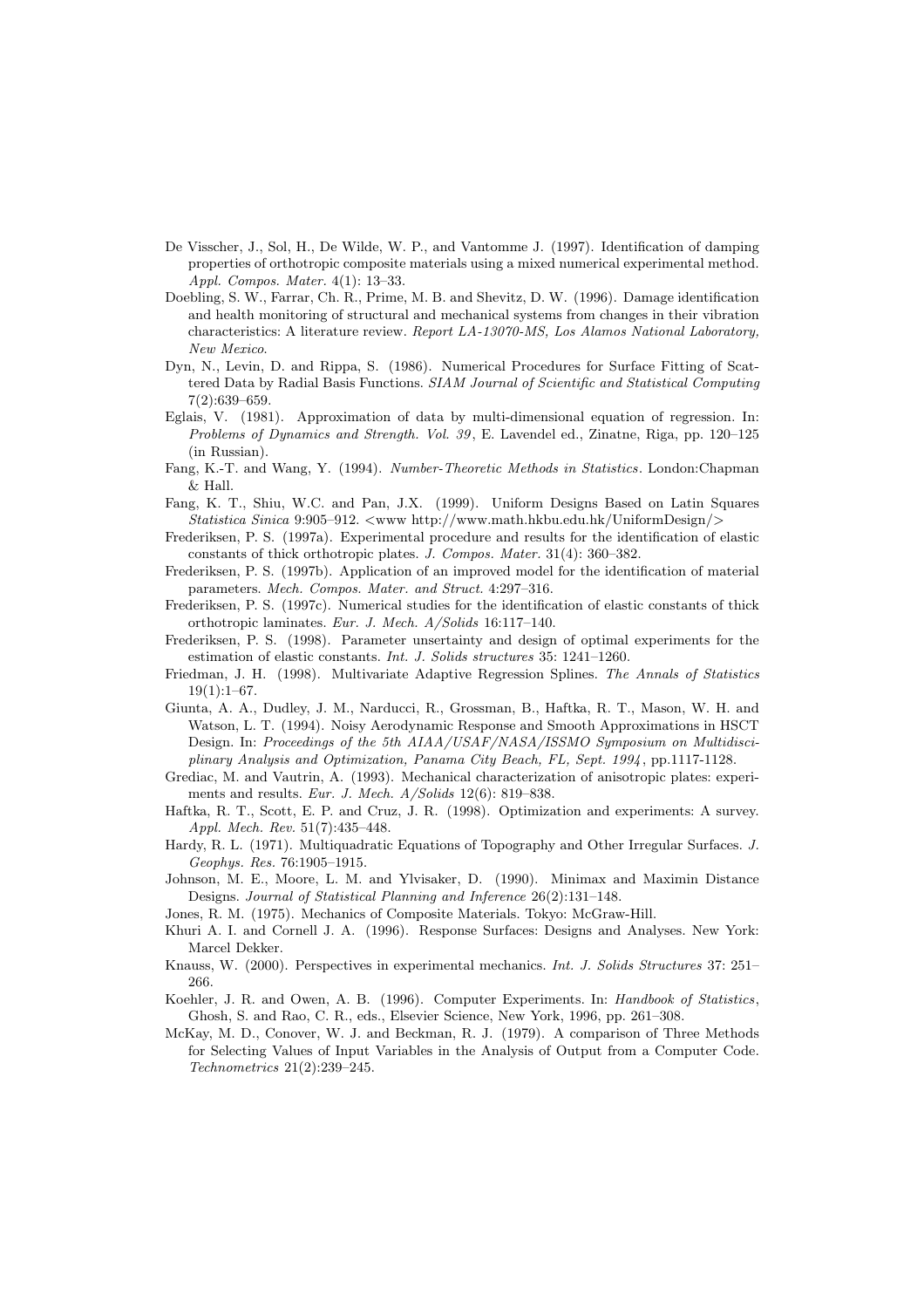- Meyer, R. D., Steinberg D. M. and Box, G. (1995). Follow-Up Designs to Resolve Confounding in Multifactor Experiments. *Technometrics* 38:303–313.
- Morris, M. D. and Mitchell, T.J. (1995). Exploratory designs for computer experiments. *Journal of Statistical Planning and Inference* 43:381-402.
- Palmer, K. and Tsui, K.-L. (2001). A Minimum Bias Latin Hypercube Design. *IIE Transactions* 33(9):793-816.
- Park, J.-S. (1994). Optimal Latin-Hypercube Designs for Computer Experiments. *Journal of Statistical Planning and Inference* 39(1):95–111.
- Pedersen, P. (1989). Optimization method applied to identification of material parameters. In: *Discretization Methods and Structural Optimization - Procedures and applications*, H. A. Eschenauer and G. Thierauf, eds., Springer Verlag, Berlin, pp. 277–283.
- Powell, M. J. D. (1987). Radial Basis Functions for Multivariable Interpolation: A Review,. In: *Algorithms for Approximation*, Mason, J. C. and Cox, M. G., eds., Oxford University Press, London, 1987, pp. 143–167.
- Reddy, J. N. (1996). *Mechanics of Laminated Composite Plates. Theory and Analysis*. Boca Raton: CRC Press.
- Rikards, R., (1993). Elaboration of optimal design models for objects from data of experiments. In: *Optimal Design with Advanced Materials. Proceedings of the IUTAM Symposium, Lyngby, Denmark, 18 - 20 August, 1992* , P. Pedersen, ed., Elsevier Science Publishers, Amsterdam, pp. 148–162.
- Rikards, R. and Chate, A. (1995). Optimal design of sandwich and laminated composite plates based on planning of experiments. *Structural Optimization* 10 (1): 46–53.
- Rikards, R. and Chate, A. K. (1997). Vibration and Damping Analysis of Laminated Composite and Sandwich Shells. *Mechanics of Composite Materials and Structures* 4:209–232.
- Rikards, R., Chate, A., Steinchen, W., Kessler, A., and Bledzki, A. K. (1999). Method for identification of elastic properties of laminates based on experiment design. *Composites. Part B* 30:279-289.
- Rikards, R., Chate, A. K. and Gailis, G. (2001). Identification of Elastic Properties of Laminates Based on xperiment Design. *Int. Journal of Solids and Structures* 38:5097–5115.
- Roux, W. J., Stander, N. and Haftka, R. T. (1998). Response surface approximations for structural optimization. *Int. J. Numer. Meth. Engng.* 42: 517–534.
- Sacks, J., Schiller, S. B. and Welch, W. J. (1989a). Design of Computer Experiments. *Technometrics* 31:41–47.
- Sacks, J., Welch, W. J., Mitchell, T. J. and Wynn, H. P. (1989b). Design and Analysis of Computer Experiments. *Statistical Science* 4(4):409–435.
- Salawu, O. S. (1997). Detection of structural damage through changes in frequency:A review. *Engineering Structures* 19:718–723.
- Shewry, M. and Wynn, H. (1987). Maximum Entropy Design. *Journal of Applied Statistics* 14(2):165-170.
- Soares, M. C. M., Moreira de Freitas, M., and Araújo A. L. (1993). Identification of material properties of composite plate specimens. *Composite Structures* 25: 277–285.
- Sol, H., De Visscher, J., and De Wilde, W. P. (1993). Identification of the viscoelastic material properties of orthotropic plates using a mixed numerical/experimental technique. In: *Computational Methods and Experimental Measurements VI, Vol. 2: Stress Analysis*, C.A. Brebbia and G.M. Carlomagno, eds., Elsevier Applied Science, London-New York, pp. 131–142.
- Tang, B. (1993). Orthogonal Array-Based Latin Hypercubes. *Journal of the American Statistical Association* 88(424):1392–1397.
- Toropov, V. V. (1989). Simulation approach to structural optimization. *Structural Optimization* 1:37–46.